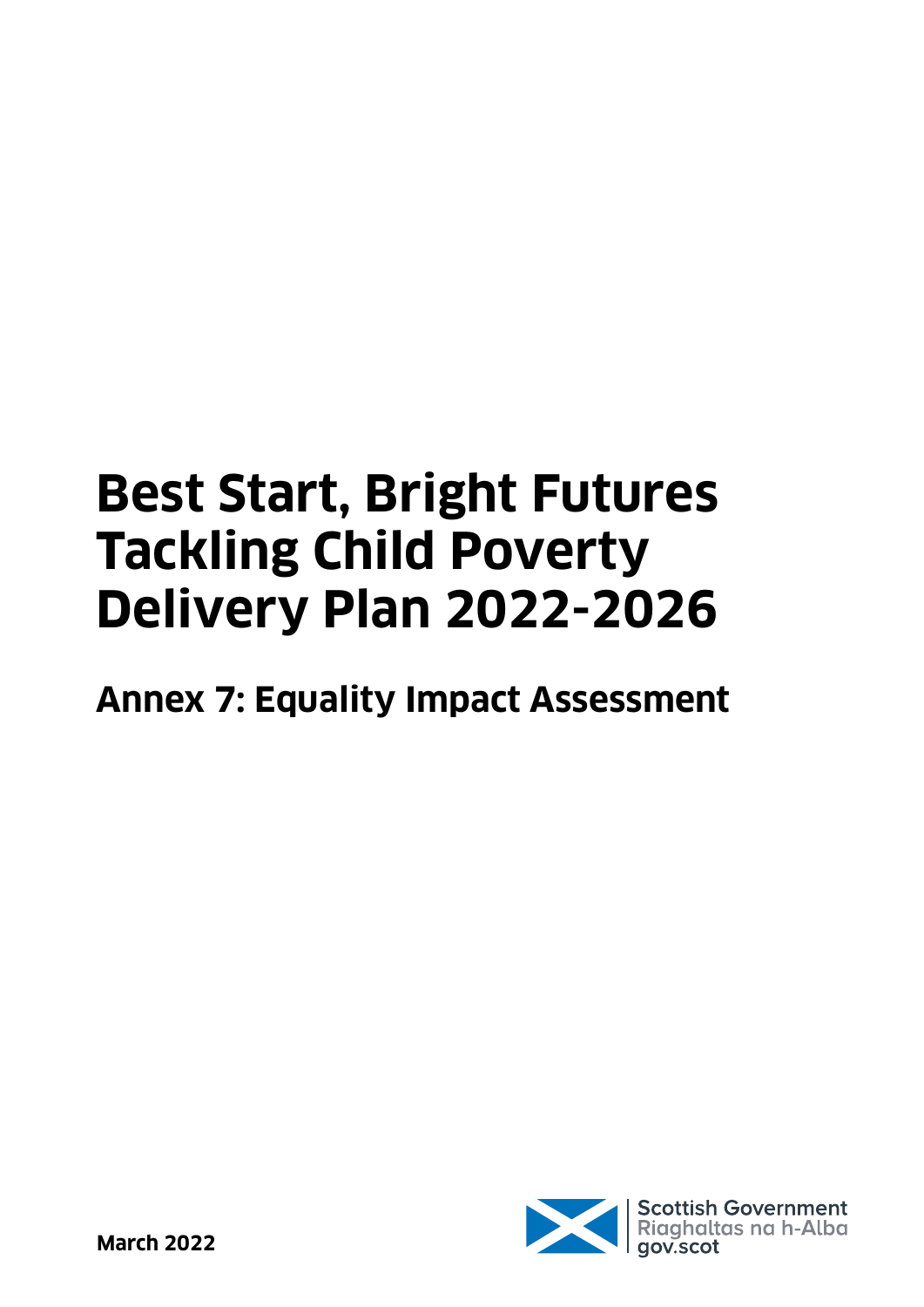#### **Annex 7: EQUALITY IMPACT ASSESSMENT**

| <b>Title of Policy</b>                            | <b>Best Start, Bright Futures</b><br><b>Tackling Child Poverty Delivery Plan</b><br>2022-26                                                                                                                                                                                                                                                                                                                        |
|---------------------------------------------------|--------------------------------------------------------------------------------------------------------------------------------------------------------------------------------------------------------------------------------------------------------------------------------------------------------------------------------------------------------------------------------------------------------------------|
| Summary of aims and desired outcomes of<br>policy | This Delivery Plan will set out a package<br>of policies to deliver on the<br>government's, and Scotland's, national<br>mission to tackle child poverty.<br>Specifically, it aims to:<br>- Reduce child poverty in Scotland and<br>meet the 4 statutory child poverty targets<br>- relative, absolute and persistent poverty<br>and combined low income and material<br>deprivation - set out in the Child Poverty |
|                                                   | (Scotland) Act 2017<br>- Set out the combination of policy<br>interventions to be implemented during<br>2022-2026 to deliver the interim targets<br>and contribute to the final targets                                                                                                                                                                                                                            |
|                                                   | - Whilst individual policies have specific<br>aims and outcomes, in combination the<br>desired outcome will be to impact on the<br>three drivers of tackling child poverty -<br>increasing income from work and<br>earnings, reducing household costs and<br>maximising incomes from social security<br>and benefits in kind                                                                                       |
| Directorate: Division: Team                       | Housing and Social Justice: Social<br>Justice and Regeneration: Tackling Child<br><b>Poverty Unit</b>                                                                                                                                                                                                                                                                                                              |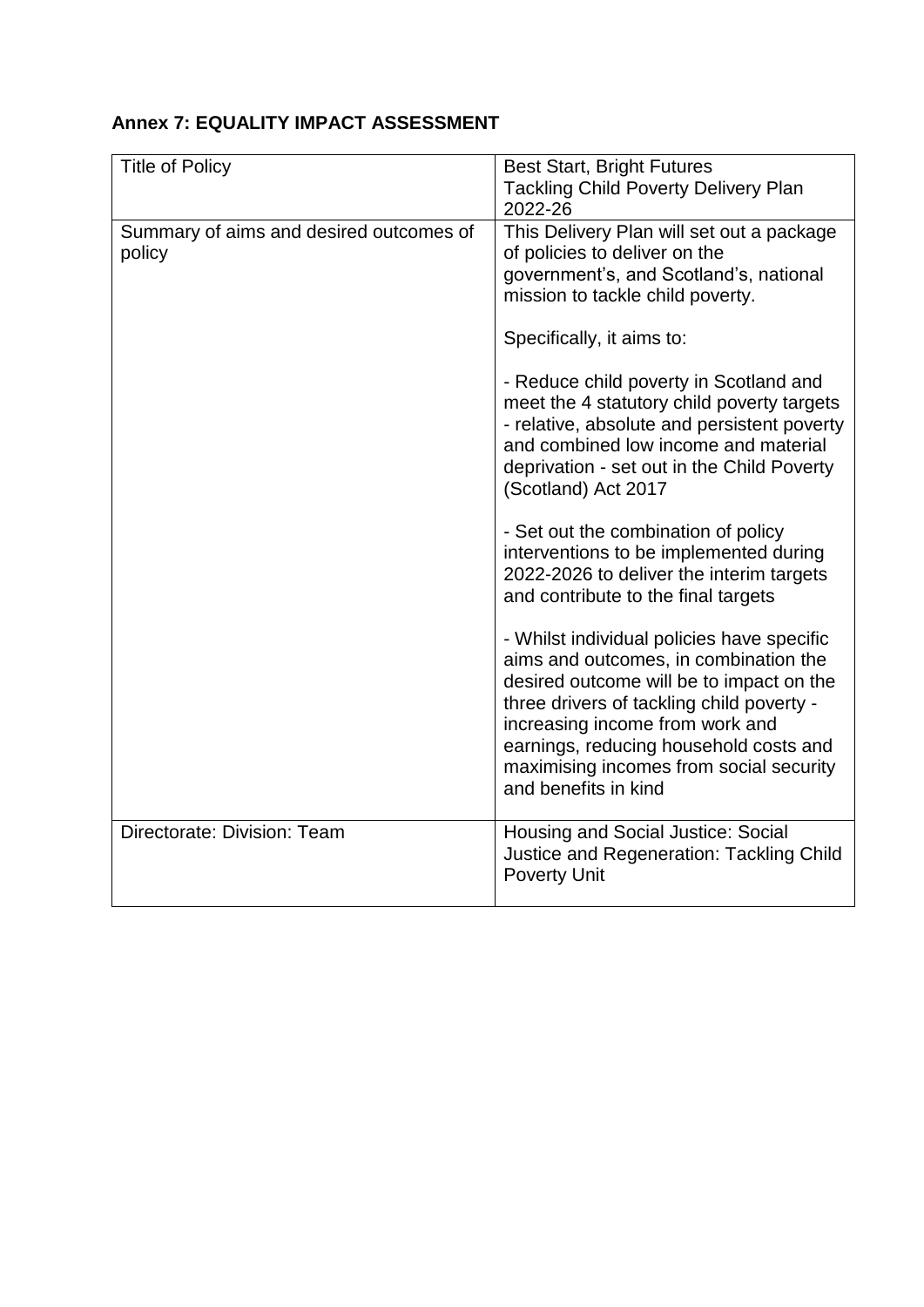#### **Executive Summary**

The Public Sector Equality Duty (PSED) requires the Scottish Government (SG) to pay due regard to the need to meet its obligations under the Equality Act 2010<sup>1</sup> by assessing the impact of applying a proposed new or revised policy or practice upon equality. Therefore, SG undertook an Equality Impact Assessment (EQIA) as part of the process to develop the second delivery plan ("the plan") due under the Child Poverty (Scotland) Act  $2017^2$  – Best Start, Bright Futures.

An EQIA aims to consider how a policy may impact, either positively or negatively, on different sectors of the population in different ways. Equality legislation covers the Protected Characteristics (PCs) of: age, disability, gender reassignment, sex, pregnancy and maternity, marriage and civil partnership, race, religion and belief, and sexual orientation.

The plan covers the period 2022 - 2026 and sets out a range of policies and proposals that will contribute to meeting the interim and final targets set out in the Child Poverty (Scotland) Act 2017.

Minimum consultation requirements were placed upon Scottish Ministers as a part of the Act. To respond to this, as well as our duties under the PSED, discussions were held with a range of stakeholders to learn about their views on implementation and progress since the publication of the first delivery plan (what went well, what changes are required) and to obtain feedback on the known barriers faced by priority  $f$ amilies<sup>3</sup> and families with protected characteristics, and how to overcome these.

The Plan contains a wide range of policies - the analysis presented in this EQIA is a summary consideration across these policies and proposals and is not intended to replace policy specific assessments. Some policies are already in implementation and have undergone an EQIA, other commitments within the Plan are still in early development. As these policies develop, they will require their own EQIA to ensure that the specific barriers for each protected characterises are fully considered. his EQIA should be read, understood and used together with the Tackling Child Poverty Evidence Review [\(Annex 6\)](https://www.gov.scot/isbn/9781804352656) and other impact assessments [\(Annexes 4,](https://www.gov.scot/isbn/9781804352632) [5,](https://www.gov.scot/isbn/9781804352649) [8,](https://www.gov.scot/isbn/9781804352670) [9](https://www.gov.scot/isbn/9781804352687) and [10\)](https://www.gov.scot/isbn/9781804352694) which collaboratively have been used to inform the contents of the Plan.

This EQIA has found that the principles and policies set out the in the Plan will be mainly positive across many protected characteristics, in particular age, race, disability, pregnancy and maternity and sex. This is largely due to the overlap between these characteristics and the child poverty priority family types. For other characteristics, particularly gender reassignment and sexual orientation, we have limited data. Nevertheless as part of the ongoing and monitoring of this EQIA we will keep this under review. However, we have found no evidence of negative consequences for people with these characteristics at this time. For some particular characteristics, including age, race, disability and sex, higher levels of child poverty

<sup>1</sup> Equality [Act 2010 \(legislation.gov.uk\)](https://www.legislation.gov.uk/ukpga/2010/15/contents/enacted)

<sup>2</sup> [Child Poverty \(Scotland\) Act 2017 \(legislation.gov.uk\)](https://www.legislation.gov.uk/asp/2017/6/contents/enacted)

<sup>&</sup>lt;sup>3</sup> The first Tackling Child Poverty Delivery Plan identified the six family types most at right of child poverty. These are – lone parent families, minority ethnic families, families with a disabled member, families with a child under one, families with a young mother (<25) and larger families (3+ families)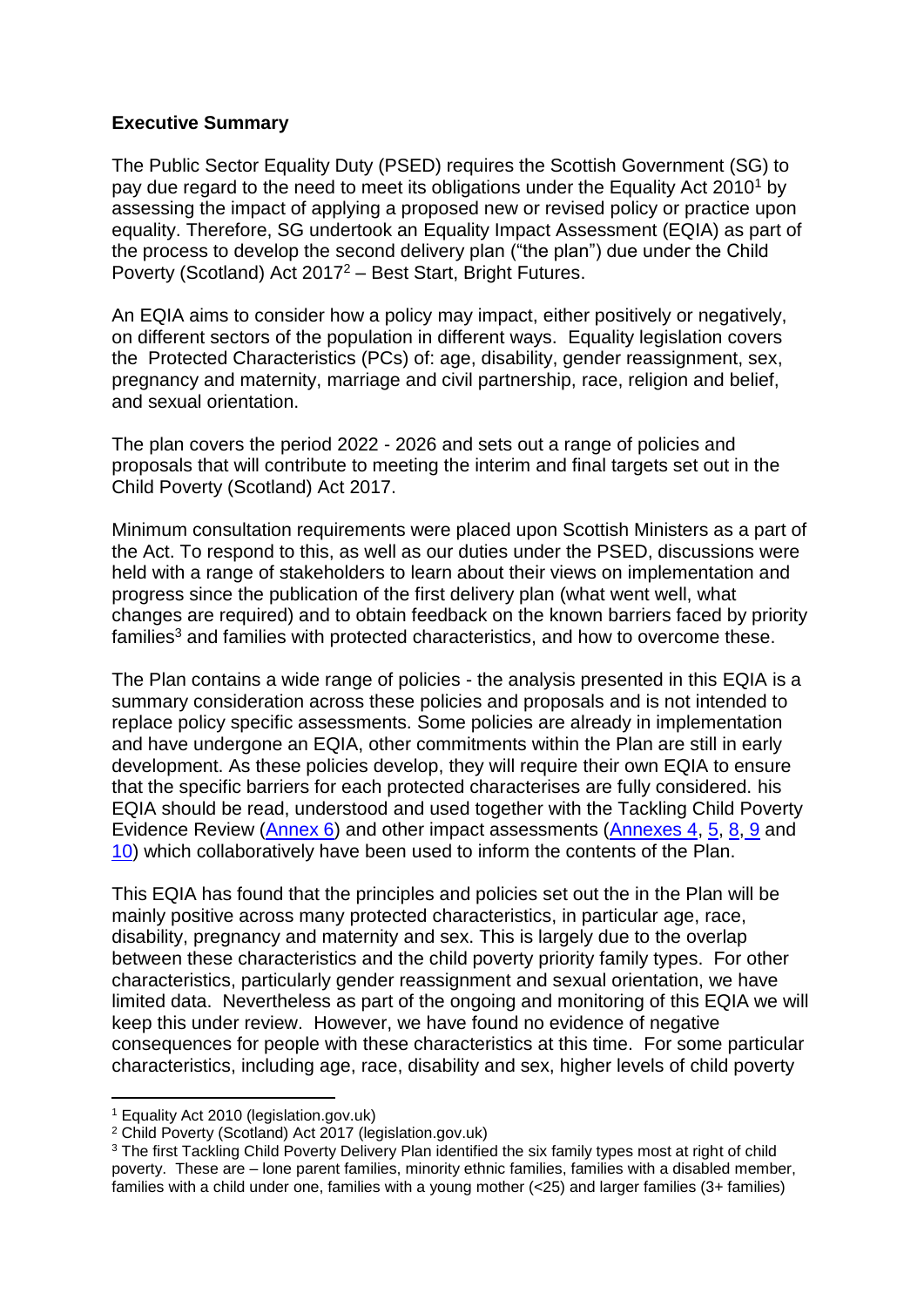persist, therefore the targeted action for the priority family groups and wider action to reduce child poverty will be particularly beneficial for these groups.

Specifically, the EQIA considers impacts on equalities groups based on the three tests it is required to address:

- Does this policy eliminate discrimination for each of the 9 Protected Characteristics? If not is the discrimination justifiable? Can it be mitigated?
- Does this policy advance equality of opportunity for Protected Characteristic groups?
- Does this policy foster good community relations between people of PC groups?

#### **Chapter 1: Background and Scope**

#### **Introduction**

The EQIA is set out in 3 chapters.

The first chapter sets out the background to the Child Poverty (Scotland) Act, the first Tackling Child Poverty Delivery Plan [Every Child, and Every](https://www.gov.scot/publications/child-chance-tackling-child-poverty-delivery-plan-2018-22/) Chance: the Tackling [Child Poverty Delivery Plan 2018-2022](https://www.gov.scot/publications/child-chance-tackling-child-poverty-delivery-plan-2018-22/)<sup>4</sup>, background for the second delivery plan and the scope of this EQIA.

The second chapter summarises what we know about child poverty related to the protected characteristics.

Finally, the third chapter takes a strategic look across the policies and proposals in the plan to identify impacts related to the protected characteristics, and set out where specific actions or mitigations are needed to enhance positive impacts or mitigate potential negative impacts.

#### **Background**

The Child Poverty (Scotland) Act 2017 sets in statute four income based child poverty targets to be met by 2030/31, with interim targets to be met by 2023/24. The targets are largely focused on household income, while also taking into account wider costs of living through the material deprivation measure. The targets to be met are:

- Fewer than 18% of children living in families in relative poverty in 2023-24, reducing to fewer than 10% by 2030. This means fewer than one in ten children living in households on low incomes by 2030, compared to the average UK household.
- Fewer than 14% of children living in families in absolute poverty in 2023-24, reducing to fewer than 5% by 2030. This means fewer than one in twenty children living in low income households where living standards are not increasing by 2030.

<sup>1</sup> <sup>4</sup> [Every child, every chance: tackling child poverty delivery plan 2018-2022 -](https://www.gov.scot/publications/child-chance-tackling-child-poverty-delivery-plan-2018-22/) gov.scot (www.gov.scot)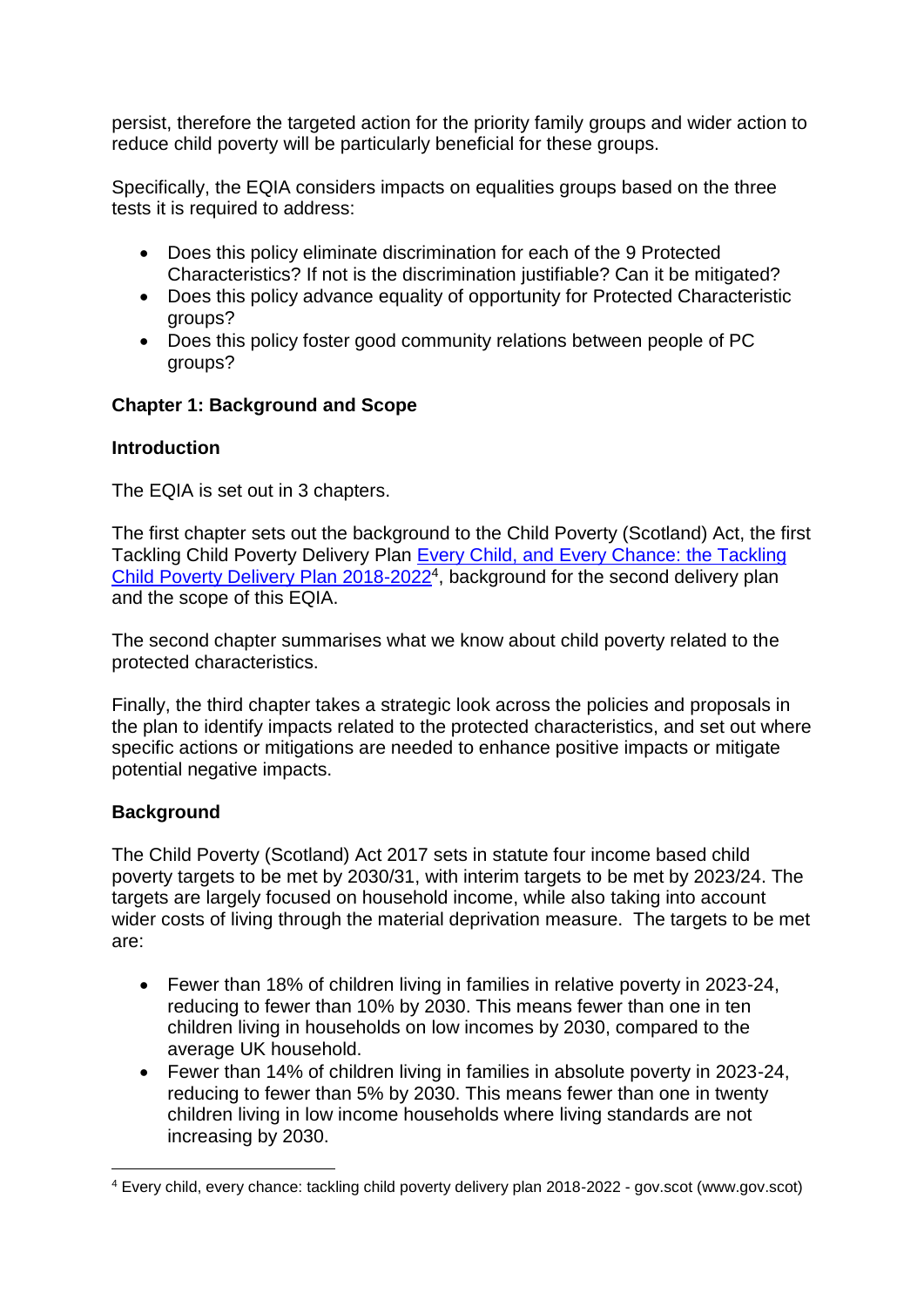- Fewer than 8% of children living in families living in combined low income and material deprivation in 2023-24, reducing to fewer than 5% by 2030. This means fewer than one in twenty children living in low income households who can't afford basic essential goods and services by 2030
- Fewer than 8% of children living in families in persistent poverty in 2023-24, reducing to fewer than 5% by 2030. This means fewer than one in twenty children living in households in poverty for three years out of four by 2030.

The Act also requires Scottish Ministers to publish child poverty delivery plans at regular intervals, with annual reports to measure progress<sup>567</sup>. Local Authorities and Health Boards must also jointly publish annual reports on what they are doing to reduce child poverty in the local area.

The first Tackling Child Poverty Delivery Plan [Every Child, Every Chance: the](https://www.gov.scot/publications/child-chance-tackling-child-poverty-delivery-plan-2018-22/)  [Tackling Child Poverty Delivery Plan 2018-2022](https://www.gov.scot/publications/child-chance-tackling-child-poverty-delivery-plan-2018-22/) was published on 29 March 2018 and sets out the actions to be taken to progress towards the ambitious child poverty targets set out for 2030. Since then three annual progress reports have been published in [June 2019,](Tackling%20child%20poverty:%20first%20year%20progress%20report%20(2018%20to%202019)%20-%20gov.scot%20(www.gov.scot)) [August 2020,](1.%20Reporting%20on%20progress%202019-20%20-%20Tackling%20child%20poverty:%20second%20year%20progress%20report%20(2019-2020)%20-%20gov.scot%20(www.gov.scot)) and [June 2021,](Tackling%20child%20poverty:%20third%20year%20progress%20report%202020-2021%20-%20gov.scot%20(www.gov.scot)) outlining the steps that have been taken since the plan was introduced.

Poverty affects a wide range of families with a variety of protected characteristics. However, almost 90% of all children in poverty in Scotland live within the six priority family types: lone parent families, minority ethnic families, families with a disabled member, families with a child under one, families with a young mother (<25) and larger families (3+ children).

These priority family types each relate to one or more protected characteristics. The most recent evidence [\(Annex 6\)](https://www.gov.scot/isbn/9781804352656) suggests that the priority groups identified in the first plan continue to experience poverty at a higher rate than the rest of the population. Therefore, each policy or proposal in the new Plan will continue to target action towards these priority groups and we will aim to enhance our monitoring and evaluations of the impacts each policy has against these groups.

It is important to note there is significant intersectionality within these groups, and whilst we will focus our efforts on those most at risk of experiencing child poverty, we will use the priority family types as lenses through which we address the key barriers experienced by different groups. For example, among children in relative poverty:

- 40% of children in lone parent families also have a disabled family member;
- Over half (54%) of children in a family with a younger mother are also in a lone parent family and
- Half (50%) of children in families with three or more children are also in a family in which someone is disabled.

<sup>1</sup> <sup>5</sup> [Tackling child poverty: first year progress report \(2018 to 2019\) -](https://www.gov.scot/publications/tackling-child-poverty-delivery-plan-first-year-progress-report-2018-19/) gov.scot (www.gov.scot)

<sup>6</sup> 1. Reporting on progress 2019-20 - [Tackling child poverty: second year progress report \(2019-2020\)](https://www.gov.scot/publications/tackling-child-poverty-delivery-plan-second-year-progress-report-2019-20/pages/4/)  - [gov.scot \(www.gov.scot\)](https://www.gov.scot/publications/tackling-child-poverty-delivery-plan-second-year-progress-report-2019-20/pages/4/)

<sup>7</sup> Tackling [child poverty: third year progress report 2020-2021 -](https://www.gov.scot/publications/tackling-child-poverty-third-year-progress-report-2020-2021/) gov.scot (www.gov.scot)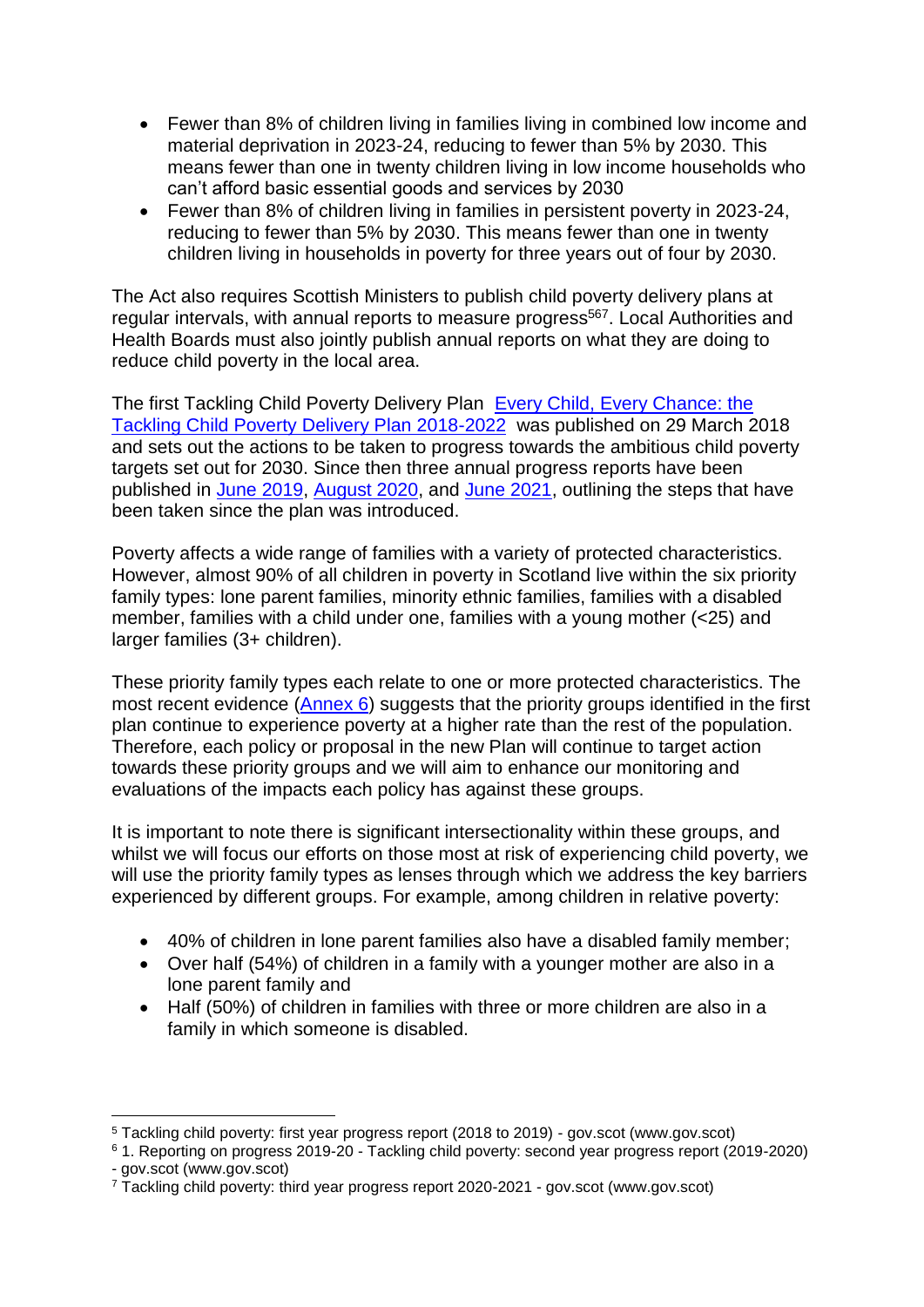Families with experience of multiple disadvantage are often among those deepest in poverty and experience most barriers and challenges to get out of poverty. Most of these families are also likely to fall into at least one of our priority groups. Therefore, it is important that policies are mindful of the intersectionality, specific support needs and multiple barriers people can face.

Since the publication of the first delivery plan, there have been significant changes and challenges which have impacted on the lives and experiences of children and families across Scotland, including EU Exit, Covid-19 and the current cost of living crisis.

Covid-19 has dramatically affected every area of life in Scotland<sup>8</sup>. However, we know the impact has not been felt evenly, with those who were already the most disadvantaged suffering disproportionately, including lower income households, minority ethnic communities and disabled people.

The impact of Covid-19 on child poverty levels is still largely unknown, particularly the long term effects on families, communities, society and our economy. However, we know that for many people, the disadvantages they face have been further exacerbated and they often have been the hardest hit by Covid-19, socially, educationally, economically and in terms of physical and mental wellbeing<sup>9</sup>. Covid-19 has also led to an increase in childhood adversity and trauma, which can have a lasting effect on people's life outcomes, further compounding poverty<sup>10</sup>. As a result of Covid-19, Scotland saw a 108% rise in the number of emergency food parcels distributed in July 2020 compared with July 2019<sup>11</sup>.

#### **The Scope of the EQIA**

This EQIA sets out evidence of the impact of child poverty on groups with protected characteristics, and describes how measures have been arrived at to address negative impacts or promote positive impacts and advance equality or good relations.

The first delivery plan set out that poverty results from the inter-relationship between three key drivers:

- Income from employment;
- Income from social security and benefits in kind; and
- Costs of living

1

The evidence review has shown that this driver approach remains relevant and appropriate. Therefore, this approach has been maintained for the second delivery plan which includes a range of policies and proposals that will impact on all three drivers. Chapter 2 of the EQIA seeks to identify evidence of impact on groups with protected characteristics for the key drivers.

<sup>8</sup> [Scotland's Wellbeing: The Impact of Covid-19 | National Performance Framework](https://nationalperformance.gov.scot/scotlands-wellbeing-impact-covid-19)

<sup>&</sup>lt;sup>9</sup> Coronavirus (Covid-19): impact on equality (research) - gov.scot (www.gov.scot)

<sup>10</sup> [Adverse Childhood Experiences \(ACEs\) and Trauma -](https://www.gov.scot/publications/adverse-childhood-experiences-aces/) gov.scot (www.gov.scot)

<sup>11</sup> [IFAN Scotland Independent Food Bank Food Parcel Distribution Report\\_FEB\\_JULY\\_19\\_20\\_8.9.20.](https://uploads.strikinglycdn.com/files/f9eedd5a-0657-417e-b368-1911790c18d8/IFAN%20Scotland%20Independent%20Food%20Bank%20Food%20Parcel%20Distribution%20Report_FEB_JULY_19_20_8.9.20.%20(1).pdf?id=252835)  [\(1\).pdf \(strikinglycdn.com\)](https://uploads.strikinglycdn.com/files/f9eedd5a-0657-417e-b368-1911790c18d8/IFAN%20Scotland%20Independent%20Food%20Bank%20Food%20Parcel%20Distribution%20Report_FEB_JULY_19_20_8.9.20.%20(1).pdf?id=252835)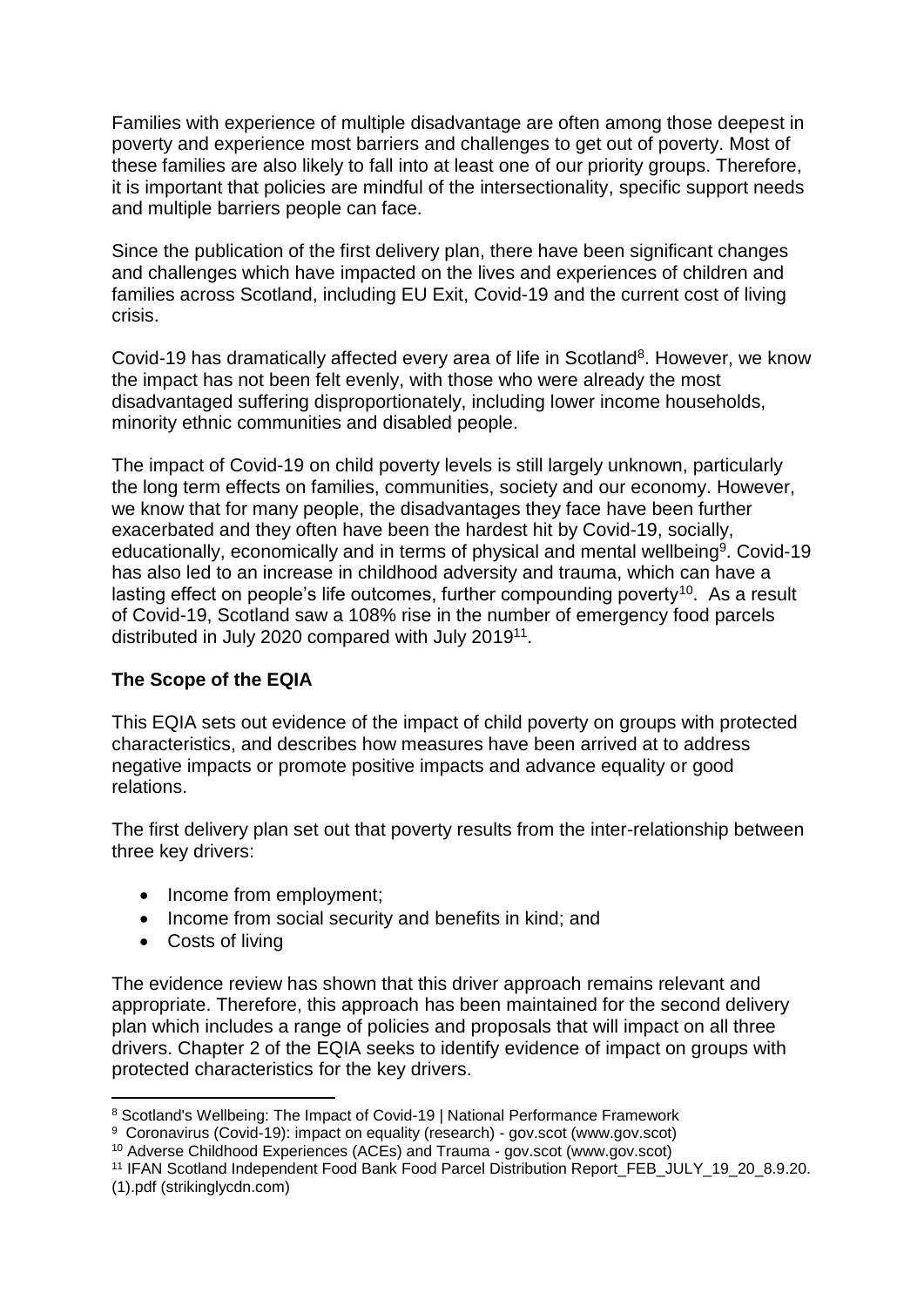#### **Chapter 2: Child Poverty and the Protected Characteristics**

This chapter sets out a summary of what we know about child poverty and protected characteristics. It is based on a range of evidence and the views of stakeholder organisations and people with lived experience of poverty, gathered through our consultation process.

Although the analysis below focuses on one protected characteristics at a time, it is important to note that a family might experience a combination of different protected characteristics which intersect and that child poverty can be experienced in many different ways in different families across Scotland. Where there is evidence to support intersectional experience of poverty related to the three drivers of tackling child poverty we have set that out, noting that there is a lack of intersectional data on outcomes in Scotland<sup>12</sup>.

#### **Sex**

In 2017-20, the relative poverty rate after housing costs was higher for single women with children (38%) than for other single working-age adults, however, the gap between this group and single women without children (27%) and single men without children (34%) was smaller than it used to be<sup>13</sup>. Estimates for single fathers are not available due to small sample sizes.

The vast majority (92%) of lone parents are women. Therefore the actions targeted to this priority group will be particularly beneficial for this protected characteristic.

#### Income from employment

We know that women earn less than men and are more likely to be in insecure, lowpaid work and are overrepresented in sectors that have historically low pay, low progress and are often undervalued<sup>14</sup>.

In April 2020-March 2021, 1,274,400 women aged 16 years and over were estimated to be in employment in Scotland, 19,800 less than the number of women employed in April 2019-March 2020<sup>15</sup>. The employment rate (16-64 year olds) for women was estimated at 70.5 per cent, 1.0 percentage point lower than the year before (71.4 per cent) 16 . During the same period, 1,316,700 men aged 16 years and over were estimated to be in employment, 45,800 less compared with April 2019-March 2021.

<sup>1</sup> <sup>12</sup> 1. Key Findings - Using intersectionality to understand structural inequality in Scotland: Evidence synthesis - [gov.scot \(www.gov.scot\).](https://www.gov.scot/publications/using-intersectionality-understand-structural-inequality-scotland-evidence-synthesis/pages/1/)

<sup>&</sup>lt;sup>13</sup> [Poverty and Income Inequality in Scotland 2017-20 \(data.gov.scot\)](https://data.gov.scot/poverty/#Gender)

<sup>14</sup> 1. Background and Policy Aim - [Scotland's National Strategy for Economic Transformation: equality](https://www.gov.scot/publications/scotlands-national-strategy-economic-transformation-equality-position-statement/pages/1/)  position statement - [gov.scot \(www.gov.scot\)](https://www.gov.scot/publications/scotlands-national-strategy-economic-transformation-equality-position-statement/pages/1/)

<sup>15</sup> Section 1: Employment - [Scotland's Labour Market: People, Places and Regions -](https://www.gov.scot/publications/scotlands-labour-market-people-places-regions-statistics-annual-population-survey-2020-21/pages/4/) Statistics from [the Annual Population Survey 2020/21 -](https://www.gov.scot/publications/scotlands-labour-market-people-places-regions-statistics-annual-population-survey-2020-21/pages/4/) gov.scot (www.gov.scot)

<sup>16</sup> https://www.gov.scot/publications/scotlands-labour-market-people-places-regions-statistics-annualpopulation-survey-2020-21/pages/4/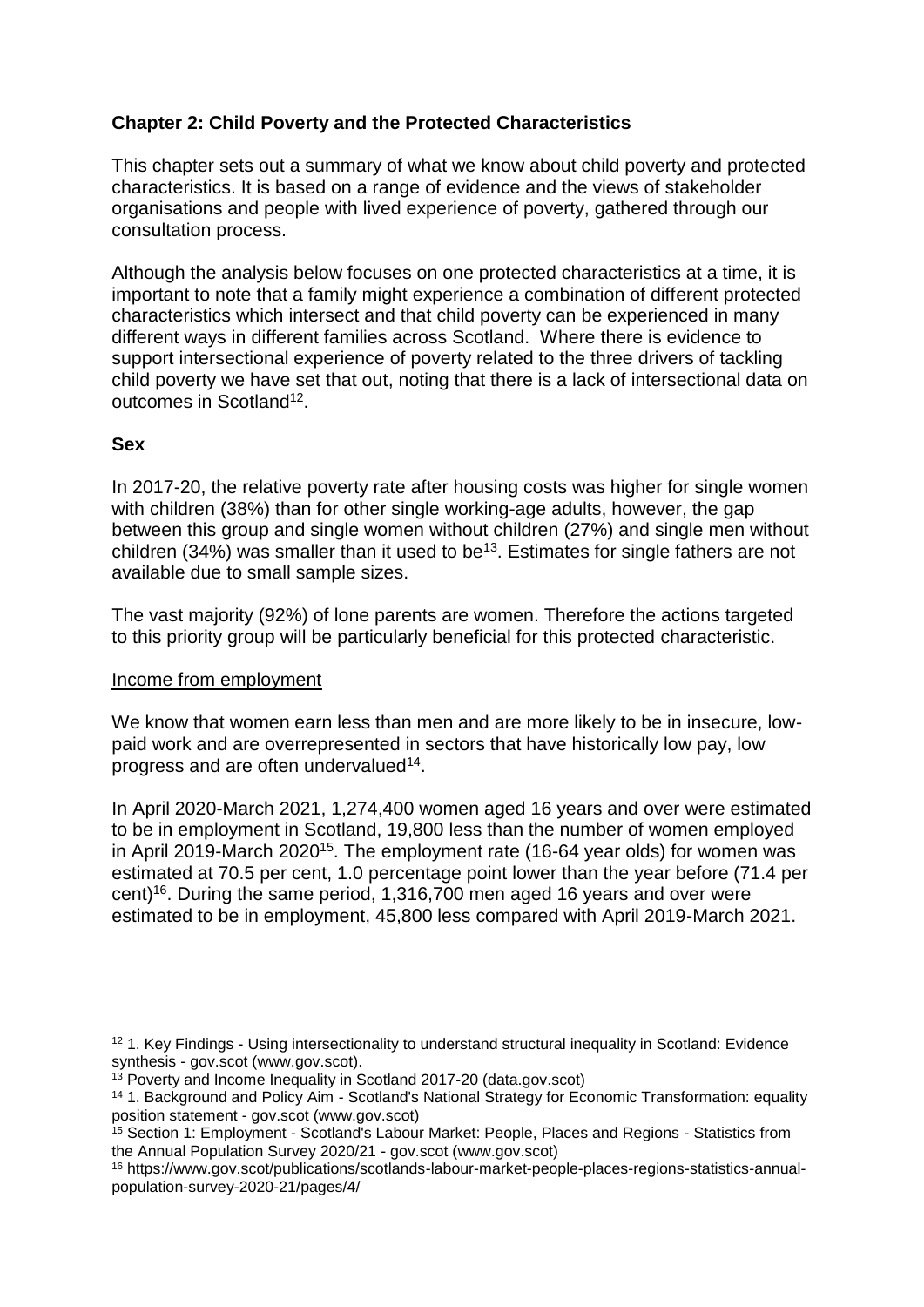The employment rate (16-64 year olds) for men was estimated to have decreased by 2.5 percentage points from 77.7 per cent in April 2019-March 2020 to 75.2 per cent in April 2020-March 2021<sup>17</sup> .

Over the past 10 years, the gender pay gap for full-time employees decreased from 6.6% in 2011 to 3.6% in 2021. However over the past year, for full-time employees (excluding overtime) the gender pay gap increased from 3% to 3.6% in 2021<sup>18</sup>. The gender pay gap for all employees' (including full and part time staff) median hourly earnings (excluding overtime) in Scotland has increased from 11.1 per cent in 2020 to 11.6 per cent in 2021, due to women dominating more part-time, lower paid roles<sup>19</sup>.

The proportion of women earning less than the real living wage in Scotland in 2020 was higher for women than men (16.4% compared to  $13.8\%$ )<sup>20</sup>. More women than men work in low-paid occupations (38.5% compared with 20.6%), and women were three times more likely to work in a sector shut down during Covid-19 than men, with single mothers with low qualifications being particularly overrepresented in these sectors<sup>21</sup>.

The employment rate gap between white<sup>22</sup> women and minority ethnic women  $(20.8)$ percentage points) in Scotland is significantly higher than the gap between white men and minority ethnic men (4.8 percentage points). The gap for women is driven by a much lower employment rate for minority ethnic women than white women  $(51.7\% \text{ vs } 72.5\%)^{23}$ .

Through our consultation, stakeholders have highlighted that women often face intersectional gender and racial barriers that hinder employment prospects and career progression<sup>24</sup>. These inequalities are further exacerbated for disabled ethnic minority women.

Women disproportionately carry out caring responsibilities in both formal and informal sectors and as either paid or unpaid carers and these responsibilities were exacerbated during Covid-19<sup>25</sup>. Caring can have a significant impact on those who provide it, including reducing the time and energy the individual has for paid work, limiting their choice in terms of career and work locations and can have a significant impact on their own wellbeing. Women are also more likely to have career breaks in order to accommodate unpaid caring roles. The economic impact of caring can have

<sup>17</sup> Section 1: Employment - [Scotland's Labour Market: People, Places and Regions -](https://www.gov.scot/publications/scotlands-labour-market-people-places-regions-statistics-annual-population-survey-2020-21/pages/4/) Statistics from [the Annual Population Survey 2020/21 -](https://www.gov.scot/publications/scotlands-labour-market-people-places-regions-statistics-annual-population-survey-2020-21/pages/4/) gov.scot (www.gov.scot)

<sup>18</sup> Key Points - [Scotland's Labour Market: People, Places and Regions -](https://www.gov.scot/publications/scotlands-labour-market-people-places-regions-statistics-annual-population-survey-2020-21/pages/1/) Statistics from the Annual [Population Survey 2020/21 -](https://www.gov.scot/publications/scotlands-labour-market-people-places-regions-statistics-annual-population-survey-2020-21/pages/1/) gov.scot (www.gov.scot)

<sup>19</sup> Key Points - [Scotland's Labour Market: People, Places and Regions -](https://www.gov.scot/publications/scotlands-labour-market-people-places-regions-statistics-annual-population-survey-2020-21/pages/1/) Statistics from the Annual [Population Survey 2020/21 -](https://www.gov.scot/publications/scotlands-labour-market-people-places-regions-statistics-annual-population-survey-2020-21/pages/1/) gov.scot (www.gov.scot)

<sup>&</sup>lt;sup>20</sup> Coronavirus and key workers in the UK - [Office for National Statistics \(ons.gov.uk\)](https://www.ons.gov.uk/employmentandlabourmarket/peopleinwork/earningsandworkinghours/articles/coronavirusandkeyworkersintheuk/2020-05-15)

<sup>21</sup> https://www.gov.scot/publications/not-now-social-renewal-advisory-board-report-january-2021/

<sup>&</sup>lt;sup>22</sup> Reference to white populations include non-visible/white minority ethnic populations throughout the document

<sup>&</sup>lt;sup>23</sup> Kev Points - [Scotland's Labour Market: People, Places and Regions -](https://www.gov.scot/publications/scotlands-labour-market-people-places-regions-statistics-annual-population-survey-2020-21/pages/1/) Statistics from the Annual [Population Survey 2020/21 -](https://www.gov.scot/publications/scotlands-labour-market-people-places-regions-statistics-annual-population-survey-2020-21/pages/1/) gov.scot (www.gov.scot)

<sup>24</sup> [https://www.closethegap.org.uk/content/resources/1---Women-work-and-poverty-what-you-need-to](https://www.closethegap.org.uk/content/resources/1---Women-work-and-poverty-what-you-need-to-know.pdf)[know.pdf](https://www.closethegap.org.uk/content/resources/1---Women-work-and-poverty-what-you-need-to-know.pdf)

<sup>25</sup> [Coronavirus \(Covid-19\): impact on equality \(research\) -](https://www.gov.scot/publications/the-impacts-of-covid-19-on-equality-in-scotland/) gov.scot (www.gov.scot)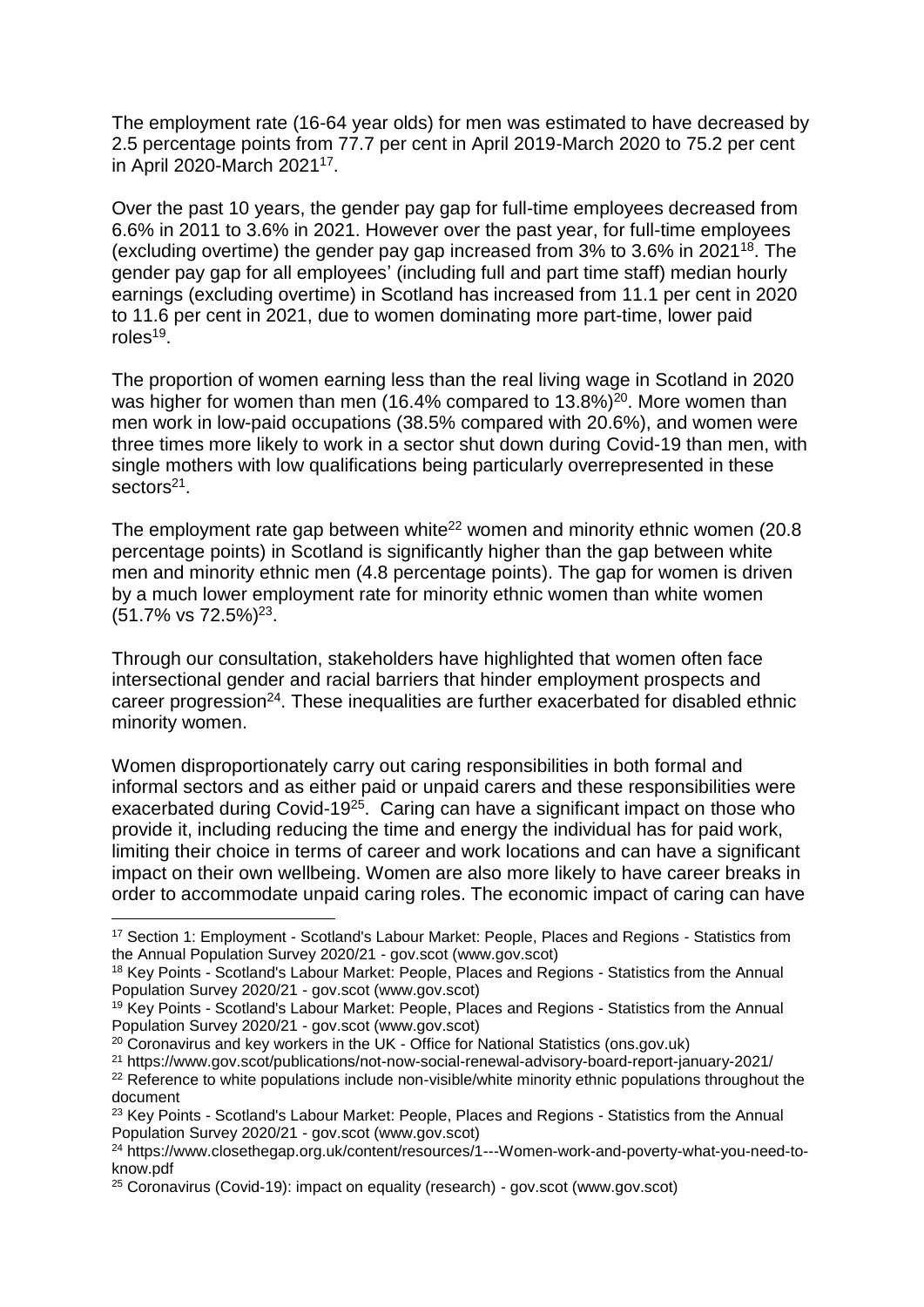an immediate impact on current household income but can also reduce their pension income in their future. Taking a career break can also create additional barriers when attempting to return into paid employment. There is also a direct correlation between the number of hours spent caring and living in areas of multiple deprivation $26$ . These inequalities in caring responsibility can drive aspects of the gender pay gap, whilst hiding the true costs and value of care provision<sup>27</sup>.

These inequalities are further exacerbated for households with only one adult/lone parents, where caring responsibilities can be particularly difficult to manage. Lone parents are at greater risk of poverty, are more likely to live in areas of deprivation and spend more of their income on basic living costs.

#### Income from social security

Women are twice as dependent on social security as men**<sup>28</sup>** . Lone parents, the majority of whom are woman, may experience higher levels of anxiety and uncertainty when looking to claim benefits and evidence suggests they can be disproportionately impacted by cuts, freezes, benefit caps and limits<sup>2930</sup>. Before Covid-19, lone parents were also much more likely to be in debt and/or financially vulnerable<sup>31</sup>.

For Social Security Scotland<sup>32</sup>, the proportion of male clients was much lower(12%) than women (86%). This was particularly apparent in applications for Best Start Grant or Best Start Foods, and Scottish Child Payment, which more often tended to be filled out by women rather than men. The approval rate was higher for women (77%) in comparison to men (68%).

#### Reducing costs of living

1

We know that there is a strong relationship between domestic abuse and poverty, particularly for women. In 2018-19, in 82% of all incidents of domestic abuse where gender information was recorded by the police, the victim was a woman and the accused was a man<sup>33</sup>.

Accessing secure housing is harder for women, particularly for those fleeing domestic abuse<sup>34</sup>. In 2020/21<sup>35</sup>, 21% of households assessed as homeless or threatened with homelessness were single women, while 49% were single male

<sup>26</sup> <https://www.gov.scot/publications/scotlands-carers/>

<sup>27</sup> [Tackling child poverty delivery plan 2018-2022: annex 3 -](https://www.gov.scot/publications/tackling-child-poverty-delivery-plan-2018-22-annex-3-equality/) gov.scot (www.gov.scot)

<sup>&</sup>lt;sup>28</sup> Chapter 7 Social Security - [A fairer Scotland for women: gender pay gap action plan -](https://www.gov.scot/publications/fairer-scotland-women-gender-pay-gap-action-plan/pages/10/) gov.scot [\(www.gov.scot\)](https://www.gov.scot/publications/fairer-scotland-women-gender-pay-gap-action-plan/pages/10/)

 $29$  [Tackling child poverty priority families overview -](https://www.gov.scot/publications/tackling-child-poverty-priority-families-overview/) gov.scot (www.gov.scot)

<sup>&</sup>lt;sup>30</sup> [Tackling Child Poverty Delivery Plan: Second year progress report 2019-20: Annex C –](https://www.gov.scot/binaries/content/documents/govscot/publications/research-and-analysis/2020/08/tackling-child-poverty-delivery-plan-second-year-progress-report-2019-20-annex-c-child-poverty-lone-parent-families/documents/tackling-child-poverty-delivery-plan-second-year-progress-report-2019-20-annex-c-child-poverty-lone-parent-families/tackling-child-poverty-delivery-plan-second-year-progress-report-2019-20-annex-c-child-poverty-lone-parent-families/govscot%3Adocument/tackling-child-poverty-delivery-plan-second-year-progress-report-2019-20-annex-c-child-poverty-lone-parent-families.pdf) Child [poverty among lone parent families \(www.gov.scot\)](https://www.gov.scot/binaries/content/documents/govscot/publications/research-and-analysis/2020/08/tackling-child-poverty-delivery-plan-second-year-progress-report-2019-20-annex-c-child-poverty-lone-parent-families/documents/tackling-child-poverty-delivery-plan-second-year-progress-report-2019-20-annex-c-child-poverty-lone-parent-families/tackling-child-poverty-delivery-plan-second-year-progress-report-2019-20-annex-c-child-poverty-lone-parent-families/govscot%3Adocument/tackling-child-poverty-delivery-plan-second-year-progress-report-2019-20-annex-c-child-poverty-lone-parent-families.pdf)

<sup>&</sup>lt;sup>31</sup> [Coronavirus \(Covid-19\): impact on equality \(research\) -](https://www.gov.scot/publications/the-impacts-of-covid-19-on-equality-in-scotland/) gov.scot (www.gov.scot)

<sup>&</sup>lt;sup>32</sup> [Social Security Scotland client diversity and equalities analysis -](https://www.gov.scot/publications/social-security-scotland-client-diversity-and-equalities-analysis-to-may-2021/) December 2020 to May 2021

<sup>&</sup>lt;sup>33</sup> Key Points - [Domestic abuse: statistics recorded by the police in Scotland -](https://www.gov.scot/publications/domestic-abuse-scotland-2018-2019-statistics/pages/2/) 2018/19 - gov.scot [\(www.gov.scot\)](https://www.gov.scot/publications/domestic-abuse-scotland-2018-2019-statistics/pages/2/)

<sup>34 3.</sup> Summary of main findings - Coronavirus (Covid-19): domestic abuse and other forms of violence [against women and girls -](https://www.gov.scot/publications/domestic-abuse-forms-violence-against-women-girls-vawg-during-covid-19-lockdown-period-30-3-20-22-05-20/pages/3/) 30/3/20-22/05/20 - gov.scot (www.gov.scot)

<sup>&</sup>lt;sup>35</sup> [Homelessness in Scotland: 2020 to 2021](https://www.gov.scot/publications/homelessness-scotland-2020-2021/)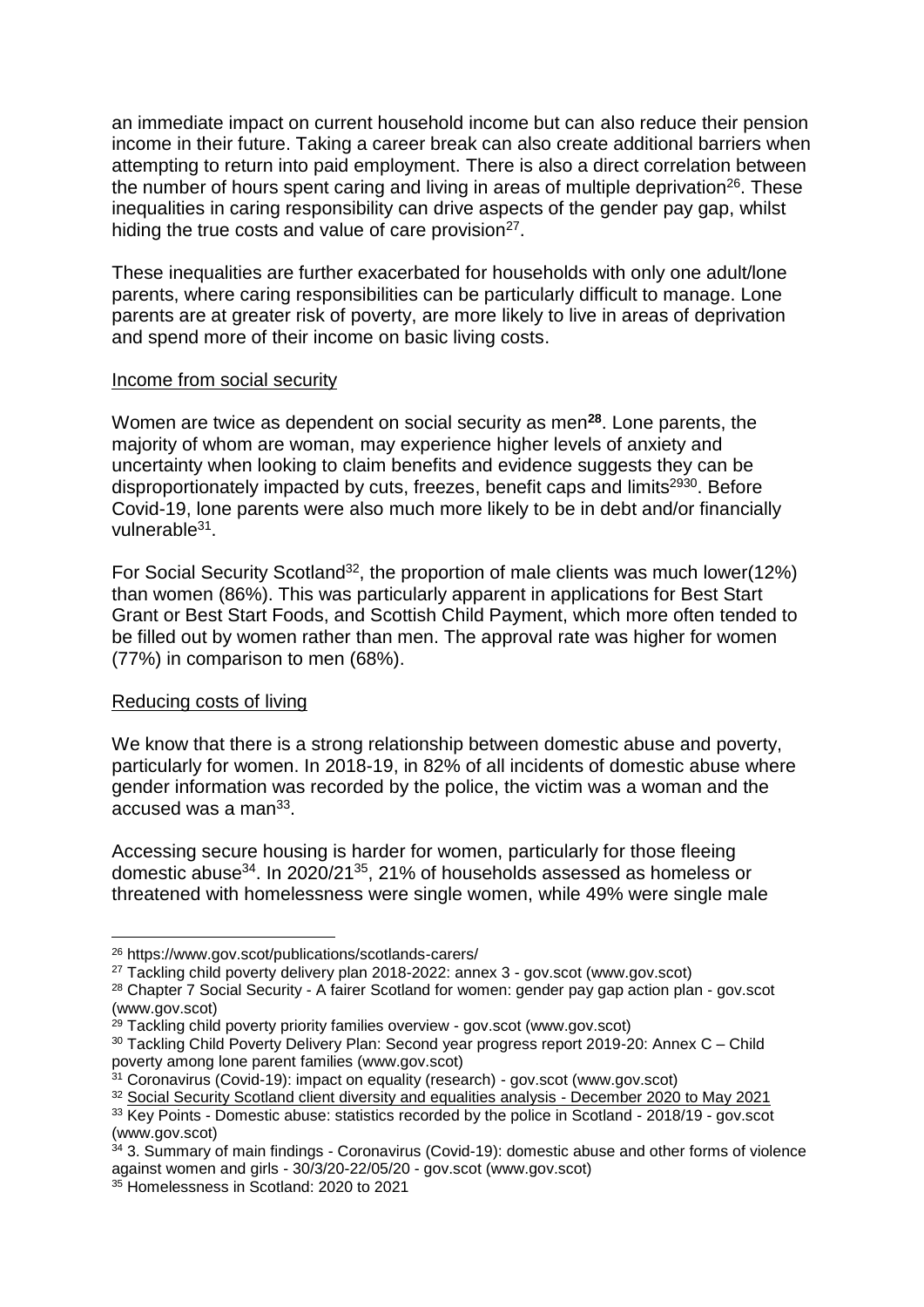households. The most common reason for single female parent households becoming homeless was violent household dispute. 16% of applications were female single parents, while 5% were male single parents. SG statistics show that there were 13,097 households in temporary accommodation as at 31 March 2021. These statistics also show that there were 3,645 households with children or a pregnant woman in temporary accommodation, with a total of 7,130 children in temporary accommodation as at 31 March 2021<sup>36</sup>.

Stakeholder consultation further raised the relationship between domestic abuse and poverty, calling for greater consideration and action to recognise financial abuse and its relationship to child poverty.

Prevalence of food insecurity is equal between sexes, although there is some evidence that coping mechanisms adopted may vary. For example, some evidence suggests that men may be more likely to use food backs than women, and some women may be more likely to adopt other coping mechanisms<sup>37</sup>. Women also face specific transport issues around safety and discrimination, which are even more pronounced when bus stops or stations are in unsafe or isolated areas.

#### **Age**

1

In 2017-20, after housing costs are accounted for, 28% of young people, 17% of 35- 44 year olds and 15% of pensioners in Scotland were living in relative poverty<sup>38</sup>. In the same period, the youngest adults (16-24 year olds) and the youngest children (0- 4 years old) have been consistently more likely to be in relative poverty compared to other age groups<sup>39</sup>.

#### Income from Employment

In 2020-21, the employment rate for young people aged 16-24 was around 25 percentage points lower than the overall population<sup>40</sup>. Young people were adversely affected by Covid-19<sup>41</sup>, being less likely to be in contractually secure employment and more likely to work in sectors hardest-hit by Covid-19 such as retail, leisure and entertainment<sup>4243</sup>. Young mothers are less likely to be in paid work and young people in general are also more likely to earn less than the real living wage<sup>44</sup>. Children from lower socioeconomic groups are also less likely to have access to parental networks in terms of employment opportunities.<sup>45</sup>

<sup>36</sup> Temporary Accommodation - [Homelessness in Scotland: 2020 to 2021 -](https://www.gov.scot/publications/homelessness-scotland-2020-2021/pages/5/) gov.scot (www.gov.scot) <sup>37</sup> BP28 food banks web.pdf (gowellonline.com)

<sup>38</sup> https://www.gov.scot/publications/poverty-income-inequality-scotland-2016-19/

<sup>39</sup> [Poverty and Income Inequality in Scotland 2017-20 \(data.gov.scot\)](https://data.gov.scot/poverty/#Age)

<sup>40</sup> [Scotland's Labour Market: People, Places and Regions -](https://www.gov.scot/publications/scotlands-labour-market-people-places-regions-statistics-annual-population-survey-2020-21/pages/7/) Statistics from the Annual Population Survey 2020/21 - [gov.scot \(www.gov.scot\)](https://www.gov.scot/publications/scotlands-labour-market-people-places-regions-statistics-annual-population-survey-2020-21/pages/7/)

<sup>41</sup> NSET Evidence Paper <https://www.gov.scot/isbn/9781804351475>

<sup>42</sup> [Sector shutdowns during the coronavirus crisis: which workers are most exposed? -](https://www.ifs.org.uk/publications/14791) Institute For [Fiscal Studies -](https://www.ifs.org.uk/publications/14791) IFS

<sup>43</sup> [EMP17: People in employment on zero hours contracts -](https://www.ons.gov.uk/employmentandlabourmarket/peopleinwork/employmentandemployeetypes/datasets/emp17peopleinemploymentonzerohourscontracts) Office for National Statistics [\(ons.gov.uk\);](https://www.ons.gov.uk/employmentandlabourmarket/peopleinwork/employmentandemployeetypes/datasets/emp17peopleinemploymentonzerohourscontracts) [Scotland's Labour Market: People, Places and Regions -](https://www.gov.scot/publications/scotlands-labour-market-people-places-regions-statistics-annual-population-survey-2020-21/pages/5/) Statistics from the Annual [Population Survey 2020/21 -](https://www.gov.scot/publications/scotlands-labour-market-people-places-regions-statistics-annual-population-survey-2020-21/pages/5/) gov.scot (www.gov.scot)

<sup>44</sup> https://www.gov.scot/publications/annual-survey-of-hours-and-earnings-2021/

<sup>45</sup> [Social Mobility Commission The childhood origins of social mobility: socio-economic inequalities](https://assets.publishing.service.gov.uk/government/uploads/system/uploads/attachment_data/file/528315/The_childhood_origins_of_social_mobility.pdf)  [and changing opportunities 2016](https://assets.publishing.service.gov.uk/government/uploads/system/uploads/attachment_data/file/528315/The_childhood_origins_of_social_mobility.pdf)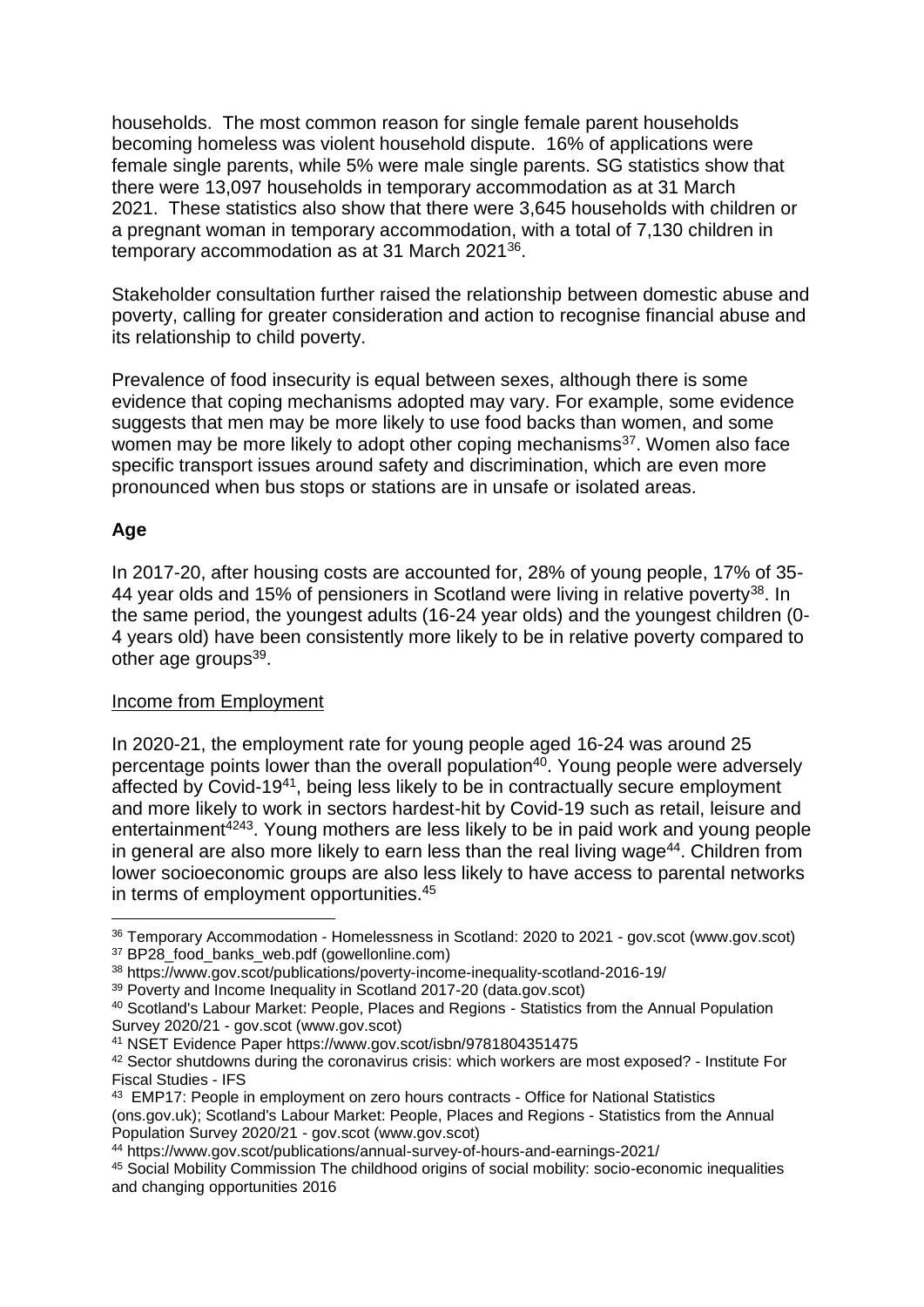Care leavers and care experienced young people are more likely to face challenges in the labour market than other young people. They are three times more likely not to have a job by the age of 26 and earn incomes which are 27% lower on average than their non-care experienced peers.

The employment rate for people aged 50-64 fell by 2.6 percentage points, in the year to April 2020-March 2021. This is the largest decrease of any age group<sup>46</sup>. Parents aged over 50 face employment barriers including ageism, exclusion and lack of willingness to recognise the skills and experience they may have<sup>47</sup>. Older People in Employment<sup>48</sup> in Scotland reports that choices over later working life were highly constrained for those on lower incomes, those in low-skilled jobs and those with significant caring responsibilities. These circumstances most often interact to disadvantage older women in particular.

#### Social Security

We know that young people are less likely to have experience navigating complex social security systems and can face barriers in accessing support services. These barriers and inequalities are more prevalent when a person belongs to more than one protected characteristic or priority family group<sup>49</sup>. For example, young disabled women from minority ethnic backgrounds. People under 25, including those who are lone parents, are entitled to a lower allowance of some benefits than people aged 25 and over<sup>50</sup>. Mothers under 20 are considerably more reliant on state benefits and tax credits than older mothers, making them disproportionally impacted by cuts or changes to eligibility criteria in benefits or support services<sup>51</sup>.

#### Costs of living

Younger people experience a higher prevalence of poverty and food insecurity and spend a higher proportion of their income on housing and food than older people. Adults under 25 are less likely to have savings, which, combined with low paid jobs, make it harder to meet living costs<sup>52</sup>. Young people are also more likely to be financially vulnerable and more likely to be in unmanageable debt $53$ .

Care experienced young people and care leavers are over one and a half times more likely to experience financial difficulties than their non-care experienced peers. We know that poverty and other social inequalities influence levels of childhood adversity and trauma along with people's ability to overcome such experiences.

Covid-19 has further exacerbated such inequalities and in some cases, leading to an increase in Adverse Childhood Experiences (ACEs) and trauma. Children and younger people's mental health was significantly impacted during Covid-19, and this

<sup>1</sup> <sup>46</sup> [Scotland's Labour Market: People, Places and Regions -](https://www.gov.scot/publications/scotlands-labour-market-people-places-regions-statistics-annual-population-survey-2020-21/pages/4/) Statistics from the Annual Population Survey 2020/21 - [gov.scot \(www.gov.scot\)](https://www.gov.scot/publications/scotlands-labour-market-people-places-regions-statistics-annual-population-survey-2020-21/pages/4/)

<sup>47</sup> [A Fairer Scotland for Older People: A Framework for Action \(www.gov.scot\)](https://www.gov.scot/binaries/content/documents/govscot/publications/strategy-plan/2019/04/fairer-scotland-older-people-framework-action/documents/fairer-scotland-older-people-framework-action/fairer-scotland-older-people-framework-action/govscot%3Adocument/fairer-scotland-older-people-framework-action.pdf)

<sup>48</sup> [Older people and employment in](https://www.gov.scot/publications/older-people-employment-scotland/) Scotland: research - gov.scot (www.gov.scot)

<sup>49</sup> [Tackling child poverty priority families overview -](https://www.gov.scot/publications/tackling-child-poverty-priority-families-overview/) gov.scot (www.gov.scot)

<sup>50</sup> [Tackling child poverty priority families overview -](https://www.gov.scot/publications/tackling-child-poverty-priority-families-overview/) gov.scot (www.gov.scot)

<sup>51</sup> [Tackling child poverty priority families overview -](https://www.gov.scot/publications/tackling-child-poverty-priority-families-overview/) gov.scot (www.gov.scot)

<sup>52</sup> [Scotland's People Annual Report: Key findings -](https://www.gov.scot/binaries/content/documents/govscot/publications/statistics/2020/09/scottish-household-survey-2019-key-findings/documents/scotlands-people-annual-report-key-findings-2019/scotlands-people-annual-report-key-findings-2019/govscot%3Adocument/scotlands-people-annual-report-key-findings-2019.pdf) 2019 (www.gov.scot)

<sup>53</sup> [Wealth and assets: analysis 2006 to 2018 -](https://www.gov.scot/publications/wealth-and-assets-in-scotland-2006-2018/) gov.scot (www.gov.scot)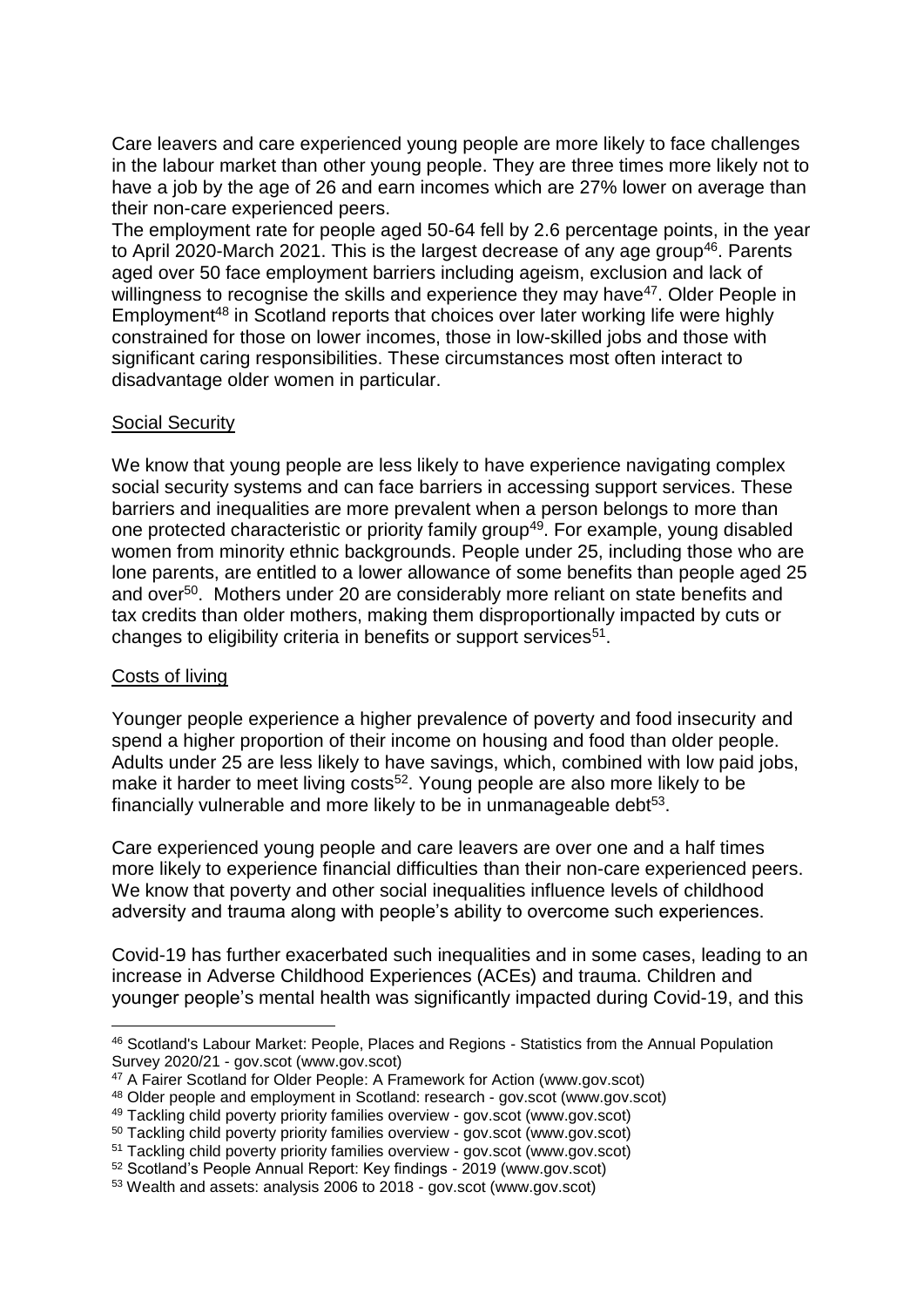is likely to be further worsened by unemployment and missed education. For some children and young people this will impact directly on their ability to learn and thrive at school.

Education remains one of the most effective means to improve the life chances of all of children and young people. However, children living in the most deprived communities are less likely to enter higher or further education than those in the least deprived areas<sup>54</sup>. In 2021, 87.1% of 16-19 year olds living in the most deprived SIMD quintile participated in education, employment or training compared to 96.4% of those in the least deprived quintile.<sup>55</sup> For young mothers under 20, 17% had a qualification at Higher Grade or above compared with 50% early twenties and 80% 25 or older. The evaluation of the **Scottish Attainment Challenge** (SG flagship policy to achieving equity in education) indicates that the poverty related attainment gap is closing, but it remains a complex and long term endeavour and there are also variations in the pace of that progress across the country, with Covid-19 likely to have placed further pressure on the gap.

#### **Disability**

1

Around a third of all families in Scotland include at least one disabled member and we know that families with a disabled member are more likely to be in poverty<sup>56</sup>. Children in families with at least one disabled adult or child account for over twofifths (42%) of all children in relative poverty, and just under three-fifths (58%) of those in combined low income and material deprivation<sup>57</sup>. Thirty percent of children in households with a disabled adult or child were also in a lone parent household, and 30% were in a household with 3 or more children  $(2011-18)^{58}$ .

#### Income from employment

Statistics from January 2022 show that approximately one fifth of Scotland's workingage population is disabled<sup>59</sup>. Disabled parents are less likely to be employed compared to non-disabled parents and those who are in employment tend to work fewer hours, particularly disabled mothers<sup>60</sup>.

From July–September 2021, the disability employment gap in Scotland narrowed from previous years, but remains large at an estimated 31.0 percentage points (in comparison to 33.8 in 2021) $61$ . From April 2020-March 2021, the employment rate for

<sup>54</sup> [Closing the attainment gap in Scottish education](https://www.jrf.org.uk/report/closing-attainment-gap-scottish-education)

<sup>55</sup> [annual-participation-measure-2021-report.pdf \(skillsdevelopmentscotland.co.uk\)](https://www.skillsdevelopmentscotland.co.uk/media/48147/annual-participation-measure-2021-report.pdf)

<sup>&</sup>lt;sup>56</sup> Tackling child poverty - [third year progress report : annex B -](https://www.gov.scot/publications/tackling-child-poverty-third-year-progress-report-annex-b-child-poverty-families-disabled-adult-child/pages/3/) child poverty in families with a disabled adult or child - [gov.scot \(www.gov.scot\)](https://www.gov.scot/publications/tackling-child-poverty-third-year-progress-report-annex-b-child-poverty-families-disabled-adult-child/pages/3/)

<sup>57</sup> [Poverty and Income Inequality in Scotland 2016-19](https://www.gov.scot/publications/poverty-income-inequality-scotland-2016-19/)

<sup>58</sup> See 'Children in poverty after housing costs who are in more than one priority group',

here: [Additional child poverty analysis 2019 -](https://www.gov.scot/publications/additional-child-poverty-statistics-2019/) gov.scot (www.gov.scot)

<sup>59</sup> [Disabled people in the labour market in Scotland -](https://www.gov.scot/publications/disabled-people-in-the-labour-market-in-scotland/) gov.scot (www.gov.scot)

<sup>60</sup> [Tackling Child Poverty Delivery Plan: Third Year Progress Report \(2020-21\): Annex B: Child](https://www.gov.scot/binaries/content/documents/govscot/publications/research-and-analysis/2021/07/tackling-child-poverty-third-year-progress-report-annex-b-child-poverty-families-disabled-adult-child/documents/tackling-child-poverty-delivery-plan-third-year-progress-report-2020-21-annex-b-child-poverty-families-disabled-adult-child/tackling-child-poverty-delivery-plan-third-year-progress-report-2020-21-annex-b-child-poverty-families-disabled-adult-child/govscot%3Adocument/tackling-child-poverty-delivery-plan-third-year-progress-report-2020-21-annex-b-child-poverty-families-disabled-adult-child.pdf)  [Poverty in Families with a Disabled Adult or Child \(www.gov.scot\)](https://www.gov.scot/binaries/content/documents/govscot/publications/research-and-analysis/2021/07/tackling-child-poverty-third-year-progress-report-annex-b-child-poverty-families-disabled-adult-child/documents/tackling-child-poverty-delivery-plan-third-year-progress-report-2020-21-annex-b-child-poverty-families-disabled-adult-child/tackling-child-poverty-delivery-plan-third-year-progress-report-2020-21-annex-b-child-poverty-families-disabled-adult-child/govscot%3Adocument/tackling-child-poverty-delivery-plan-third-year-progress-report-2020-21-annex-b-child-poverty-families-disabled-adult-child.pdf)

<sup>61</sup> [Labour+Market+Monthly+Briefing+-+January+2022.pdf \(www.gov.scot\)](https://www.gov.scot/binaries/content/documents/govscot/publications/statistics/2022/01/labour-market-monthly-briefing-january-2022/documents/labour-market-monthly-briefing-january-2022/labour-market-monthly-briefing-january-2022/govscot%3Adocument/Labour%2BMarket%2BMonthly%2BBriefing%2B-%2BJanuary%2B2022.pdf)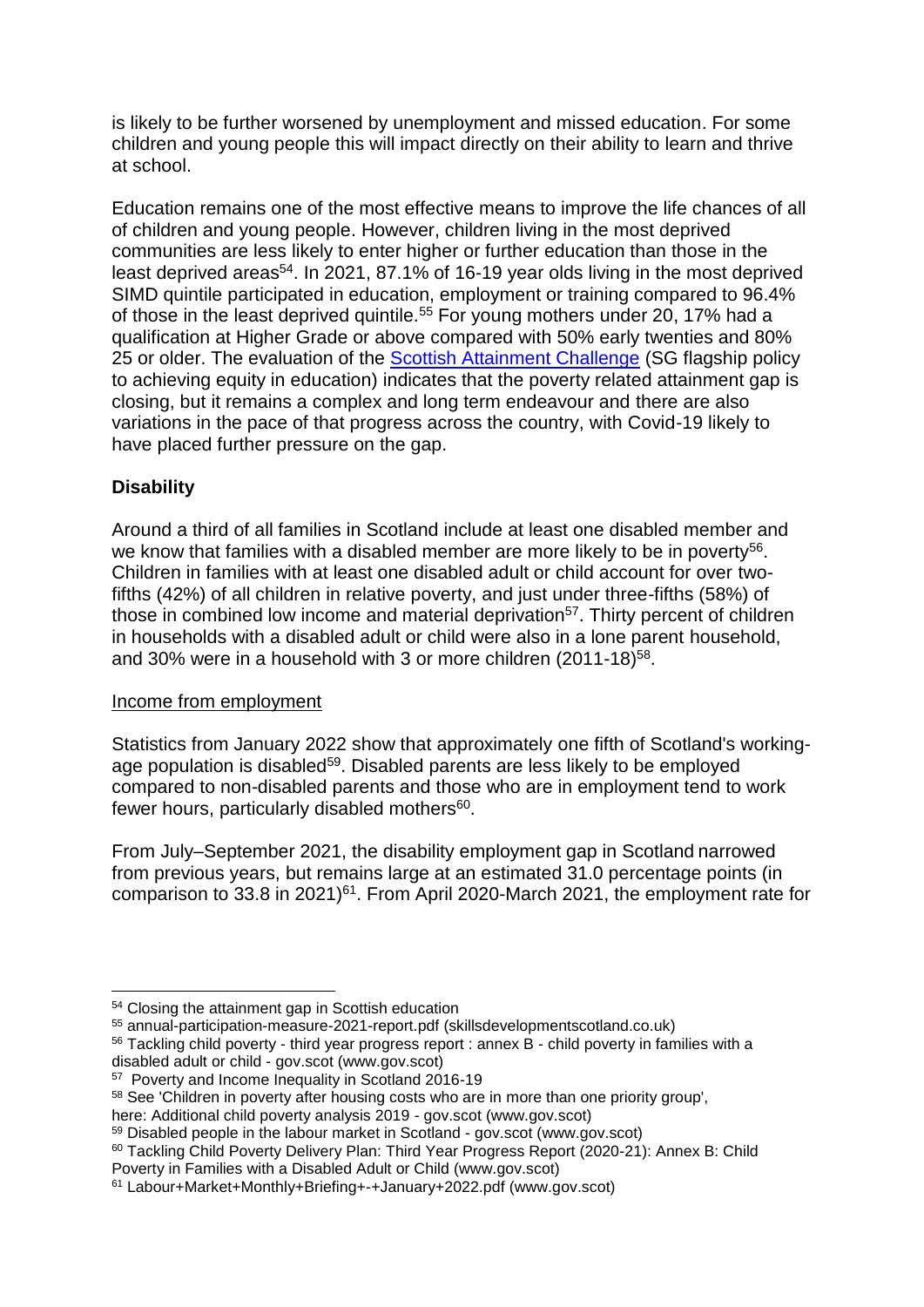disabled people was estimated at 47.4%, which is significantly lower than the employment rate for non-disabled people  $(80.2\%)$ <sup>62</sup>.

Disabled people are more likely to work in lower paid occupations<sup>63</sup> and have less access to fair work<sup>64</sup>. It is expected that the economic impacts of Covid-19 will continue to have an adverse effect on access to employment and financial security of disabled people<sup>65</sup>.

Disabled people face a number of barriers to employment, including health needs and caring responsibilities, lack of affordable childcare, transport, inaccessible job adverts and application processes, workplace discrimination, lack of flexible working and inadequate support. While recognising these barriers mean that employment is not a realistic option for some, many disabled people would like to be in employment. Evidence suggests that dedicated and tailored employment support is required to not only find, but also to remain and progress in employment and there is a need for a greater availability of flexible and remote working<sup>66</sup>.

#### Social Security

Disabled people experience a range of difficulties with benefits currently delivered by the UK social security system, including a lack of advice and support, lack of trust in the system, and a complex, inflexible or unsuitable application process. Disabled people are also disproportionately impacted by cuts, freezes and or changes to eligibility criteria, partly because of a higher reliance on benefits<sup>67</sup>.

Disabled people face higher living costs than non-disabled people<sup>68</sup> and the benefits disabled people are entitled are not always sufficient to cover the extra costs disabled families face.

#### Cost of living

 $\overline{a}$ 

We know that disabled people face higher costs of living than non-disabled people $69$ . These additional costs may include, for example, specialist equipment and home adaptations, specialist therapies, extra transport costs, specialist toys and play equipment, paid-for care and increased energy costs, either as a result of increased

<sup>65</sup> https://www.leonardcheshire.org/sites/default/files/2020-10/Locked-out-of-labour-market.pdf

<sup>66</sup> [How flexible hiring could improve business performance and living standards | JRF;](https://www.jrf.org.uk/report/how-flexible-hiring-could-improve-business-performance-and-living-standards) If not now, when? - [Social Renewal Advisory Board report: January 2021 -](https://www.gov.scot/publications/not-now-social-renewal-advisory-board-report-january-2021/documents/) gov.scot (www.gov.scot)

<sup>62</sup> [Scotland's Labour Market: People, Places and Regions -](https://www.gov.scot/publications/scotlands-labour-market-people-places-regions-statistics-annual-population-survey-2020-21/pages/11/) Statistics from the Annual Population Survey 2020/21 - [gov.scot \(www.gov.scot\)](https://www.gov.scot/publications/scotlands-labour-market-people-places-regions-statistics-annual-population-survey-2020-21/pages/11/)

<sup>&</sup>lt;sup>63</sup> Fairer Scotland for disabled people - [employment action plan: progress report -](https://www.gov.scot/publications/fairer-scotland-disabled-people-employment-action-plan-year-2-progress-report/pages/4/) year 2 - goy.scot [\(www.gov.scot\)](https://www.gov.scot/publications/fairer-scotland-disabled-people-employment-action-plan-year-2-progress-report/pages/4/)

 $64$  Fairer Scotland for disabled people - [employment action plan: progress report -](https://www.gov.scot/publications/fairer-scotland-disabled-people-employment-action-plan-year-2-progress-report/pages/4/) year 2 - gov.scot [\(www.gov.scot\)](https://www.gov.scot/publications/fairer-scotland-disabled-people-employment-action-plan-year-2-progress-report/pages/4/)

<sup>&</sup>lt;sup>67</sup> [Tackling child poverty priority families overview -](https://www.gov.scot/publications/tackling-child-poverty-priority-families-overview/) gov.scot (www.gov.scot)

<sup>68</sup> [Scotland's Wellbeing: national outcomes for disabled people -](https://www.gov.scot/publications/scotlands-wellbeing-measuring-national-outcomes-disabled-people/pages/13/) gov.scot (www.gov.scot) ; [Disabled](https://www.jrf.org.uk/report/disabled-peoples-costs-living)  [people's costs of living | JRF](https://www.jrf.org.uk/report/disabled-peoples-costs-living) ; [Income and conversion handicaps: estimating the impact of child](https://pubmed.ncbi.nlm.nih.gov/34499284/)  [chronic illness/disability on family income and the extra cost of child chronic illness/child disability in](https://pubmed.ncbi.nlm.nih.gov/34499284/)  [Ireland using a standard of living approach -](https://pubmed.ncbi.nlm.nih.gov/34499284/) PubMed (nih.gov) ; [Extra costs of living with a disability:](https://www.sciencedirect.com/science/article/pii/S193665741730078X?via%3Dihub)  [A review and agenda for research -](https://www.sciencedirect.com/science/article/pii/S193665741730078X?via%3Dihub) ScienceDirect

<sup>&</sup>lt;sup>69</sup> [Disabled people's costs of living | JRF;](https://www.jrf.org.uk/report/disabled-peoples-costs-living) Scotland's Wellbeing: national outcomes for disabled people - [gov.scot \(www.gov.scot\)](https://www.gov.scot/publications/scotlands-wellbeing-measuring-national-outcomes-disabled-people/pages/13/)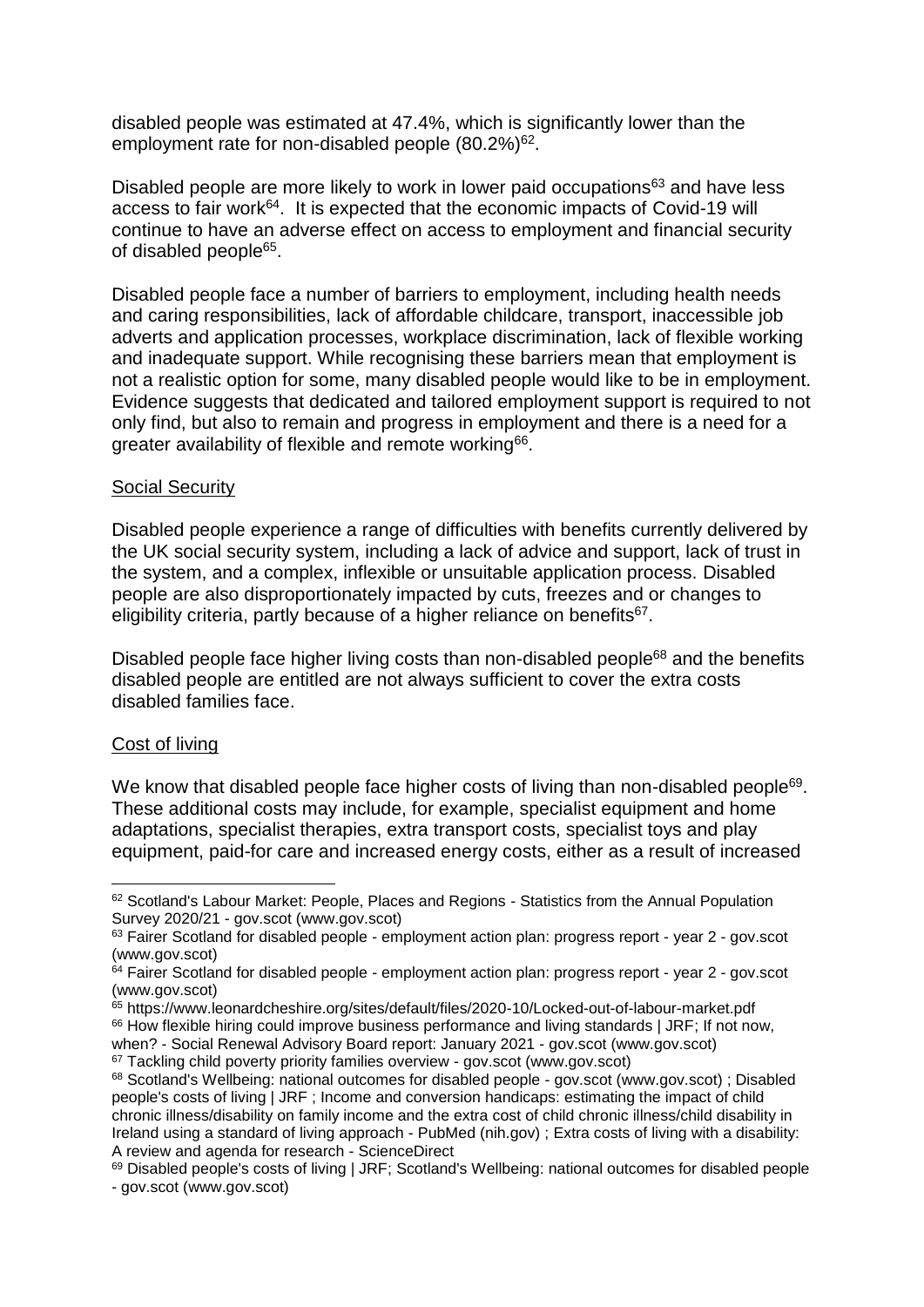heating for those with limited mobility or the cost of running specialist electrical equipment<sup>70</sup>. There are also reports that costs have risen for many disabled people during Covid-1971.

Disabled people are more likely than non-disabled people to live in social rented housing<sup>72</sup>. Satisfaction with their housing arrangements was lower (85%) than amongst non-disabled people (93%) in 2019. Difficulties in accessing housing that meets their needs can result in some families with a disabled member spending more on housing and/or having a lower quality of life<sup>73</sup>.

In February 2021, disabled women were more likely to believe they will be in more debt at the end of Covid-19 (38%) than nondisabled women (32%), disabled men  $(30%)$  and non-disabled men  $(15%)^{7475}$ . Disabled people also face a number of challenges with the transport system<sup>76</sup>. Many of these are likely to be even more difficult when travelling with young children, and can also be exacerbated in rural areas.<sup>77</sup> Families with long term conditions also face additional barriers accessing childcare that meets their child's needs, including costs<sup>78</sup>.

In 2020-21 $^{79}$ , of the total number of applicants assessed as homeless (27,571), 14,106 households were identified with at least one support need (which include a learning disability, physical disability and a medical condition).

#### **Race and Ethnicity**

Minority ethnic families<sup>80</sup> are most at risk of child poverty (38% of children in minority ethnic families were in relative poverty in 2017-20 compared to 24% of all children in Scotland) and families from some minority ethnic groups are more likely to have three or more children, putting them at higher risk of child poverty $81$ .

#### Income from Employment

1

Minority ethnic workers are more likely to earn low incomes<sup>82</sup> compared to the white population. Minority ethnic people are more likely to work in some of the sectors

 $70$  Tackling child poverty - [third year progress report : annex B -](https://www.gov.scot/publications/tackling-child-poverty-third-year-progress-report-annex-b-child-poverty-families-disabled-adult-child/pages/6/) child poverty in families with a disabled adult or child - [gov.scot \(www.gov.scot\)](https://www.gov.scot/publications/tackling-child-poverty-third-year-progress-report-annex-b-child-poverty-families-disabled-adult-child/pages/6/)

<sup>71</sup> [MS Society External template \(wordpress.com\)](https://disabilitybenefitsconsortium.files.wordpress.com/2021/02/pandemic-poverty-stark-choices-facing-disabled-people-on-legacy-benefits-final.pdf)

<sup>72</sup> [Scottish household survey 2019: key findings -](https://www.gov.scot/publications/scottish-household-survey-2019-key-findings/) gov.scot (www.gov.scot)

<sup>73</sup> [Disability Research on Independant Living & Learning \(drilluk.org.uk\)](http://www.drilluk.org.uk/pilot-projects/match-works-adapted-social-housing-lettings/)

<sup>74</sup> [Close-the-Gap-and-Engender-Joint-briefing-on-the-impact-of-Covid-19-on-womens-wellbeing](https://www.engender.org.uk/content/publications/Close-the-Gap-and-Engender-Joint-briefing-on-the-impact-of-COVID-19-on-womens-wellbeing-mental-health-and-financial-security.pdf)[mental-health-and-financial-security.pdf](https://www.engender.org.uk/content/publications/Close-the-Gap-and-Engender-Joint-briefing-on-the-impact-of-COVID-19-on-womens-wellbeing-mental-health-and-financial-security.pdf)

<sup>75</sup> Covid recovery strategy - [for a fairer future: equality impact assessment -](https://www.gov.scot/publications/covid-recovery-strategy-fairer-future-equality-impact-assessment-results/) gov.scot (www.gov.scot) <sup>76</sup> Tackling child poverty - [third year progress report : annex B -](https://www.gov.scot/publications/tackling-child-poverty-third-year-progress-report-annex-b-child-poverty-families-disabled-adult-child/pages/5/) child poverty in families with a

disabled adult or child - [gov.scot \(www.gov.scot\)](https://www.gov.scot/publications/tackling-child-poverty-third-year-progress-report-annex-b-child-poverty-families-disabled-adult-child/pages/5/) ; [Transport and Child Poverty](https://www.transport.gov.scot/publication/transport-and-child-poverty/)

<sup>77</sup> [Managing work and daily travel for Swedish parents with a disabled child \(trb.org\)](https://trid.trb.org/view/1875970)

 $78$  Tackling child poverty - [third year progress report : annex B -](https://www.gov.scot/publications/tackling-child-poverty-third-year-progress-report-annex-b-child-poverty-families-disabled-adult-child/pages/5/) child poverty in families with a disabled adult or child - [gov.scot \(www.gov.scot\)](https://www.gov.scot/publications/tackling-child-poverty-third-year-progress-report-annex-b-child-poverty-families-disabled-adult-child/pages/5/)

<sup>79</sup> [Homelessness in Scotland: 2020 to 2021 -](https://www.gov.scot/publications/homelessness-scotland-2020-2021/) gov.scot (www.gov.scot)

<sup>80</sup> Minority ethnic statistics include white minority ethnic populations

<sup>81</sup> [Poverty and Income Inequality in Scotland 2017-20 \(data.gov.scot\)](https://data.gov.scot/poverty/#Ethnicity)

<sup>82</sup> If not now, when? - [Social Renewal Advisory Board report: January 2021 -](https://www.gov.scot/publications/not-now-social-renewal-advisory-board-report-january-2021/) gov.scot [\(www.gov.scot\)](https://www.gov.scot/publications/not-now-social-renewal-advisory-board-report-january-2021/)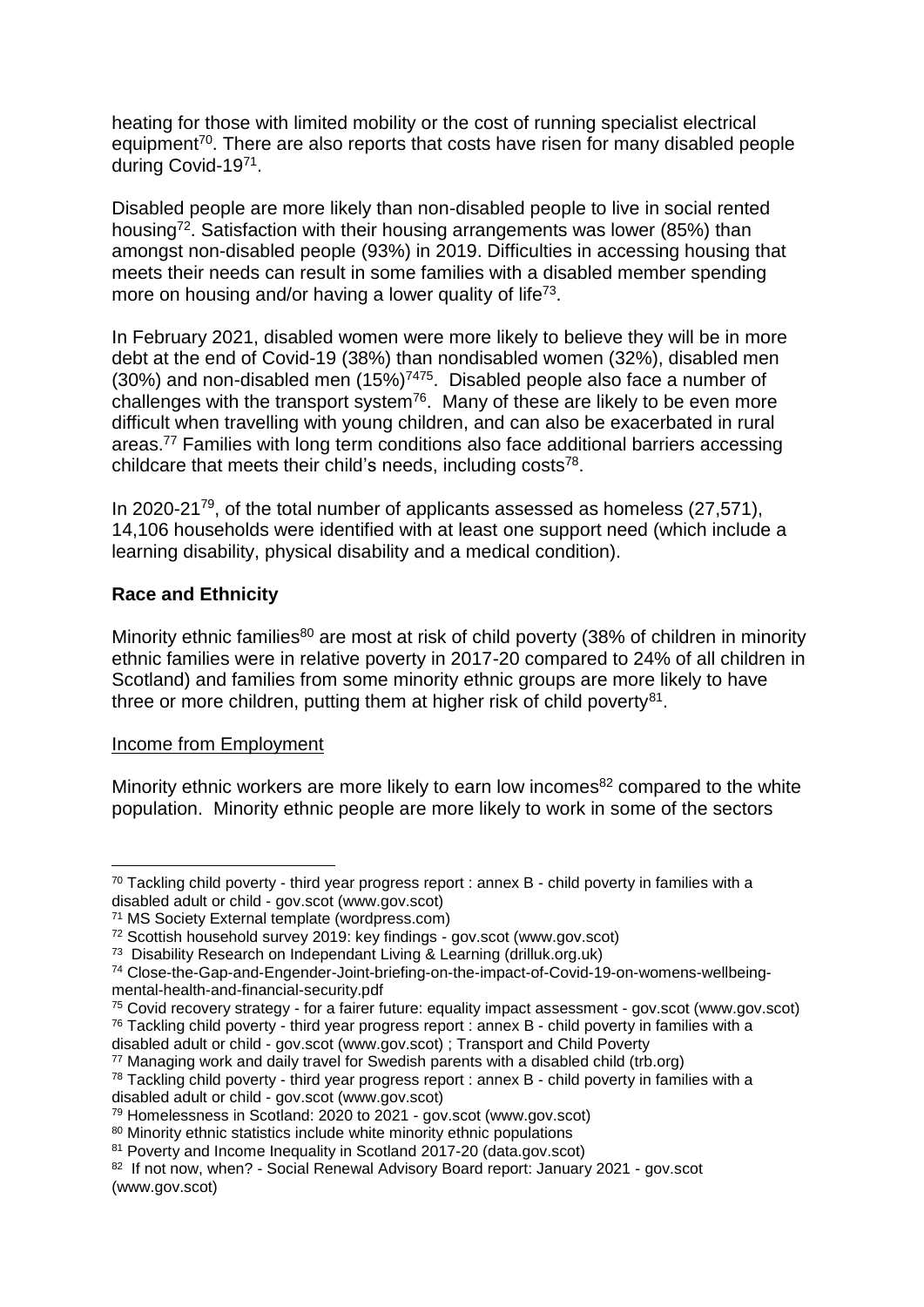most impacted by Covid-19<sup>83</sup> and are over-represented in jobs with increased exposure risks to Covid-1984.

People with multiple protected characteristics (e.g. someone from a minority ethnic group who is disabled) can face heightened barriers to employment. In 2019, data shows that a non-disabled white person is more than twice as likely to be in employment than a disabled minority ethnic person<sup>85</sup>.

The employment rate for people from minority ethnic groups in Scotland is consistently lower than the employment rate for white people. During the period April 2020-March 2021<sup>86</sup>, the minority ethnic employment rate gap was 8.2 percentage points, with the employment rate for the minority ethnic population aged 16 to 64 was estimated at 65.1% in comparison to 73.2% for the white population. The minority ethnic employment gap is much larger for women than men (approximately 13.2 percentage points for women and at 2.2 percentage points for men during the period April 2020 - March 2021<sup>87</sup>). The much larger gap for women than men may be partly attributed to cultural factors for particular ethnic groups.

We also know that minority ethnic people face heightened barriers (including racism and discrimination, language and cultural barriers) both in terms of access to the labour market and progression opportunities during employment. Despite better attainment levels amongst minority ethnic people, evidence suggests this does not translate into better job prospects<sup>88</sup>.

#### Social security

1

Some minority ethnic groups have a lower acceptance rate for social security applications in Scotland than white applicants. Overall, the proportion of clients approved was highest for 'Mixed or multiple ethnic groups' (78%), followed by 'African' (77%), 'White' (76%) and 'Prefer not to say' (76%). Approval rate was lowest for clients identifying as 'Other ethnic group' (69%), followed by 'Asian' (71%) and 'Caribbean or Black' (74%)<sup>89</sup>.

Evidence suggests there are particular barriers faced by minority ethnic communities, such as lack of awareness regarding the benefits available to them, difficulty accessing services or interacting with them – for example due to cultural or language barriers, where English might not be spoken or well understood, but also due to continued structural barriers that are compounded by discrimination and racism faced by minority ethnic people, which can cause trust issues.

<sup>83</sup> [Coronavirus \(COVID-19\): economic impact of labour market effects -](https://www.gov.scot/publications/economic-impact-of-coronavirus-led-labour-market-effects-on-individuals-and-households/) gov.scot (www.gov.scot)

<sup>&</sup>lt;sup>84</sup> [Gender pay gap action plan: annual report -](https://www.gov.scot/publications/gender-pay-gap-action-plan-annual-report/) gov.scot (www.gov.scot)

<sup>85</sup> Fairer Scotland for disabled people - [employment action plan: progress report -](https://www.gov.scot/publications/fairer-scotland-disabled-people-employment-action-plan-year-2-progress-report/pages/4/) year 2 - gov.scot [\(www.gov.scot\)](https://www.gov.scot/publications/fairer-scotland-disabled-people-employment-action-plan-year-2-progress-report/pages/4/)

<sup>86</sup> [Scotland's Labour Market: People, Places and Regions -](https://www.gov.scot/publications/scotlands-labour-market-people-places-regions-statistics-annual-population-survey-2020-21/pages/4/) Statistics from the Annual Population Survey 2020/21 - [gov.scot \(www.gov.scot\)](https://www.gov.scot/publications/scotlands-labour-market-people-places-regions-statistics-annual-population-survey-2020-21/pages/4/)

<sup>87</sup> [Scotland's Labour Market: People, Places and Regions -](https://www.gov.scot/publications/scotlands-labour-market-people-places-regions-statistics-annual-population-survey-2020-21/pages/1/) Statistics from the Annual Population Survey 2020/21 - [gov.scot \(www.gov.scot\)](https://www.gov.scot/publications/scotlands-labour-market-people-places-regions-statistics-annual-population-survey-2020-21/pages/1/)

<sup>88</sup> [First year Progress Report 2018-19 : Annex C \(www.gov.scot\)](https://www.gov.scot/binaries/content/documents/govscot/publications/research-and-analysis/2019/06/child-poverty-minority-ethnic-families-annex-c-tackling-child-poverty-delivery-plan-first-year-progress-report/documents/first-year-progress-report-2018-19-annex-c/first-year-progress-report-2018-19-annex-c/govscot%3Adocument/first-year-progress-report-2018-19-annex-c.pdf)

<sup>89</sup> [Social Security Scotland client diversity and equalities analysis -](https://www.gov.scot/publications/social-security-scotland-client-diversity-and-equalities-analysis-to-may-2021/) December 2020 to May 2021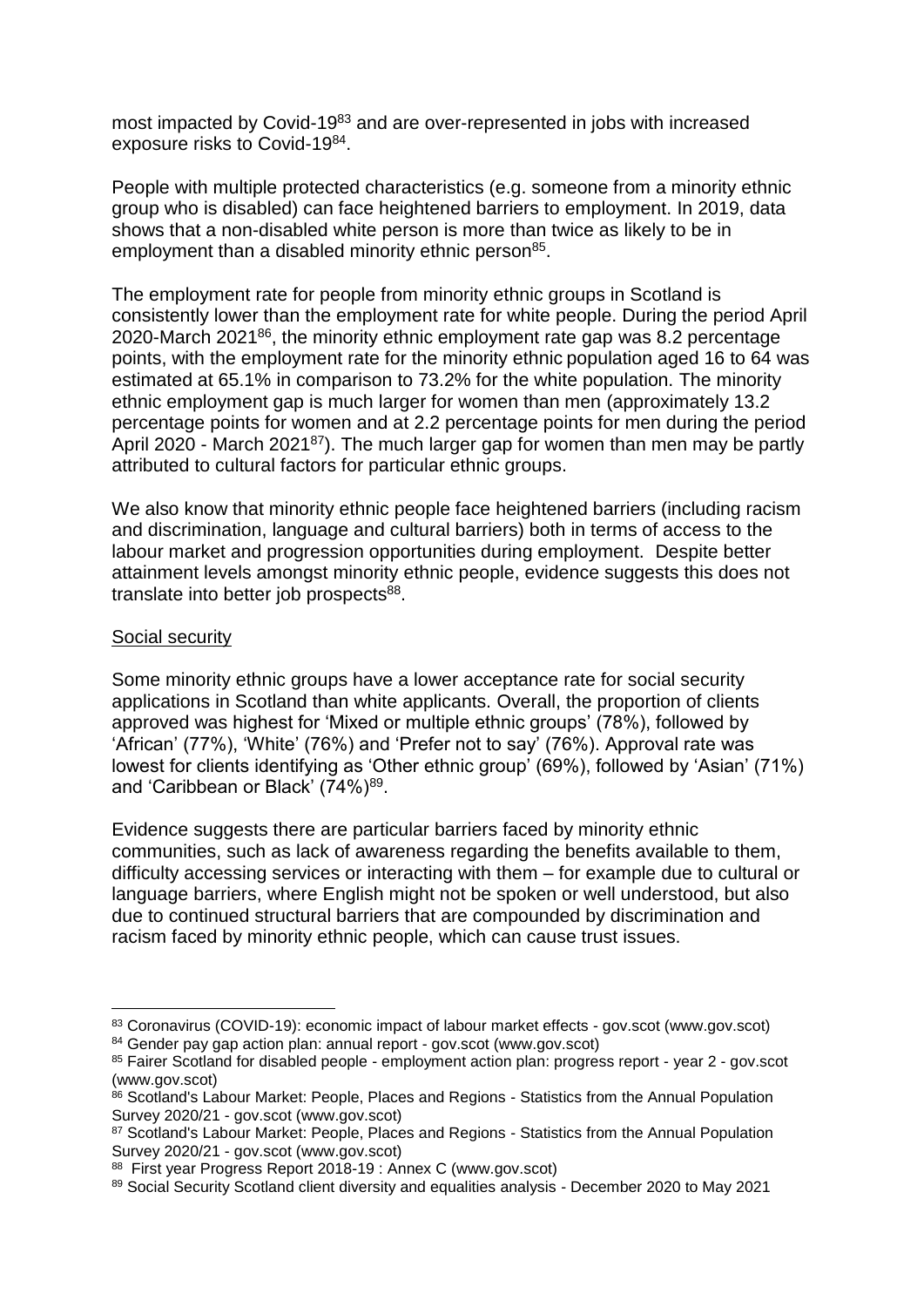As minority ethnic families tend to be larger, they may be disproportionately penalised by the two-child limit that applies to UK Governments Universal Credit and Child Tax Credit. Such policies enable and embed inequalities experienced by these communities.

#### Costs of living

Following Covid-19, evidence shows that minority ethnic Scots have faced poor health, economic and social outcomes which has exacerbated existing inequalities. We know that minority ethnic families are around twice as likely to experience child poverty compared to their white/Scottish background counterparts.<sup>90</sup> Minority ethnic families are less likely to have savings compared to the white population and also tend to experience a higher prevalence of food insecurity than white households.<sup>91</sup>.

Research by Joseph Rowntree Foundation<sup>92</sup> suggests that minority ethnic households are less likely to be managing well financially due to lower incomes and higher costs. For example the report highlighted that minority ethnic households were over-represented within the private rented sector and are less likely to own their own home than white households. In 2019<sup>93</sup>, Asian, Asian Scottish or Asian British made up 6% of adults in private rented households, 2% of adults in socially rented households and 2% of adults in owner occupied households. In the same year, African, Caribbean or Black Minority made up 4% of adults in socially rented households, 1% in private rented households, 1% in other tenures and 0% in owner occupied households.

Travel-to-work patterns have showed that people from minority ethnic groups are less mobile and were more reliant on public transport, suggesting transport poverty could be more likely.<sup>94</sup> Travel-to-work data from the 2011 Census showed that people from the African group were the least likely to drive to work and the most likely to take the bus.<sup>95</sup> According to the combined results of the Scottish Household Survey between 2001 and 2005, adults from ethnic minority groups are markedly less likely to hold a driving license -  $48\%$  compared to 66% for White ethnic groups. <sup>96</sup> In line with this, analysis from the 2011 Census showed that all minority ethnic groups with the exception of the Pakistani group had lower than average levels of car ownership.<sup>97</sup> The African group had the lowest level of car or van access, with the majority (53%) having no access to a car or van.

The 2011 Census data showed that Gypsy/Traveller communities were more likely to be from a priority family group – (larger families, minority ethnic, with a lone parent)<sup>98</sup>. Gypsy/Travellers are more likely to be in irregular work, economically inactive and be unbanked.

<sup>90</sup> [New research from CRER: Ethnicity and Poverty in Scotland 2020](https://www.crer.scot/post/new-research-from-crer-ethnicity-and-poverty-in-scotland-2020)

<sup>91</sup> If not now, when? - [Social Renewal Advisory Board report: January 2021 -](https://www.gov.scot/publications/not-now-social-renewal-advisory-board-report-january-2021/) gov.scot (www.gov.scot)

<sup>92</sup> [Ethnicity, poverty, and the data in Scotland | JRF](https://www.jrf.org.uk/report/ethnicity-poverty-and-data-scotland)

<sup>93</sup> [Scottish Household Survey 2019](https://www.gov.scot/publications/scottish-household-survey-2019-annual-report/)

<sup>94</sup> EHRC (2018) Is Scotland Fairer?

<sup>95</sup> Scottish Government (2015) Census 2011 equality results: analysis, part two

<sup>96</sup> 80 Scottish Government (no date) Ethnicity

<sup>&</sup>lt;sup>97</sup> Scottish Government (2015) Census 2011 equality results: analysis, part tw

<sup>98</sup> Introduction - Gypsy/Travellers in Scotland - [A Comprehensive Analysis of the 2011 Census](https://www.gov.scot/publications/gypsy-travellers-scotland-comprehensive-analysis-2011-census/pages/1/)  [gov.scot \(www.gov.scot\)\)](https://www.gov.scot/publications/gypsy-travellers-scotland-comprehensive-analysis-2011-census/pages/1/)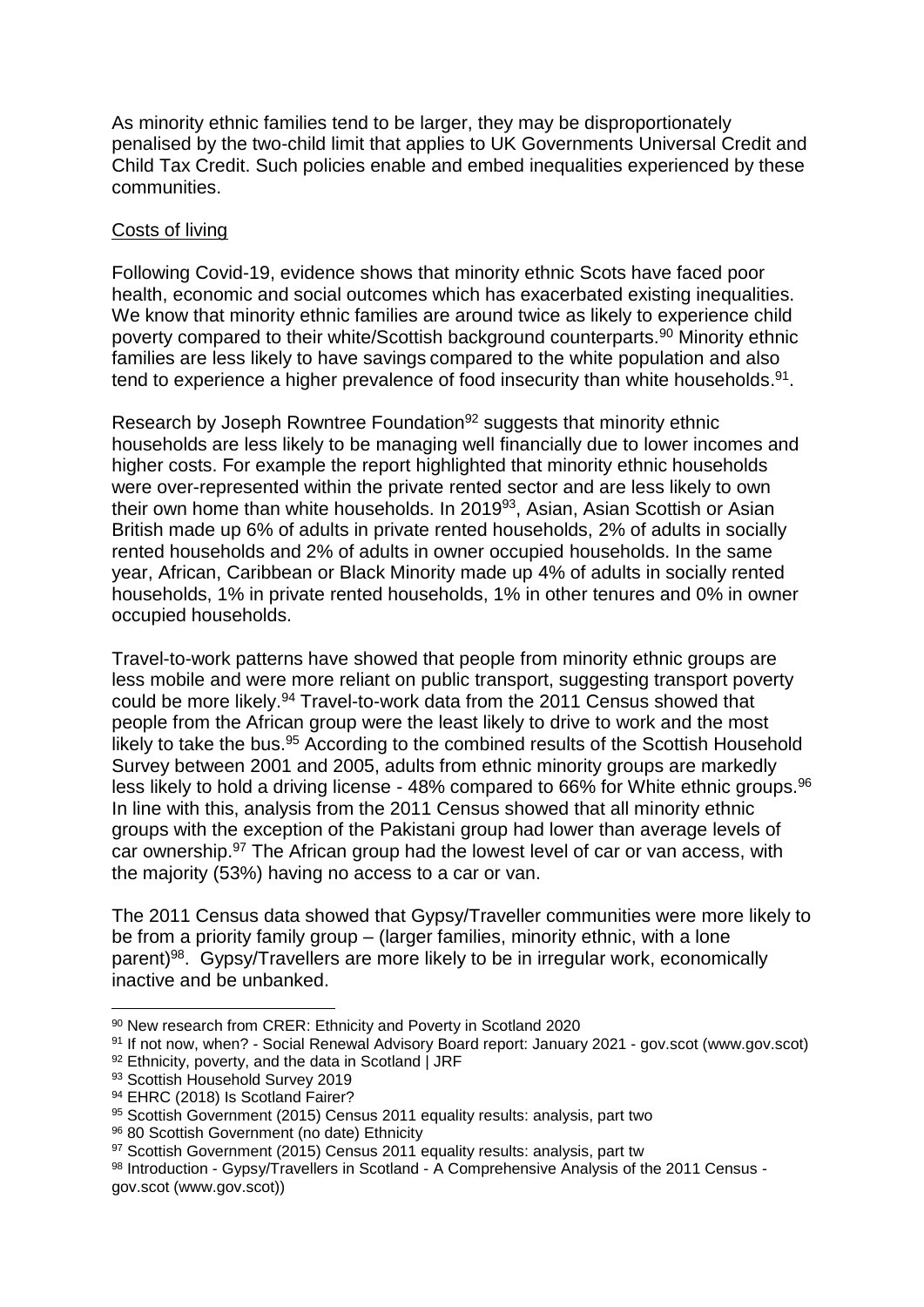#### **Marriage and Civil Partnership**

Although there is relatively limited evidence available for this group, the available evidence tells us that there are links between poverty and income inequality based on marital status. In 2017-20<sup>99</sup>, the relative poverty rate after housing costs was highest for single adults (27%) and divorced (or separated) adults (27%). Married adults were the least likely to be in poverty (13%), with widowed and cohabiting adults at 19% each.

The poverty rate among widowed and divorced/separated adults largely decreased over the long term, whereas for single, cohabiting and married adults the trend was broadly flat over time. Following divorce, men are more likely to re-enter home ownership in comparison to women. Divorced women are more likely to suffer prolonged financial hardship in the long term than men and in the event of separation or the loss of a partner, women can be especially vulnerable to entering poverty<sup>100</sup>.

The Growing Up in Scotland longitudinal study found that 9% of children were born into a lone parent household, and a further 11% experienced parental separation in the first five years of their lives<sup>101</sup>. Lone parents are more likely to be in poverty (38% of children in lone parent families were in relative poverty in 2017-20 vs 24% of all children). In addition, 40% of children in lone parent families in relative poverty also have a disabled family member, which amplifies barriers to overcome poverty<sup>102</sup>.

Lone parent households have higher fuel costs than all households with children in Scotland and spend more of their household income on food. Lone parents are the household type that is most likely to be financial vulnerable and in unmanageable debt and are less likely to have savings in comparison to all households with children<sup>103</sup>. For some lone parents, financial pressures are made worse as they can struggle to receive the Child Maintenance that they are entitled to from the nonresident parent<sup>104</sup>. Although research shows that child maintenance does help reduce poverty, it has been estimated that less than half of lone parents in the UK receive it. Research shows child maintenance currently decreases poverty among single mother families more than it increases poverty among fathers paying support.

#### **Pregnancy and Maternity**

Pregnancy brings a period of sudden increased financial pressure and sustained money worries have been reported following a birth of a baby, increasing a risk of child poverty<sup>105</sup>. This includes additional heating costs, buying formula and food, nappies, clothes and providing for the needs of older children. We know that families

 $104$  [One in four: a profile of single parents in the UK -](https://www.gingerbread.org.uk/policy-campaigns/publications-index/one-four-profile-single-parents-uk/) Gingerbread

<sup>105</sup> [Project Title \(gcph.co.uk\)](https://www.gcph.co.uk/assets/0000/7967/Exploring_the_Cost_of_the_Pregnancy_Pathway_report_Sept_2020.pdf)

<sup>99</sup> [Poverty and Income Inequality in Scotland 2017-20 \(data.gov.scot\)](https://data.gov.scot/poverty/#Marital_status)

<sup>&</sup>lt;sup>100</sup> [7. NSET and the Protected Characteristics -](https://www.gov.scot/publications/scotlands-national-strategy-economic-transformation-equality-position-statement/pages/7/) Scotland's National Strategy for Economic [Transformation: equality position](https://www.gov.scot/publications/scotlands-national-strategy-economic-transformation-equality-position-statement/pages/7/) statement - gov.scot (www.gov.scot)

<sup>101</sup> Demographics - [Tackling child poverty: second year progress report -](https://www.gov.scot/publications/tackling-child-poverty-delivery-plan-second-year-progress-report-2019-20-annex-c-child-poverty-lone-parent-families/pages/3/) annex C - gov.scot [\(www.gov.scot\)](https://www.gov.scot/publications/tackling-child-poverty-delivery-plan-second-year-progress-report-2019-20-annex-c-child-poverty-lone-parent-families/pages/3/)

<sup>102</sup> [Tackling child poverty priority families overview -](https://www.gov.scot/publications/tackling-child-poverty-priority-families-overview/) gov.scot (www.gov.scot)

<sup>103</sup> Costs of living - [Tackling child poverty: second year progress report -](https://www.gov.scot/publications/tackling-child-poverty-delivery-plan-second-year-progress-report-2019-20-annex-c-child-poverty-lone-parent-families/pages/6/) annex C - gov.scot [\(www.gov.scot\)](https://www.gov.scot/publications/tackling-child-poverty-delivery-plan-second-year-progress-report-2019-20-annex-c-child-poverty-lone-parent-families/pages/6/)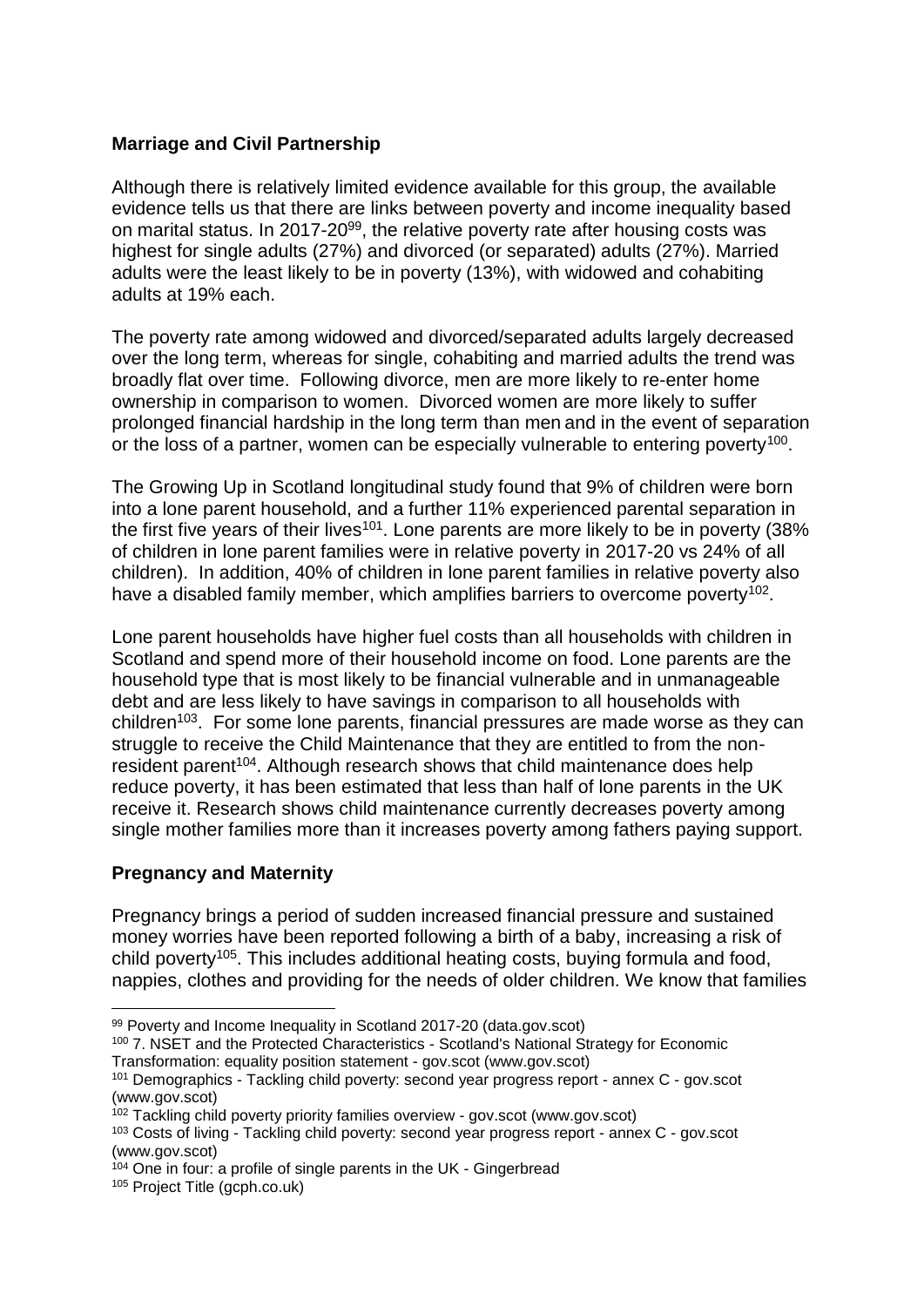with a new child are more likely to enter poverty and the birth of a new baby can result in those who are close to the poverty line falling below it. Households with children aged 0-4 are at high risk of poverty and the risk, is much higher when the youngest child is aged less than one year old<sup>106</sup>.

Motherhood can have a significant impact on the number of hours that some mothers can work, which then affects their pay and income relative to non-mothers and men<sup>107</sup>. Mothers spend less time in paid work and more time on household responsibilities in comparison to fathers and the differences in work patterns between mothers and fathers have grown since before beginning of Covid-19<sup>108</sup>. Mothers suffer a long-term pay penalty from part-time working, on average earning about 30% less per hour than similarly educated fathers<sup>109</sup>. This wage gap can partly be attributed to mothers being more likely to work part-time, or taking time out of employment altogether.

There is a strong correlation between deprivation and teenage pregnancy. In the most deprived areas in 2019, the rate of teenage pregnancy in the under 16 age group was four times higher than those in the least deprived areas (52.6 compared to 11.8 per 1,000)<sup>110</sup>. Young mothers and their children are more likely to experience social adversity, stigmatisation and disengagement with education or employment<sup>111</sup>. Young mothers are less likely to be in work when their first child is 10 months old and tend to have lower educational levels than older mothers when their first child is born, which can impact on their career prospects<sup>112</sup>. Education can be a key predictor of later employment, with research showing providing support to further education is likely to improve job prospects<sup>113</sup>. We know that when young mothers are in work, they are more likely to earn a low income and more likely to receive social security entitlements<sup>114</sup>.

Young mothers and their babies are at greater risk of experiencing negative health and social outcomes compared with older mothers, including poorer mental health (increased rates of stress, anxiety, and depression) $115$ . Estimates suggest that up to 1 in 7 mothers will experience a mental health problem in the antenatal or postnatal

 $\overline{a}$ 

<sup>106</sup> [Tackling child poverty delivery plan 2018-2022: annex 3 -](https://www.gov.scot/publications/tackling-child-poverty-delivery-plan-2018-22-annex-3-equality/) gov.scot (www.gov.scot)

<sup>107</sup> [Mothers suffer big long-term pay penalty from part-time working -](https://ifs.org.uk/publications/10364) Institute For Fiscal Studies - IFS <sup>108</sup> [Coronavirus \(COVID-19\): impact on equality \(research\) -](https://www.gov.scot/publications/the-impacts-of-covid-19-on-equality-in-scotland/) gov.scot

[<sup>\(</sup>www.gov.scot\);](https://www.gov.scot/publications/the-impacts-of-covid-19-on-equality-in-scotland/) Covid+and+Inequalities+Final+Report+For+Publication+-+PDF.pdf (scotland.gov.uk) <sup>109</sup> [BN223.pdf \(ifs.org.uk\)](https://ifs.org.uk/uploads/publications/bns/BN223.pdf)

<sup>110</sup> [Teenage Pregnancy \(publichealthscotland.scot\)](https://publichealthscotland.scot/media/8365/2021-07-06-teenpreg-report.pdf)

<sup>111</sup> 1. Introduction - [Coronavirus \(COVID-19\) Family Nurse Partnership insights: evaluation report](https://www.gov.scot/publications/family-nurse-partnership-insights-covid-19-evaluation-report/pages/3/)  [gov.scot \(www.gov.scot\);](https://www.gov.scot/publications/family-nurse-partnership-insights-covid-19-evaluation-report/pages/3/) Wiggins, M., Rosato, M., Austerberry, H., Sawtell, M. and Oliver, S., 2005. Sure start plus national evaluation. *London: Social Science Research Unit*.

<sup>112</sup> [Every Child, Every Chance: The Tackling Child Poverty Delivery Plan 2018-22: Annex 3 –](https://www.gov.scot/binaries/content/documents/govscot/publications/impact-assessment/2018/03/tackling-child-poverty-delivery-plan-2018-22-annex-3-equality/documents/00533633-pdf/00533633-pdf/govscot%3Adocument/00533633.pdf) Equality [Impact Assessment \(www.gov.scot\)](https://www.gov.scot/binaries/content/documents/govscot/publications/impact-assessment/2018/03/tackling-child-poverty-delivery-plan-2018-22-annex-3-equality/documents/00533633-pdf/00533633-pdf/govscot%3Adocument/00533633.pdf)

<sup>113</sup> [Research Findings No. 126/2014 The experiences of mothers aged under 20: analysis of Growing](https://www.gov.scot/binaries/content/documents/govscot/publications/research-and-analysis/2014/02/experiences-mothers-aged-under-20-analysis-growing-up-scotland-data-research-findings/documents/research-findings-126-2014-experiences-mothers-aged-under-20-analysis-growing-up-scotland-data/research-findings-126-2014-experiences-mothers-aged-under-20-analysis-growing-up-scotland-data/govscot:document/00443356.pdf)  [Up in Scotland data \(www.gov.scot\)](https://www.gov.scot/binaries/content/documents/govscot/publications/research-and-analysis/2014/02/experiences-mothers-aged-under-20-analysis-growing-up-scotland-data-research-findings/documents/research-findings-126-2014-experiences-mothers-aged-under-20-analysis-growing-up-scotland-data/research-findings-126-2014-experiences-mothers-aged-under-20-analysis-growing-up-scotland-data/govscot:document/00443356.pdf)

 $114$  [Every Child, Every Chance: The Tackling Child Poverty Delivery Plan 2018-22: Annex 3 –](https://www.gov.scot/binaries/content/documents/govscot/publications/impact-assessment/2018/03/tackling-child-poverty-delivery-plan-2018-22-annex-3-equality/documents/00533633-pdf/00533633-pdf/govscot%3Adocument/00533633.pdf) Equality [Impact Assessment \(www.gov.scot\)](https://www.gov.scot/binaries/content/documents/govscot/publications/impact-assessment/2018/03/tackling-child-poverty-delivery-plan-2018-22-annex-3-equality/documents/00533633-pdf/00533633-pdf/govscot%3Adocument/00533633.pdf)

<sup>115</sup> References - [Coronavirus \(COVID-19\) Family Nurse Partnership insights: evaluation report](https://www.gov.scot/publications/family-nurse-partnership-insights-covid-19-evaluation-report/pages/8/)  [gov.scot \(www.gov.scot\);](https://www.gov.scot/publications/family-nurse-partnership-insights-covid-19-evaluation-report/pages/8/)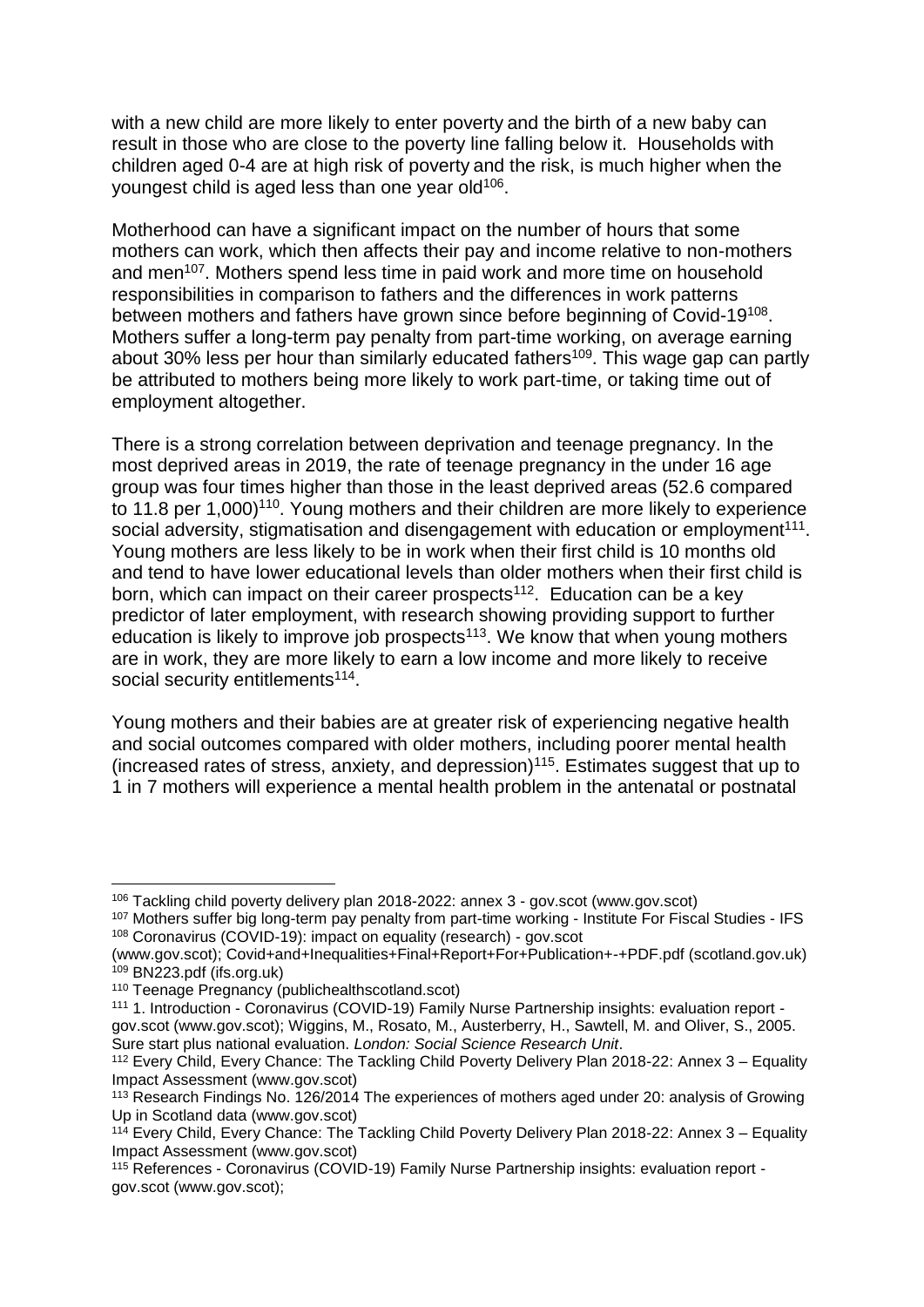period<sup>116</sup>. In 2019/20<sup>117</sup> deprivation and poverty continued to influence the health of pregnant women and babies across Scotland. Women from deprived areas were more likely to be overweight or obese, smoke, book later for antenatal care, have a low birthweight baby and to deliver their babies early compared to those from less deprived areas.

#### **Religion or Belief**

Faith and worship is highly important for a significant proportion of the Scottish population and can bring benefits to spiritual and wider wellbeing. Although there is relatively limited evidence around religion, employment and poverty, the available data for this group tells us that in 2015-20<sup>118</sup> relative poverty rates were considerably higher for Muslim adults (52%) compared to adults overall (18%). Of adults belonging to the Church of Scotland, 15% were in relative poverty after housing costs compared to 19% of Roman Catholic adults and 19% of adults of other Christian denominations.

Since 2004, the employment rate of Muslims in Scotland has been consistently lower than the employment rate for the wider population (58.1% vs 73.4% in 2020)<sup>119</sup>. Estimates are less precise for other religions due to small sample sizes. However, the data does suggest that the employment outcomes for those who are Jewish, Sikh or Buddhist in Scotland are less than the overall population<sup>120</sup>.

Research by Sikh Sanjog<sup>121</sup> suggests that Sikh women face a number of barriers both in seeking work and within the workplace. This includes low self-esteem, cultural and family barriers, language and literacy barriers and structural barriers including employers not understanding cultural nuances, such as women wearing dastars or traditional clothing in the workplace.

Approval rate for devolved benefits varies among religions, but among the most represented groups there was less variation in December 2020 to May 2021 than in the previous reporting period<sup>122</sup>. Among the most well represented groups, approval rate was highest for those with no religion (77%), followed by Roman Catholic (75%), Muslim (75%), Church of Scotland (74%), and Other Christian (74%). Overall approval rates remained particularly low for Hindu clients (51%), with Jewish clients (61%), Sikh clients (68%) and Buddhist clients (70%) also having relatively low approval rates.

#### Cost of living

<sup>116</sup> [Perinatal and infant mental health: equalities impact assessment -](https://www.gov.scot/publications/perinatal-infant-mental-health-eqia/) gov.scot (www.gov.scot) <sup>117</sup> Teenage pregnancies - [Year of conception, ending 31 December 2018 -](https://publichealthscotland.scot/publications/teenage-pregnancies/teenage-pregnancies-year-of-conception-ending-31-december-2018/) Teenage pregnancies - Publications - [Public Health Scotland](https://publichealthscotland.scot/publications/teenage-pregnancies/teenage-pregnancies-year-of-conception-ending-31-december-2018/)

<sup>118</sup> [Poverty and Income Inequality in Scotland 2017-20 \(data.gov.scot\)](https://data.gov.scot/poverty/#Religion)

<sup>119</sup> [Scotland's Labour Market: People, Places and Regions –](https://www.gov.scot/publications/scotlands-labour-market-people-places-and-regions-background-tables-and-charts/) background tables and charts - gov.scot [\(www.gov.scot\)](https://www.gov.scot/publications/scotlands-labour-market-people-places-and-regions-background-tables-and-charts/)

<sup>&</sup>lt;sup>120</sup> [Scotland's Labour Market: People, Places and Regions –](https://www.gov.scot/publications/scotlands-labour-market-people-places-and-regions-background-tables-and-charts/) background tables and charts - gov.scot [\(www.gov.scot\)](https://www.gov.scot/publications/scotlands-labour-market-people-places-and-regions-background-tables-and-charts/)

 $121$  [Layout 1 \(sikhsanjog.com\)](https://www.sikhsanjog.com/wp-content/uploads/2021/12/Sikh-Women-Speak-Report-PDF3375.pdf)

<sup>122</sup> [Social Security Scotland client diversity and equalities analysis -](https://www.gov.scot/publications/social-security-scotland-client-diversity-and-equalities-analysis-to-may-2021/) December 2020 to May 2021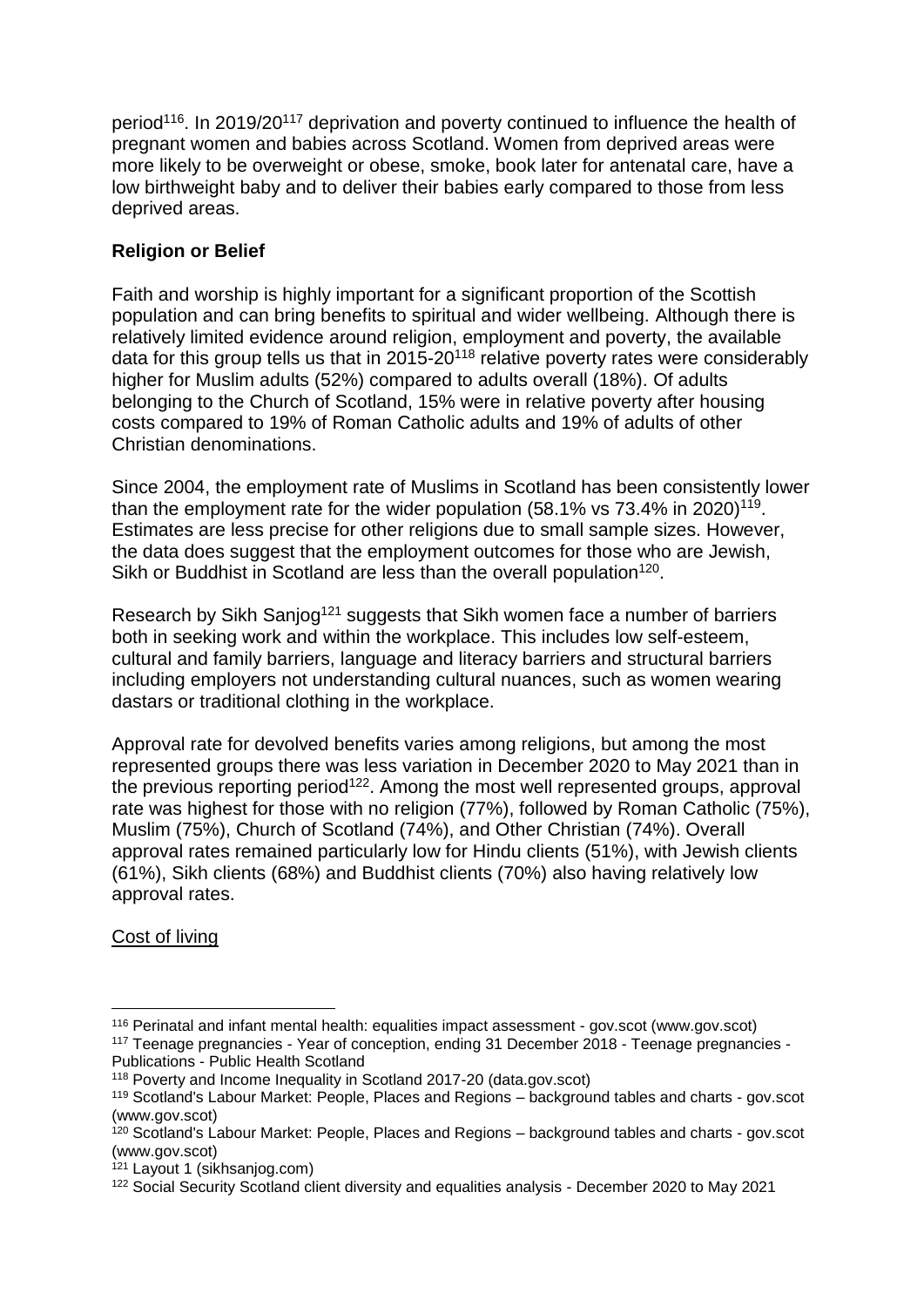There is no known evidence of prevalence of food insecurity for religious groups, but we note that many faith-based organisations are involved in food aid activities.

#### **Sexual Orientation**

In 2019, 95% of adults self-identified as straight or heterosexual and around 3% of adults self-identified as lesbian, gay, bisexual or other<sup>123</sup>. Lesbian, gay and bisexual people (LGB) continue to face a range of inequalities and disadvantage across a number of areas and settings including employment, healthcare and education<sup>124</sup>. LGBT people are more likely to live in deprived areas in Scotland (27% lived in the most deprived quantile compared with 19% of heterosexual adults)<sup>125</sup>. Compared to heterosexual adults, lesbian, gay, bisexual or other adults were more likely to be younger, live in deprived areas, report bad general health, be unemployed and have a degree<sup>126</sup>.

While there is no firm pay data for LGBT people, the high level of discrimination faced suggests some possible impact on earnings. LGBT people continue to experience discrimination, harassment and abuse in the workplace and in education<sup>127</sup>.

Despite some studies showing equal or better pay for LGB people, UK data highlights that lesbian women are more advantaged in the labour market and bisexual people tend to have lower incomes. UK research<sup>128</sup> on LGB employee's experience of discrimination, bullying and harassment at work showed that LGB employees were more than twice as likely to experience bullying at work than heterosexual employees, but many do not report this.

A 2021 research report<sup>129</sup> highlighted that LGBT employees experience lower levels of psychological safety, wellbeing, job satisfaction and poorer working relationships compared to their heterosexual colleagues. LGBT employees were also more likely to report that work has a negative impact on their health. Stonewall Scotland's research<sup>130</sup> on LGBT experiences at work showed that more than a third of LGBT employees (36%) hid or disguised that they are LGBT at work because they were afraid of discrimination.

In 2018<sup>131</sup>, people who identified as 'LGB and other' were twice as likely to be unemployed compared to those who identified as 'heterosexual' (4% versus 2%). It is important to note that a higher proportion of those identifying as 'LGB and other' were in the age groups 16-24 and 25-34, which were also the age groups where unemployment was higher.

<sup>1</sup> <sup>123</sup> [Scottish Surveys Core Questions 2019](https://www.gov.scot/publications/scottish-surveys-core-questions-2019/#:~:text=The%20Scottish%20Surveys%20Core%20Questions%20in%202019%20reports%20on%20the,caring%20and%20local%20government%20satisfaction.)

<sup>&</sup>lt;sup>124</sup> [7. NSET and the Protected Characteristics -](https://www.gov.scot/publications/scotlands-national-strategy-economic-transformation-equality-position-statement/pages/7/) Scotland's National Strategy for Economic [Transformation: equality position statement -](https://www.gov.scot/publications/scotlands-national-strategy-economic-transformation-equality-position-statement/pages/7/) gov.scot (www.gov.scot)

<sup>125</sup> [Sexual Orientation in Scotland 2017: A Summary of the Evidence Base](http://www.gov.scot/Publications/2017/01/4911/0)

<sup>126</sup> [Sexual Orientation in Scotland 2017: A Summary of the Evidence Base](http://www.gov.scot/Publications/2017/01/4911/0)

<sup>127</sup> [Sexual Orientation in Scotland 2017: A Summary of the Evidence Base](http://www.gov.scot/Publications/2017/01/4911/0)

<sup>128</sup> Lesbian, Gay [and Bisexual employees' experience of discrimination, bullying and harassment at](https://reshare.ukdataservice.ac.uk/851358/)  work - [ReShare \(ukdataservice.ac.uk\)](https://reshare.ukdataservice.ac.uk/851358/)

<sup>129</sup> [Inclusion at work: Perspectives on LGBT+ working lives \(cipd.co.uk\)](https://www.cipd.co.uk/Images/inclusion-work-perspectives-report_tcm18-90359.pdf)

<sup>130</sup> [Stonewall Scotland, Work Report -](https://www.stonewallscotland.org.uk/system/files/lgbt_in_scotland_work_report.pdf) final.cdr

<sup>131</sup> [Scottish Surveys Core Questions 2019](https://www.gov.scot/publications/scottish-surveys-core-questions-2019/#:~:text=The%20Scottish%20Surveys%20Core%20Questions%20in%202019%20reports%20on%20the,caring%20and%20local%20government%20satisfaction.)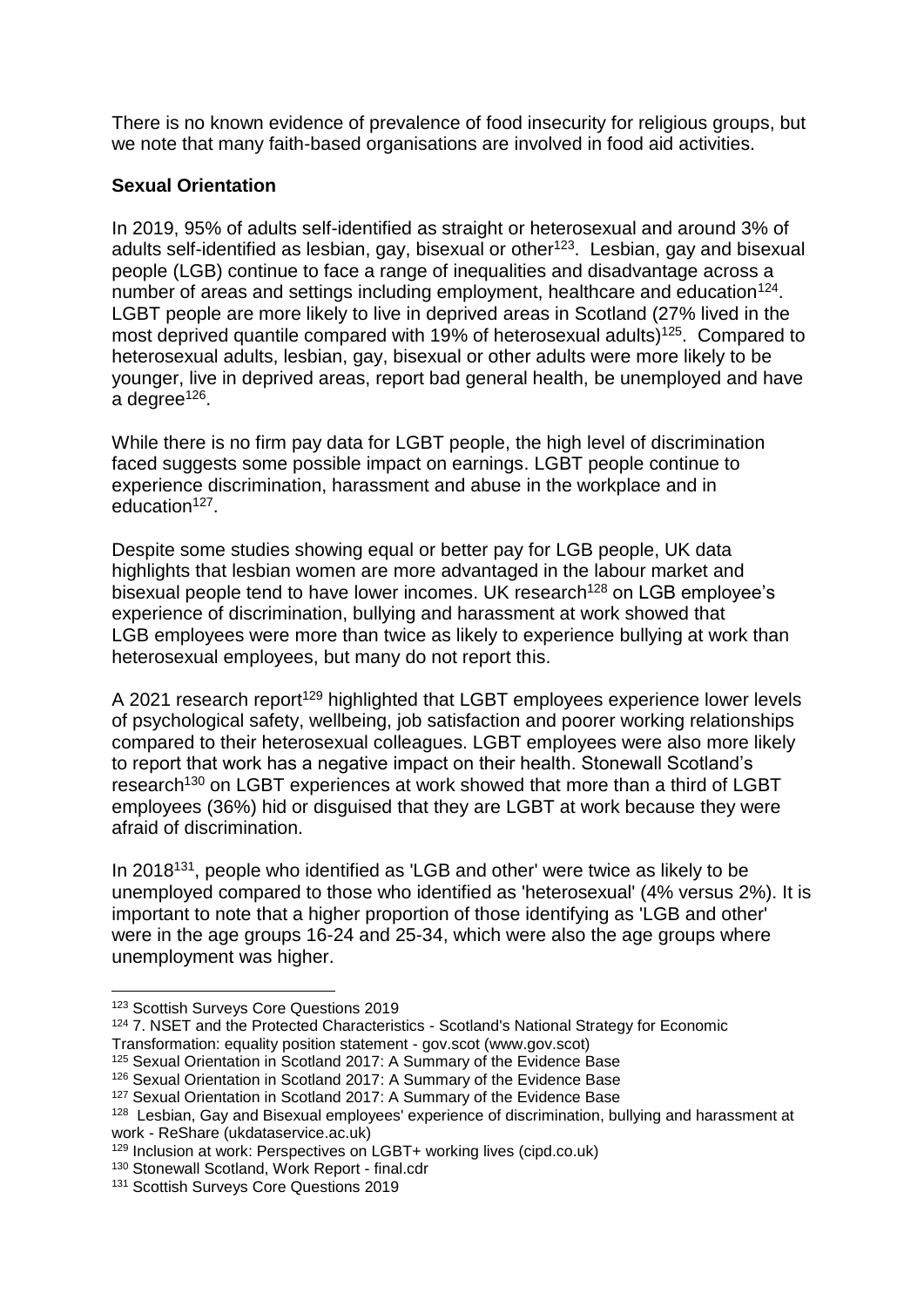#### **Gender Reassignment**

The latest available evidence tells us that Trans people face a range of disadvantages and vulnerabilities in their everyday life and in employment<sup>132</sup>.

There is evidence that transgender people may suffer poorer outcomes in relation to the wider population, including in relation to homelessness, health and employment. This includes lower self-esteem and higher rates of mental health difficulties than the general population. Young LGBT people may also be at particular risk of homelessness, often due to parental rejection, familial physical, sexual and emotional abuse, and familial aggression and violence

Trans and non-binary workers are particularly under-represented in the workforce overall<sup>133</sup>. At every stage of employment, many trans people face discrimination, bullying, harassment, prejudiced views and stereotyping, including during recruitment processes<sup>134</sup>. This has a negative impact on their employment prospects<sup>135</sup>. Stonewell Scotland's report<sup>136</sup> highlighted that more than half of trans people (58%) have deliberately hidden or disguised their identity at work for fear of discrimination and one in fifteen trans employees (6%) has been physically attacked by a colleague or customer.

Barriers and challenges to the inclusion of trans employees include lack of knowledge by employers and fellow employees, insufficient line manager confidence, stigma, practical considerations (e.g. toilet facilities, uniforms), lack of support and flexible policies<sup>137</sup>. Barriers to accessing employment include feeling unable to apply to jobs because of fears of prejudice, application forms excluding non-binary identities, difficulties obtaining references and proof of qualification matching gender and new name, lack of awareness and transphobia from interview panels and feeling unable to be open about trans identity when applying for jobs<sup>138</sup>. Research<sup>139</sup> carried out in Scotland showed 82% of transgender young people had experienced bullying in school on the grounds of being LGB or T and 68% stated this has negatively affected their educational attainment. 27% of trans young people left education as a result of homophobia, biphobia or transphobia in the learning environment. This can negatively impact their future career plans and skills.

<sup>1</sup> <sup>132</sup> Stonewall | LGBT in Britain - [Trans Report \(2017\) \(stonewallscotland.org.uk\);](https://www.stonewallscotland.org.uk/lgbt-britain-trans-report) [Trans People and](https://www.lgbthealth.org.uk/resource/trans-people-scotland-work/)  [Work in Scotland \(lgbthealth.org.uk\)](https://www.lgbthealth.org.uk/resource/trans-people-scotland-work/)

<sup>133</sup>https://www.researchgate.net/publication/308365054\_Listen\_carefully\_transgender\_voices\_in\_the\_ workplace

<sup>134</sup> [Inclusion at work: Perspectives on](https://www.cipd.co.uk/Images/inclusion-work-perspectives-report_tcm18-90359.pdf) LGBT+ working lives (cipd.co.uk); [National](https://www.gov.uk/government/publications/national-lgbt-survey-summary-report/national-lgbt-survey-summary-report#fn:16) LGBT Survey: Summary report - [GOV.UK \(www.gov.uk\);](https://www.gov.uk/government/publications/national-lgbt-survey-summary-report/national-lgbt-survey-summary-report#fn:16) Stonewall | LGBT in Britain - [Trans Report \(2017\)](https://www.stonewallscotland.org.uk/lgbt-britain-trans-report)  [\(stonewallscotland.org.uk\);](https://www.stonewallscotland.org.uk/lgbt-britain-trans-report) [trans\\_mh\\_study.pdf \(scottishtrans.org\);](https://www.scottishtrans.org/wp-content/uploads/2013/03/trans_mh_study.pdf) [Trans-People-and-Work-](https://www.lgbthealth.org.uk/wp-content/uploads/2021/08/Trans-People-and-Work-Executive-Summary-LGBT-Health-Aug-2021-FINAL.pdf)[Executive-Summary-LGBT-Health-Aug-2021-FINAL.pdf \(lgbthealth.org.uk\)](https://www.lgbthealth.org.uk/wp-content/uploads/2021/08/Trans-People-and-Work-Executive-Summary-LGBT-Health-Aug-2021-FINAL.pdf)

<sup>135</sup> https://www.lgbthealth.org.uk/resource/trans-people-scotland-work/

<sup>136</sup> [Stonewall Scotland, Work Report -](https://www.stonewallscotland.org.uk/system/files/lgbt_in_scotland_work_report.pdf) final.cdr

<sup>&</sup>lt;sup>137</sup>. [Supporting trans employees in the workplace | Acas;](https://www.acas.org.uk/supporting-trans-employees-in-the-workplace/html#6.-barriers,-challenges-and-suggestions-for-change) Trans People and Work in Scotland [\(lgbthealth.org.uk\)](https://www.lgbthealth.org.uk/resource/trans-people-scotland-work/)

<sup>138</sup> https://www.lgbthealth.org.uk/resource/trans-people-scotland-work/

<sup>139</sup> Dr.Lough Dennell, B.L, Anderson, G. and McDonnell, D. (2018) *Life in Scotland LGBT Young People*. LGBT Youth Scotland.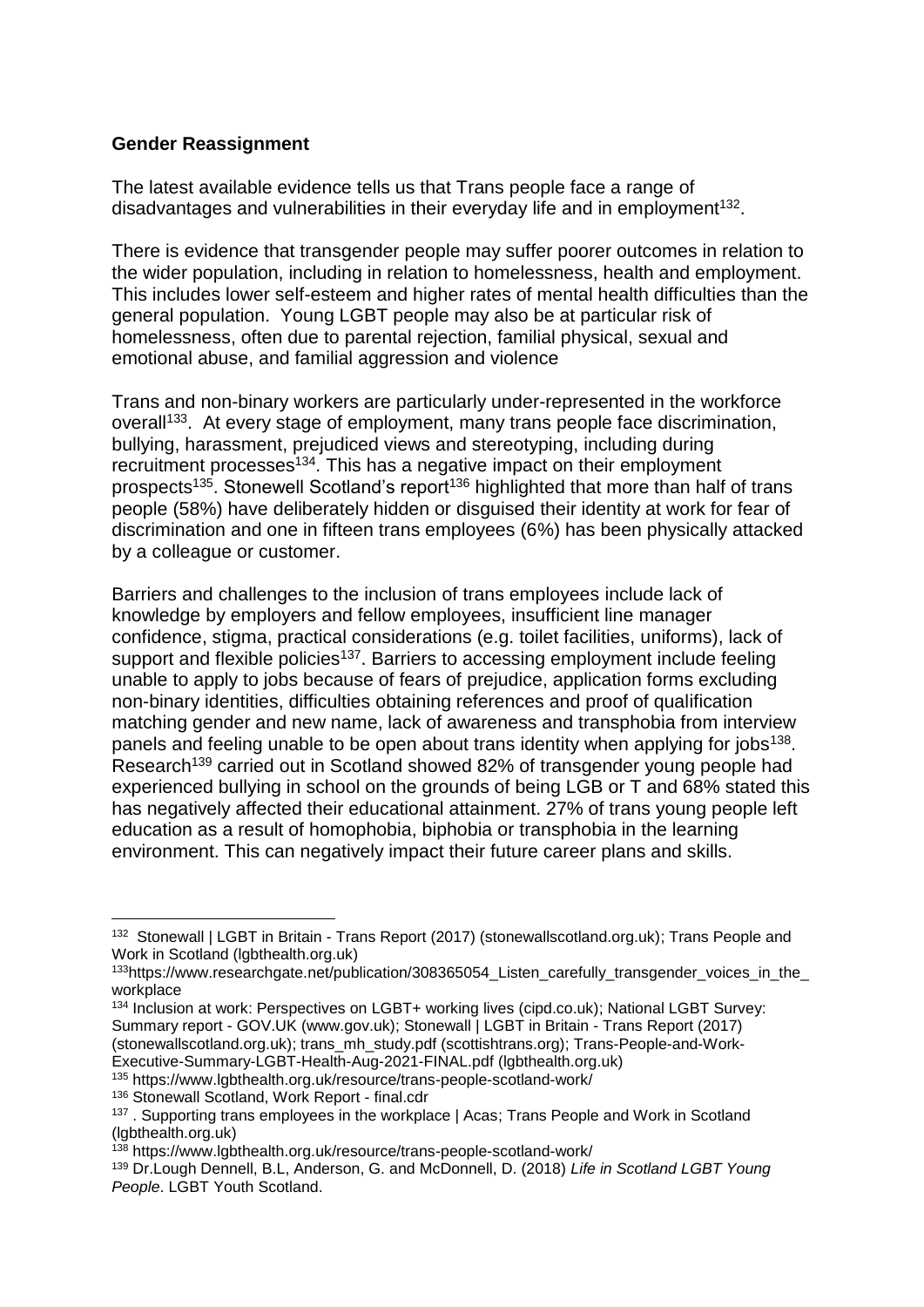We know that LGBT young people are at higher risk of experiencing mental health problems than other young people<sup>140</sup>. The study above found that 63% of transgender young people experienced suicidal thoughts or behaviours, 59% selfharmed and 84% of transgender young people who had experienced mental health problems had been bullied<sup>141</sup>.

<sup>140</sup> Introduction - [Supporting transgender young people in schools: guidance for Scottish schools](https://www.gov.scot/publications/supporting-transgender-young-people-schools-guidance-scottish-schools/pages/2/)  [gov.scot \(www.gov.scot\)](https://www.gov.scot/publications/supporting-transgender-young-people-schools-guidance-scottish-schools/pages/2/)

<sup>141</sup> Dr.Lough Dennell, B.L, Anderson, G. and McDonnell, D. (2018) *Life in Scotland LGBT Young People*. LGBT Youth Scotland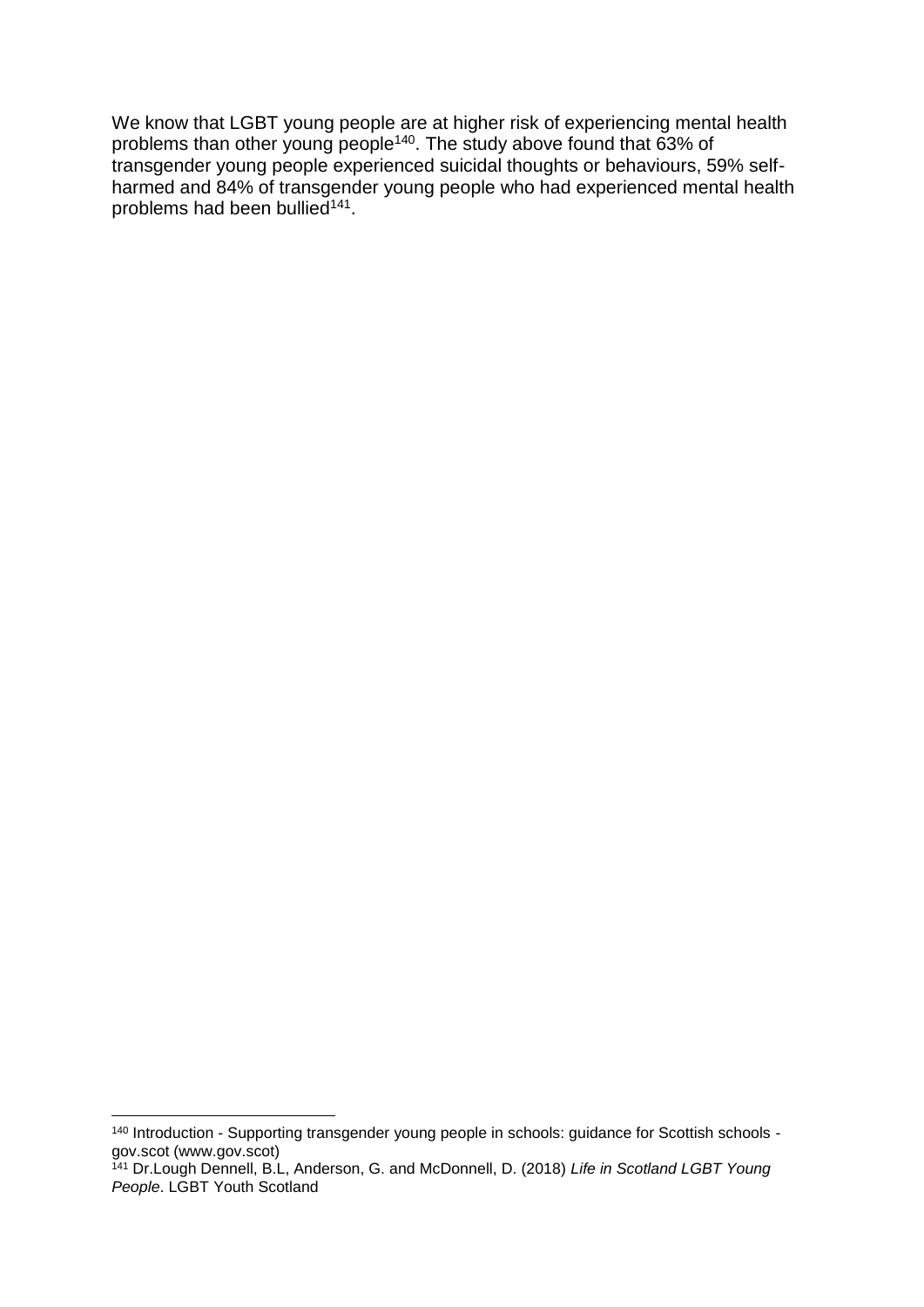#### **Chapter 3: Strategic Equality Impact Assessment of Policies and Proposals in the Tackling Child Poverty Delivery Plan**

The Delivery Plan sets out a range of policies seeking to address many of the issues raised in Section 2 for each protected characteristic. The policies are only discussed in summary here. Each policy will either have already or require its own detailed EQIA as it progresses.

As set out in the plan, continued engagement with stakeholders and those with experience of life on low income will allow us to develop a deeper understanding of the needs and the impact of intersection of protected characteristics and those in priority families. This engagement will be important throughout the design, implementation and monitoring of the actions and policies to ensure delivery of approaches which are person-centred and effectively meet the needs and rights of protected characteristic groups, and will form action in maximising the positive impacts set out below, and mitigating the risks identified.

This analysis is broken down into the equivalent chapters in the Delivery Plan:

- **Providing the opportunities and integrated support parents need to enter, sustain and progress in work**
- **Maximising the support available for families to live dignified lives and meet their basic needs**
- **Supporting the next generation to thrive**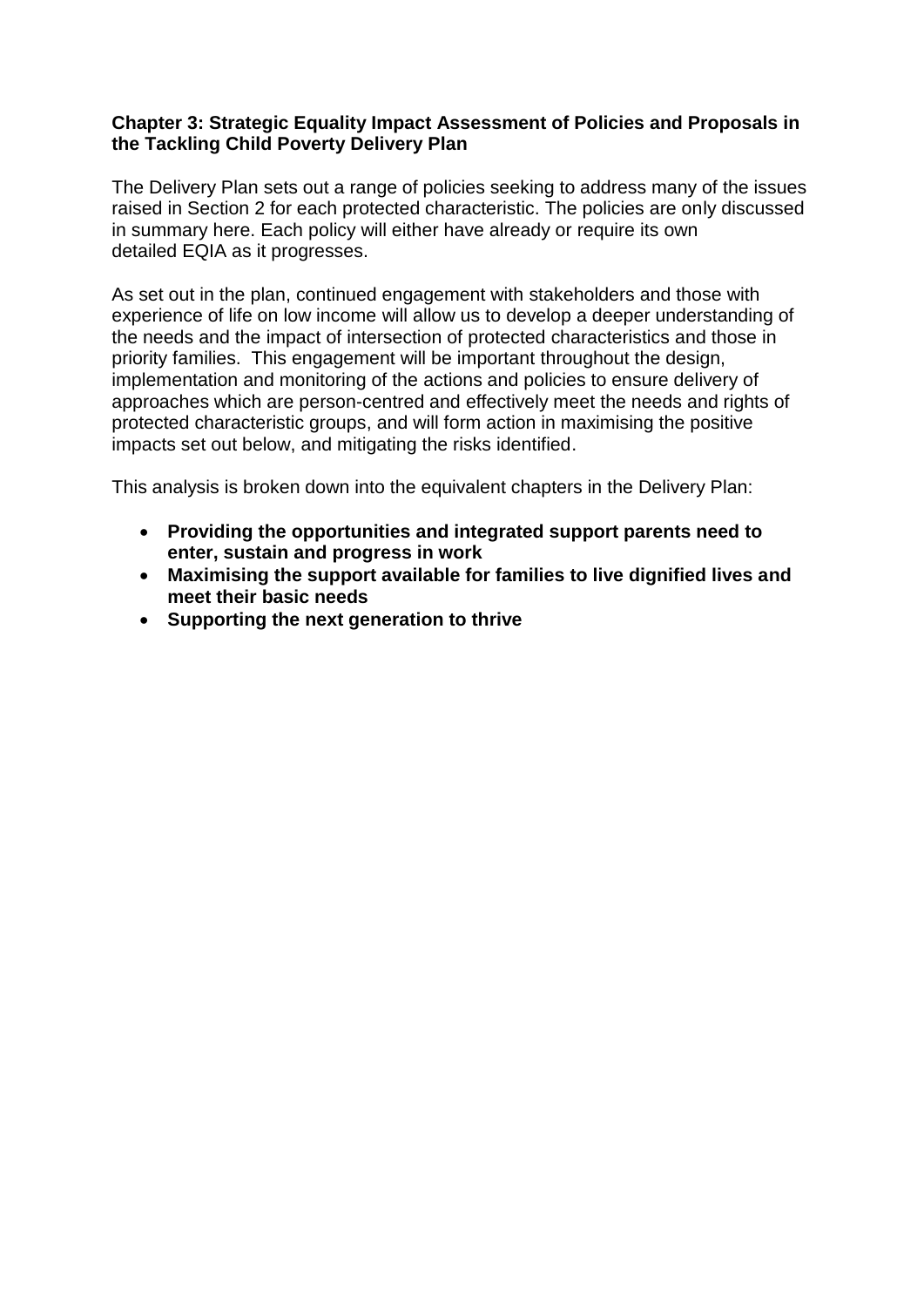| Protected<br>Characteristic     | Overview of Impact                                                                                                                                                                                                                                                                                                                                                                                                                                                                                                                                                                                                                                                                                                                                                                                                                                                                                                                                                                                                                                                                                                                                                                                                                                                                                                                                                                                                                                                                                                                                                                                                                                                                                                                                                                                                                                                                                                                                                                                                                                                                                                                                                                                                                                             | Specific Action or Mitigation                                                                                                                                                                                                                                                                                                                                                                                                                                                                                                                                                                                                                                                                                                                                                                                                                                                                                                                                                                                                                           |
|---------------------------------|----------------------------------------------------------------------------------------------------------------------------------------------------------------------------------------------------------------------------------------------------------------------------------------------------------------------------------------------------------------------------------------------------------------------------------------------------------------------------------------------------------------------------------------------------------------------------------------------------------------------------------------------------------------------------------------------------------------------------------------------------------------------------------------------------------------------------------------------------------------------------------------------------------------------------------------------------------------------------------------------------------------------------------------------------------------------------------------------------------------------------------------------------------------------------------------------------------------------------------------------------------------------------------------------------------------------------------------------------------------------------------------------------------------------------------------------------------------------------------------------------------------------------------------------------------------------------------------------------------------------------------------------------------------------------------------------------------------------------------------------------------------------------------------------------------------------------------------------------------------------------------------------------------------------------------------------------------------------------------------------------------------------------------------------------------------------------------------------------------------------------------------------------------------------------------------------------------------------------------------------------------------|---------------------------------------------------------------------------------------------------------------------------------------------------------------------------------------------------------------------------------------------------------------------------------------------------------------------------------------------------------------------------------------------------------------------------------------------------------------------------------------------------------------------------------------------------------------------------------------------------------------------------------------------------------------------------------------------------------------------------------------------------------------------------------------------------------------------------------------------------------------------------------------------------------------------------------------------------------------------------------------------------------------------------------------------------------|
| Sex, Race,<br><b>Disability</b> | A number of actions in the delivery plan are specifically targeted to priority families, and<br>therefore we expect these to have a direct positive impact on the corresponding<br>protected characteristics.<br>The employment policies suggested, particularly the new employment support for<br>priority families, the pathfinders work and the new parental offer all propose a holistic<br>approach to support, linking employability with wider support such as improved,<br>accessible and affordable childcare and transport. The further enhancement of the<br>holistic key worker to provide an integrated package of support will be particularly<br>beneficial for these groups, as support can be tailored to each parent's needs and<br>circumstances. This is likely to be beneficial for the priority groups - particularly women,<br>minority ethnic parents, disabled parents or parents caring for a disabled child - and<br>responds to issues raised during stakeholder consultation that generic employability and<br>skills policies may not deliver optimal outcomes for these groups.<br>The expansion of Connecting Scotland will target priority groups. The increased access<br>to digital devices and connectivity will enable priority groups to access online<br>employability support, training opportunities and education, access online services and<br>information and will help maximize earnings by ensuring people have the essential<br>digital skills required. This is likely to particularly benefit women, minority ethnic parents,<br>disabled parents or parents caring for a disabled child and parents with a baby under<br>one.<br>Policies focused on overcoming systemic barriers faced by priority groups, including the<br>Workplace Equality Fund, which aims to support employers to reduce labour market<br>barriers and address inequalities, are targeted and therefore will be particularly<br>beneficial to disabled workers, women and minority ethnic workers. Similarly, the<br>Parental Transition Fund which aims to tackle the financial barriers parents face in<br>entering the labour market, will be beneficial to groups who face additional costs in (re)<br>entering paid employment. | Monitoring participation and outcomes of employability<br>support programmes to ensure these priority groups are not<br>only accessing support services, but progressing to access<br>and sustain employment, and taking remedial action if data<br>suggests this is not the case.<br>Stakeholders have highlighted that place based<br>approached have traditionally not included or delivered on<br>gender and race priorities, and may be less suited to<br>delivering better outcomes for disabled people.<br>Stakeholders identified the risk that these approaches might<br>build on or replicate existing power imbalance and<br>discriminatory practices in those areas. To mitigate this,<br>representatives of priority family groups and equality<br>stakeholders should be embedded in the scoping, design<br>and delivery of pathfinder activities. Close monitoring will be<br>required to ensure pathfinder activities do deliver for<br>women, minority ethnic and disabled people, and remedial<br>action should be taken if required. |

## **Providing opportunities and integrated support parents need to enter, sustain and progress in work**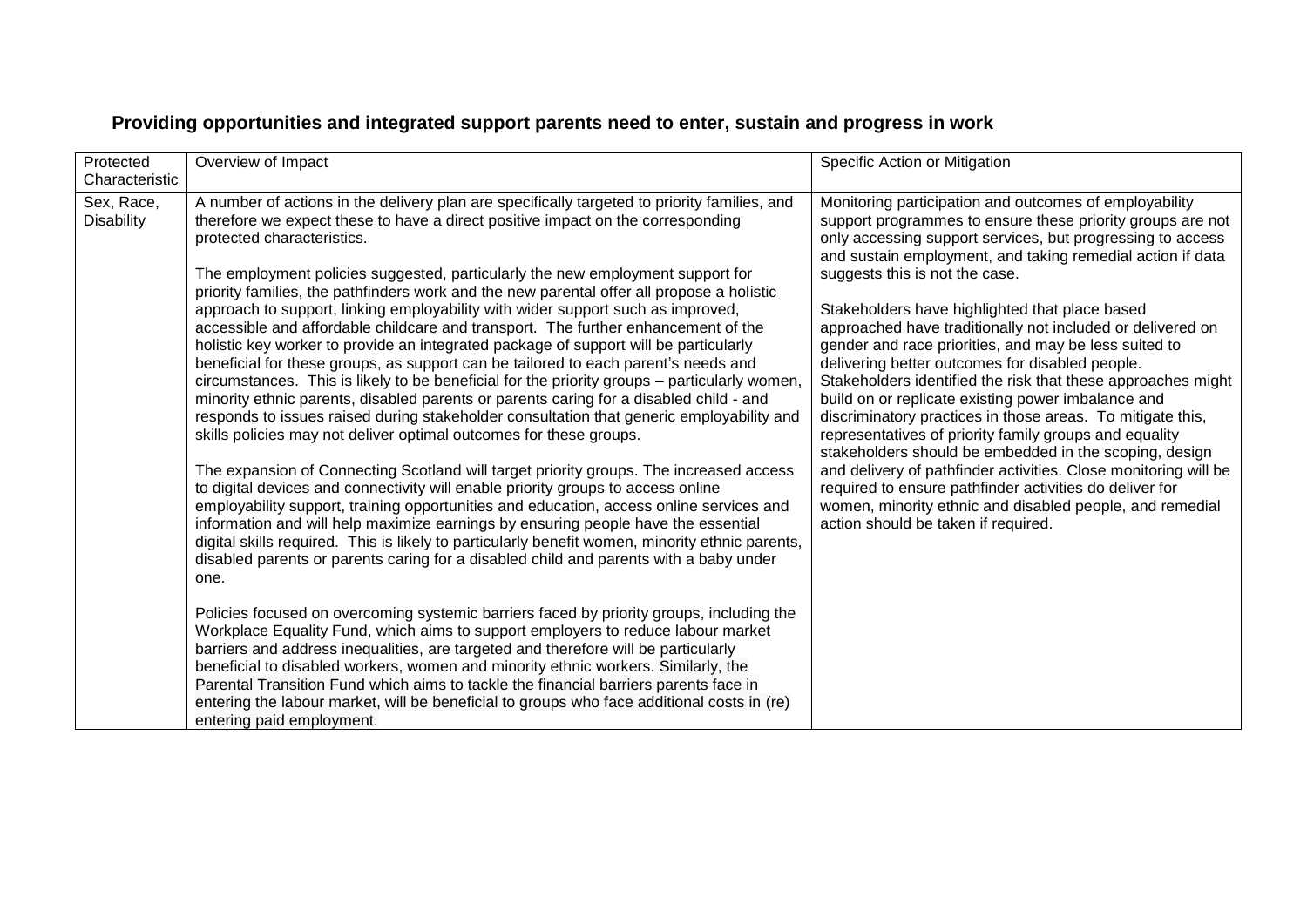| Sex | The further development of high quality affordable and accessible childcare, before and<br>after school and during holidays for those on low income, will be particularly beneficial to<br>women, who carry out the majority of caring responsibilities. This will allow greater<br>opportunity to access training, employment, learning and potential expansion of the<br>hours they work.<br>As those on low incomes are more reliant on public transport, the actions set out in the<br>plan to enhance access and affordability of public transport, will be beneficial to priority<br>families, including young mothers. More affordable and accessible public transport will<br>reduce household living costs and will allow more priority families to access essential<br>services, employment centers, schools and training opportunities.<br>The availability of good quality, well paid jobs on a flexible basis can support women to<br>enter and progress in the workplace. Through the Fair Work First approach, the<br>application of fair work criteria to public sector grants, other funding and contracts will<br>drive fair work practices across the labour market. Fair Work First criteria has recently<br>been expanded to support flexible working from day one of employment. | Continue to monitor and target action to address the gender<br>pay gap. The publication of the refreshed Fair Work Action<br>Plan will include commitments on the Gender Pay Gap and<br>aims to improve pay gap reporting and equalities data<br>management more broadly. This, along with monitoring of<br>other policies, should be used to help to inform and further<br>develop specific actions required to address the unfair<br>disparities faced, including the undervaluation of women's<br>work, revaluation of the care role in society, increase of<br>hours on childcare, increases in social security benefits<br>amongst others.<br>To support the adoption of the new Fair Work First criteria,<br>on 24 September 2021, Fair Work First guidance was<br>published which provides good practice examples to guide<br>employers' approaches and, importantly, explains the<br>benefits of Fair Work for workers and organisations. |
|-----|--------------------------------------------------------------------------------------------------------------------------------------------------------------------------------------------------------------------------------------------------------------------------------------------------------------------------------------------------------------------------------------------------------------------------------------------------------------------------------------------------------------------------------------------------------------------------------------------------------------------------------------------------------------------------------------------------------------------------------------------------------------------------------------------------------------------------------------------------------------------------------------------------------------------------------------------------------------------------------------------------------------------------------------------------------------------------------------------------------------------------------------------------------------------------------------------------------------------------------------------------------------------------------------------------------|---------------------------------------------------------------------------------------------------------------------------------------------------------------------------------------------------------------------------------------------------------------------------------------------------------------------------------------------------------------------------------------------------------------------------------------------------------------------------------------------------------------------------------------------------------------------------------------------------------------------------------------------------------------------------------------------------------------------------------------------------------------------------------------------------------------------------------------------------------------------------------------------------------------------------------------------------|
|     | Women, and other protected characteristics will also benefit from the enhanced and<br>refocussed action to improve equality at work, such as expanding the number of<br>employers paying the real Living Wage and continued promotion of Fair Work principles<br>in sectors such as retail, Early Learning and Childcare as well as the National Care<br>Service. This will be particularly beneficial for women who are more likely to work in<br>sectors with historically low pay, low progress and are often undervalued. This includes<br>cashiering (retail), care, and catering, cleaning and clerical sectors.<br>The Women Returners programme, will be particularly beneficial in supporting women<br>who have taken a break from paid work to return to employment that matches their skills<br>and experience.                                                                                                                                                                                                                                                                                                                                                                                                                                                                             | Stakeholders have highlighted that place based approaches<br>have traditionally not included or delivered on gender<br>priorities and the possibility that these approaches might<br>build on or replicate existing power imbalance and<br>discriminatory practices in those areas. To mitigate this,<br>representatives of priority family groups and equality<br>stakeholders should be embedded in the scoping, design<br>and delivery of pathfinder activities. Close monitoring will be<br>required to ensure pathfinder activities do deliver for women<br>and remedial action should be taken if required.                                                                                                                                                                                                                                                                                                                                 |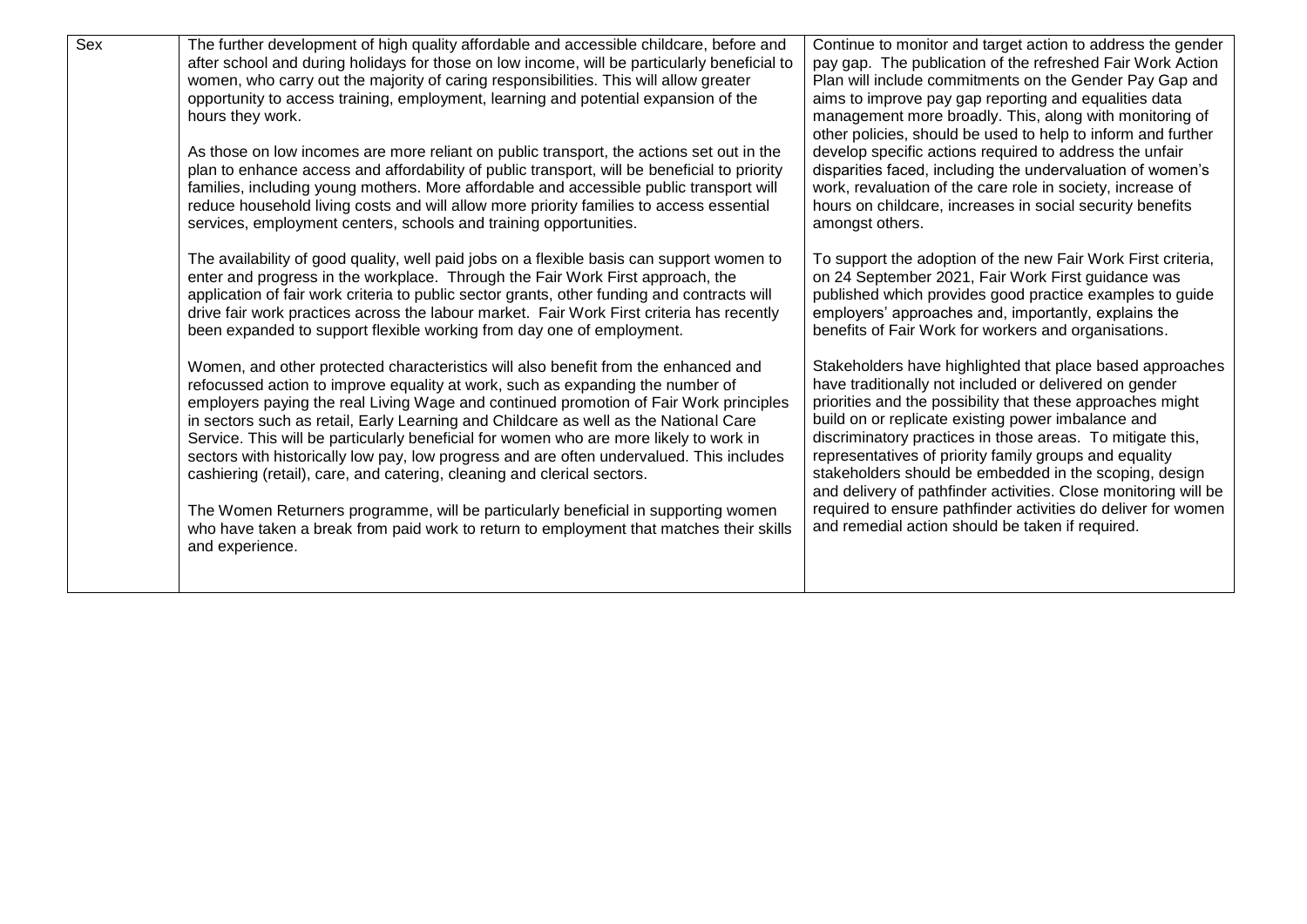| Age | A separate Children's Rights and Wellbeing Impact Assessment is provided at Annex 8                                                                                                                                                                                                                                                                                                                                                                                                                                                                                                                                                                                                                                     | Continue to monitor policies around Early Learning and<br>Childcare, transport, and digital connectivity to ensure that                                                                                                                                                                                    |
|-----|-------------------------------------------------------------------------------------------------------------------------------------------------------------------------------------------------------------------------------------------------------------------------------------------------------------------------------------------------------------------------------------------------------------------------------------------------------------------------------------------------------------------------------------------------------------------------------------------------------------------------------------------------------------------------------------------------------------------------|------------------------------------------------------------------------------------------------------------------------------------------------------------------------------------------------------------------------------------------------------------------------------------------------------------|
|     | Most of the policies in the plan focus on parents, however some action is likely to<br>beneficial to young people and older workers.                                                                                                                                                                                                                                                                                                                                                                                                                                                                                                                                                                                    | support does reach those most at risk, including young<br>people and young single parents and take remedial action if<br>required.                                                                                                                                                                         |
|     | In addition, the increase of provision of formal, flexible and affordable care will allow<br>more priority groups, including young mothers to enter paid employment, training and<br>skill development opportunities. The plan highlights that the future system of school age<br>childcare, will take a person-centred approach and care provision will meet the needs of<br>both children and their carers.                                                                                                                                                                                                                                                                                                           | Through the publications of the Pay Gap Strategies and<br>through the Demand Responsive Travel review, encourage<br>and support organisations to collect data to understand the<br>barriers different age groups and protected characteristics<br>experience and then improve or adapt appropriate action. |
|     | The policies focused on provision of affordable and accessible public transport are<br>expected to reduce household costs and make it more affordable for young people to<br>access education, training and employment. Maintaining and improving the bus network<br>benefits people who are too young to drive, or otherwise do not have access to a car<br>and are more likely to rely on buses and public transport to get around. The National<br>Bus Travel Concessions Scheme for Young Persons will be beneficial for young people<br>in terms of creating more opportunities to take the bus to work, to access education, and<br>social opportunities which may improve their financial and overall wellbeing. |                                                                                                                                                                                                                                                                                                            |
|     | The proposed free bikes programme will be targeted at school age children between 4<br>and 18. Although the policy is still in development, it aims to support a just transition<br>away from single occupancy carbon intensive modes of transport, to Active Travel<br>based sustainable solutions. The policy will impact significantly on transport poverty<br>figures and contribute to the Scottish Government commitment to reduce car kilometres<br>travelled by 20% by 2030.                                                                                                                                                                                                                                    |                                                                                                                                                                                                                                                                                                            |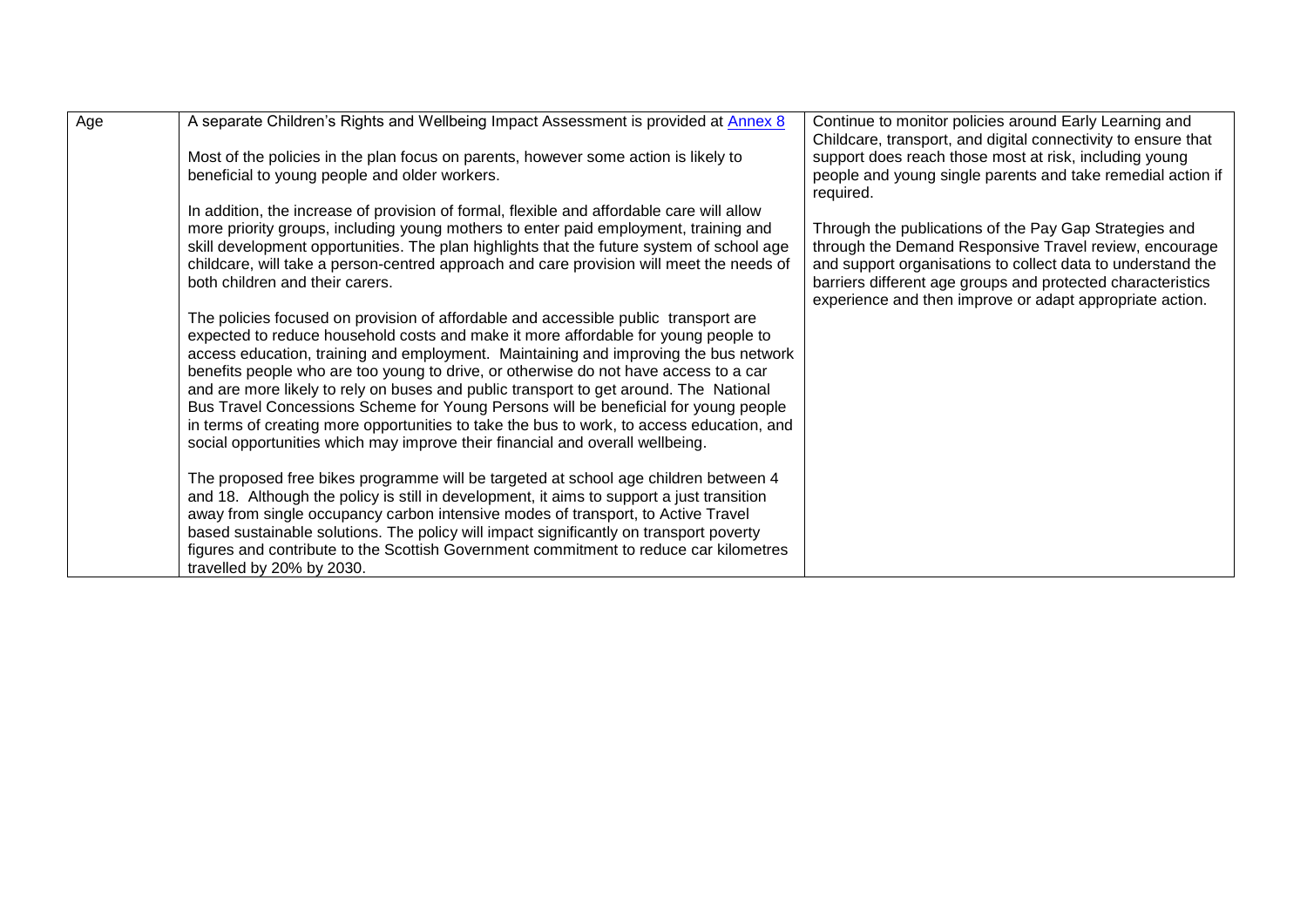| Race                       | Policies in the plan, including those that aim to reduce the minority ethnic pay gap,<br>tackle the structural inequality in employment and services and increasing income from<br>employment and supporting minority ethnic people to enter, return and sustain<br>employment through targeted, employability and skills policies that promote flexible and<br>fair work principles, will be particularly beneficial to minority ethnic families.                                                                                                                                                                 | Following publication of the ethnicity pay gap strategy<br>ensure employers can use the strategy to collect, analyse<br>and apply data to inform actions to address barriers<br>experienced by minority ethnic people.                                                                                                                                                                                                                                                                                                                                                                                                                                                 |
|----------------------------|--------------------------------------------------------------------------------------------------------------------------------------------------------------------------------------------------------------------------------------------------------------------------------------------------------------------------------------------------------------------------------------------------------------------------------------------------------------------------------------------------------------------------------------------------------------------------------------------------------------------|------------------------------------------------------------------------------------------------------------------------------------------------------------------------------------------------------------------------------------------------------------------------------------------------------------------------------------------------------------------------------------------------------------------------------------------------------------------------------------------------------------------------------------------------------------------------------------------------------------------------------------------------------------------------|
|                            | The Fair Start programme specifically targets minority groups, and employers must<br>demonstrate how they will engage positively to support sustained employment, whilst<br>recognising the barriers and cultural issues minority communities face.<br>Minority ethnic families are more likely to use buses than their white counterparts.<br>Providing affordable and accessible public transport which connects minority ethnic<br>people to essential services, employment centers and schools will therefore be<br>beneficial to ME families.                                                                 | Stakeholders have highlighted that place based approaches<br>have traditionally not included or delivered for minority<br>ethnic communities and the possibility that these<br>approaches might build on or replicate existing power<br>imbalance and discriminatory practices in those areas. To<br>mitigate this, representatives of priority family groups and<br>equality stakeholders, including for ME communities should<br>be embedded in the scoping, design and delivery of<br>pathfinder activities. Close monitoring will be required to<br>ensure pathfinder activities do deliver for ME communities<br>and remedial action should be taken if required. |
| Religion                   | No specific action has been identified to address this, however policies in the plan that<br>target minority ethnic communities and address structural barriers for priority families<br>may be beneficial for some religious groups.                                                                                                                                                                                                                                                                                                                                                                              | Consider the development of data and work with<br>stakeholders to improve understanding of the role of work<br>and barriers faced, in relation to poverty amongst faith<br>groups                                                                                                                                                                                                                                                                                                                                                                                                                                                                                      |
| Pregnancy<br>and Maternity | The policies that target priority groups, including young mothers should have a positive<br>impact. For example, the Women Returners programme, will be particularly beneficial in<br>supporting mothers who have taken a break from paid work to return to employment that<br>matches their skills and experience.                                                                                                                                                                                                                                                                                                | Further development of data to monitor policy impacts for<br>pregnancy and maternity should be considered                                                                                                                                                                                                                                                                                                                                                                                                                                                                                                                                                              |
|                            | Many mothers face the 'motherhood penalty' in that they can struggle to return to work<br>following maternity leave if working patterns do not support their care commitments.<br>The Women Returners programme, will be particularly beneficial in supporting women<br>who have taken a break from paid work to return to employment that matches their skills<br>and experience. The employability support services, which will provide peer and<br>relational support, will be beneficial with supporting mothers to build their confidence<br>and potentially increase engagement and improve their wellbeing. |                                                                                                                                                                                                                                                                                                                                                                                                                                                                                                                                                                                                                                                                        |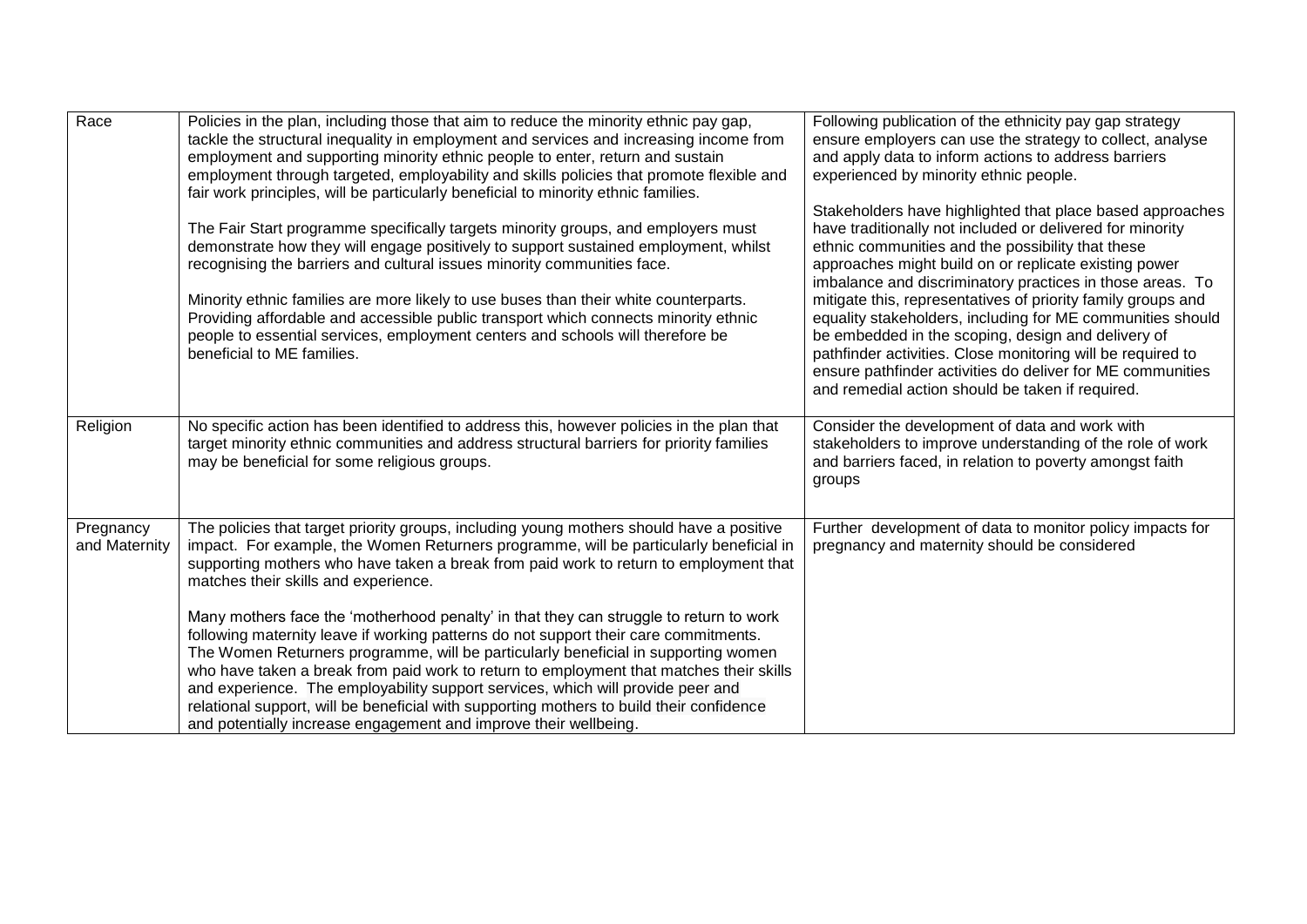| Sexual<br>Orientation | No specific actions have been identified to help LGBT parents into employment.<br>However, given the inclusive approach to many policies and services included, positive<br>impacts may be possible.                                                                                                                                                                                                                                                                                                                                                                       | Monitor situation to improve understanding of poverty<br>amongst LGBT people.                                                                                                                                                                                                                                                                                                                                                                                                              |
|-----------------------|----------------------------------------------------------------------------------------------------------------------------------------------------------------------------------------------------------------------------------------------------------------------------------------------------------------------------------------------------------------------------------------------------------------------------------------------------------------------------------------------------------------------------------------------------------------------------|--------------------------------------------------------------------------------------------------------------------------------------------------------------------------------------------------------------------------------------------------------------------------------------------------------------------------------------------------------------------------------------------------------------------------------------------------------------------------------------------|
| <b>Disability</b>     | In addition to the employability and fair work actions set out above, strengthened<br>Supported Businesses will also be beneficial to disabled people, by raising the profile<br>and strengthening their commercial viability, potentially leading to more meaningful<br>employment and training opportunities for disabled people.<br>The policies in the plan, particularly those focused on increasing awareness of flexible<br>employment opportunities, training and skills and financial wellbeing support, could help<br>address the barriers disabled people face. | Continue to monitor and target action to address the<br>disability pay gap. The publication of the refreshed Fair<br>Work Action Plan will include commitments on the Disability<br>Pay Gap and will lead to improved pay gap reporting and<br>equalities data management more broadly. This, along with<br>monitoring of other policies, should be used to help to<br>inform and further develop specific actions required to<br>address the unfair disparities faced by disabled people. |
|                       | The publication of the Disability Employment Action Plan, will support employers to<br>better understand the issues driving labour market disparities for disabled people and<br>will lead to improved pay gap reporting and equalities data management more broadly.<br>This will help to inform and further develop actions required to address the unfair<br>disparities faced.                                                                                                                                                                                         | Monitor existing Early Learning and Childcare offer and<br>design of school age childcare to ensure it is accessible and<br>meets the needs of disabled children who attend and<br>disabled parents.                                                                                                                                                                                                                                                                                       |
|                       | The further development of high quality affordable and accessible childcare, before and<br>after school and during holidays for those on low income, will take a person-centered<br>approach to ensure care provision meets the needs of disabled parents and the needs<br>of disabled children attending.                                                                                                                                                                                                                                                                 | The Fair Fares Review aims to ensure a sustainable and<br>integrated approach to transport fares, including for<br>disabled people. The review will take into account the cost<br>and availability for services, including for disabled people.<br>Following this review, remedial action should be taken if<br>required.                                                                                                                                                                  |
|                       | The policies focused on provision of affordable and accessible public transport, including<br>concessionary fares for disabled people will be beneficial allowing more for more<br>disabled people to access education, training and employment opportunities as well as<br>support services. Maintaining and improving the bus network may benefit people who<br>do not have access to a car, including some disabled people who are more likely to rely<br>on buses and public transport to get around.                                                                  |                                                                                                                                                                                                                                                                                                                                                                                                                                                                                            |
|                       | The proposed free bikes programme will be targeted at school age children between 4<br>and 18. Although the policy is still in development, particular consideration will be given<br>to ensure suitable provision for those with additional support needs.                                                                                                                                                                                                                                                                                                                |                                                                                                                                                                                                                                                                                                                                                                                                                                                                                            |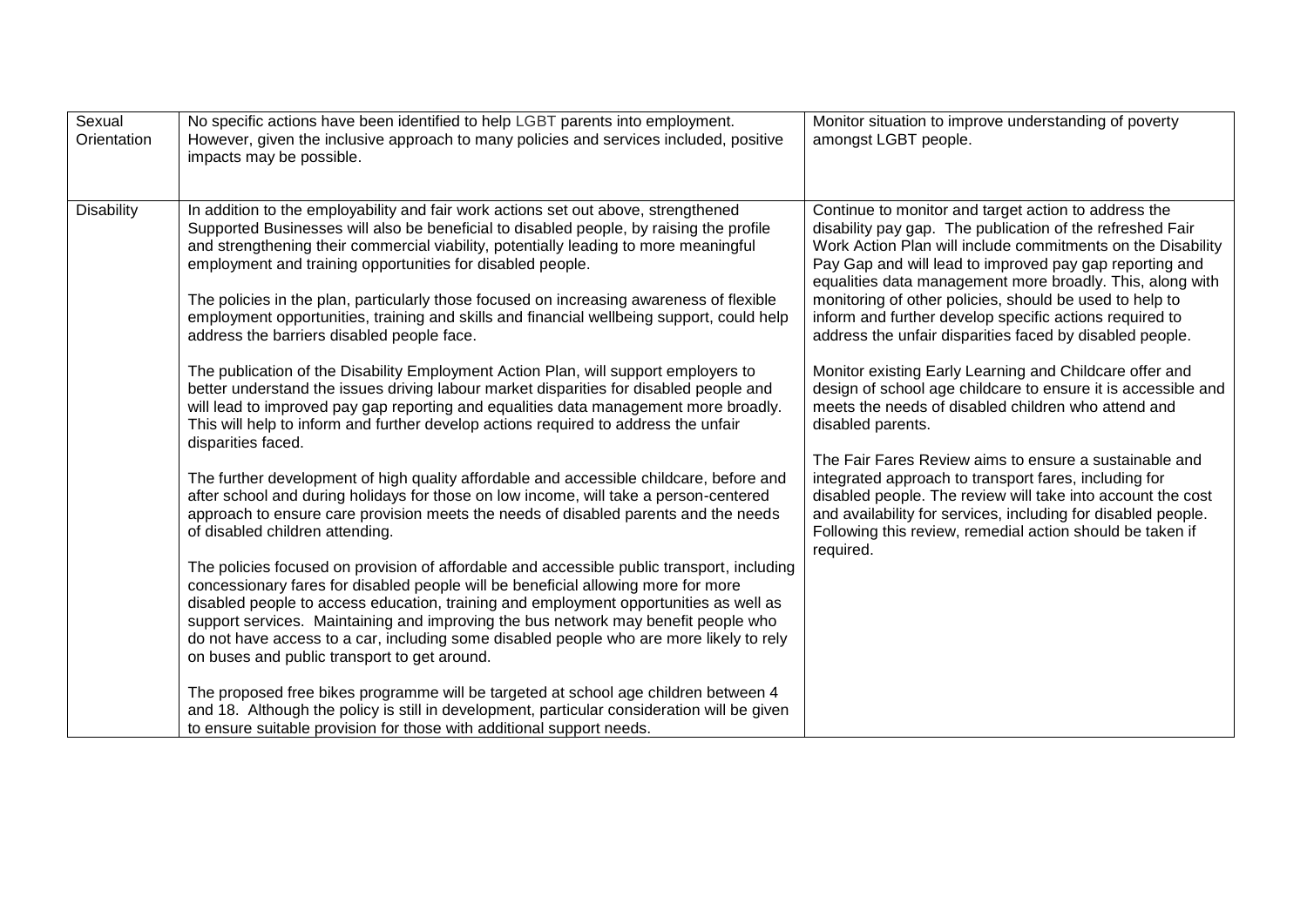| Protected                       | Overview of Impact                                                                                                                                                                                                                                                                                                                                                                                                                                                                                                                                                                                         | Specific Action or Mitigation                                                                                                                                                                                                                                                                                                                                                                                      |
|---------------------------------|------------------------------------------------------------------------------------------------------------------------------------------------------------------------------------------------------------------------------------------------------------------------------------------------------------------------------------------------------------------------------------------------------------------------------------------------------------------------------------------------------------------------------------------------------------------------------------------------------------|--------------------------------------------------------------------------------------------------------------------------------------------------------------------------------------------------------------------------------------------------------------------------------------------------------------------------------------------------------------------------------------------------------------------|
| Characteristic                  |                                                                                                                                                                                                                                                                                                                                                                                                                                                                                                                                                                                                            |                                                                                                                                                                                                                                                                                                                                                                                                                    |
| Sex, Race,<br><b>Disability</b> | A number of actions in the delivery plan are specifically targeted to priority families, and<br>therefore we expect these to have a direct positive impact on the corresponding<br>protected characteristics.                                                                                                                                                                                                                                                                                                                                                                                              | Continue to monitor and evaluate policies to ensure<br>support is reaching those at greater risk of poverty,<br>particular priority families and the related protected<br>characteristics.                                                                                                                                                                                                                         |
|                                 | The integrated policies and services outlined in the plan, particularly providing holistic<br>and whole family support through the Whole Family Wellbeing Funding, will target priority<br>groups. The Getting it Right Together and No Wrong Door approach will ensure families<br>are supported to access the right support at the right time, and will help to navigate the<br>complex systems of support services available through trusted professionals, without<br>stigma or discrimination, which will likely benefit priority groups and people with the<br>associated protected characteristics. | SIP learning partners will continue to track the impact of<br>the SIP approach at the delivery and systems level. The<br>next phase of the learning programme will focus in<br>particular on understanding impact and change at the<br>system level. Separate evaluation will be commissioned<br>for the Scottish Mentoring & Leadership programme. This<br>should be reviewed to ensure support is reaching those |
|                                 | The Social Innovation Partnership (SIP) targets priority groups, including specific projects<br>aimed at different protected groups. SIP partners focus on better wellbeing, financial<br>inclusion, social connectedness and routes to employment, and will potentially impact on<br>each of the three drivers of child poverty for these groups.<br>Enhancement of accessible financial advice services will likely impact cost of living for all<br>priority groups, through increasing awareness and uptake of social security as well as                                                              | most at risk of poverty and to identify any remedial action<br>required.                                                                                                                                                                                                                                                                                                                                           |
|                                 | general money management advice.                                                                                                                                                                                                                                                                                                                                                                                                                                                                                                                                                                           |                                                                                                                                                                                                                                                                                                                                                                                                                    |
| Sex                             | The SIP programme includes a specific project aimed at supporting women and girls'<br>mental health and wellbeing. Other beneficial supports include financial inclusion work,<br>befriending, advice and advocacy, flexible working and flexible childcare. The Scottish<br>Mentoring and Leadership's programme school-based mentoring and leadership support<br>will also benefit girls.                                                                                                                                                                                                                | A risk to achieving social security policy objectives is that<br>eligible families will not be aware of the schemes so will<br>not apply. Social Security Scotland takes a proactive<br>approach to promoting benefits and maximising uptake.<br>However, to increase uptake of targeted support, there is<br>a need to work with local authorities, DWP and HMRC to                                               |
|                                 | As a greater proportion of women's income comes from social security, the policies to<br>assist low income households through income supplements will have a positive impact.<br>For example, the Scottish Carer's Assistance and Carer's Additional Person Payment will                                                                                                                                                                                                                                                                                                                                   | improve data sharing. There will need to be work with<br>local authorities on their processes of identifying eligible<br>households and getting payment to them and                                                                                                                                                                                                                                                |
|                                 | disproportionately benefit women, who make up the majority of unpaid carers and 69% of<br>the recipients of the current Carer's Allowance benefit which Scottish Carer's Assistance                                                                                                                                                                                                                                                                                                                                                                                                                        | consideration should also be given to the feasibility of<br>improving data reporting.                                                                                                                                                                                                                                                                                                                              |
|                                 | will replace. Discretionary housing payments (DHPs) directly support households with the<br>cost of housing where their benefits have been capped. This policy could help all priority                                                                                                                                                                                                                                                                                                                                                                                                                     | To enable better targeting of support locally and to                                                                                                                                                                                                                                                                                                                                                               |
|                                 | groups, though mainly lone parents who accounted for 68% of eligibility.                                                                                                                                                                                                                                                                                                                                                                                                                                                                                                                                   | improve the reach of engagement of services, there is a                                                                                                                                                                                                                                                                                                                                                            |

### **Maximising the support available for families to live dignified lives and meet their basic needs**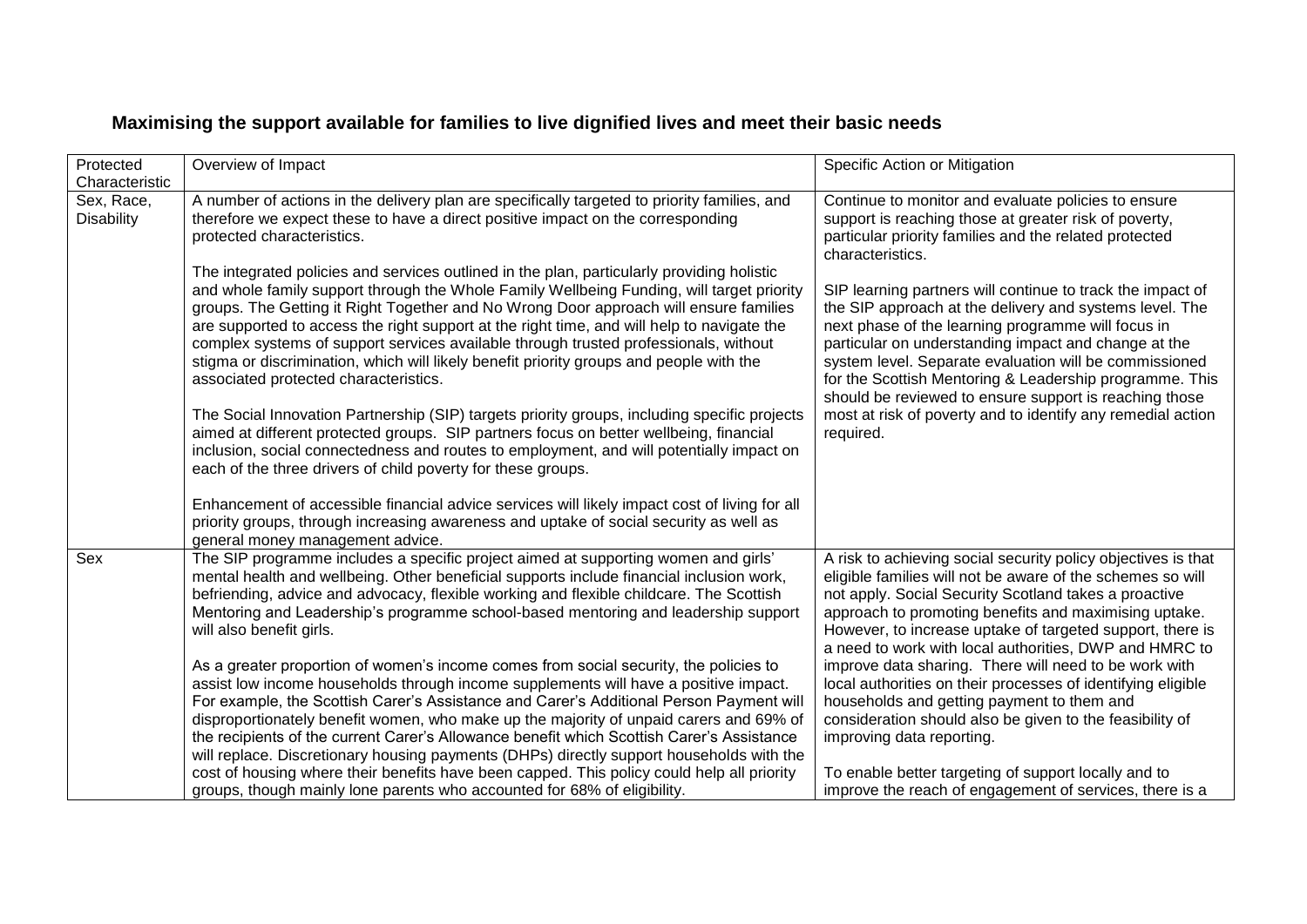|     | Enhanced and continued policies to help with the cost of living such as free school meal<br>provision, free access to period products, help with school uniforms, fuel and housing<br>costs will also be beneficial.                                                                                                                                                                                                                                                                                                                                                                                                                                                                                                                                                                                                                                                                                                                                                                                                                 | need to work with local partners and grassroots,<br>community-led organisations to reach those most<br>excluded groups.                                                                                                                                         |
|-----|--------------------------------------------------------------------------------------------------------------------------------------------------------------------------------------------------------------------------------------------------------------------------------------------------------------------------------------------------------------------------------------------------------------------------------------------------------------------------------------------------------------------------------------------------------------------------------------------------------------------------------------------------------------------------------------------------------------------------------------------------------------------------------------------------------------------------------------------------------------------------------------------------------------------------------------------------------------------------------------------------------------------------------------|-----------------------------------------------------------------------------------------------------------------------------------------------------------------------------------------------------------------------------------------------------------------|
|     | The strengthened support from Health Visitors to ensure all families receive the financial<br>advice they need will be particularly beneficial to women and will help with maximising<br>income and reducing household costs. The expansion of the Family Nurse Partnership<br>local pathways to support all young first time mothers aged 21 and under, and where<br>capacity allows will target first time mothers under the age of 25 who are care<br>experienced or from the most deprived communities, will also be beneficial by increasing<br>access to money advice, income maximisation and community support for some women.<br>The Best Start programme, providing care closer to home and more relational midwifery<br>will support women during pregnancy. The Best Start Food policy will have a direct<br>impact through increasing income from social security and thus reducing cost of living for<br>pregnant women and families with a child under three years old who are in receipt of a<br>qualifying benefit. | Consideration should be given to the further development<br>of homelessness data to better understand the links<br>between protected characteristics and priority families and<br>their experience/risk of homelessness and action required<br>to address this. |
|     | The 1000 additional staff commitment to Mental Health and Wellbeing Primary Care<br>Services will help to support positive mental wellbeing in local communities through<br>provision of a range of services including accessible drug and alcohol services,<br>community mental health services, exercise coaches, peer networks and family support<br>wrapped around GP practices linked to employability support. This service will be<br>available to anyone in need of mental, health, wellbeing or distress support and therefore<br>will likely benefit both men and women.                                                                                                                                                                                                                                                                                                                                                                                                                                                   |                                                                                                                                                                                                                                                                 |
|     | The implementation of The Domestic Abuse (Protection) (Scotland) Act 2021 will<br>strengthen immediate protections for the victims of abuse and any children to remain in<br>the family home or social housing. This will better protect many parents, particularly<br>women, reducing the risk that they will experience homelessness as a result of domestic<br>abuse. The continued investment in the Ending Homelessness Together Fund will also<br>be beneficial for supporting positive housing outcomes for victims of domestic abuse.                                                                                                                                                                                                                                                                                                                                                                                                                                                                                        |                                                                                                                                                                                                                                                                 |
| Age | Most of the policies in the plan focus on parents from priority groups, however the action<br>is also likely to benefit their children.                                                                                                                                                                                                                                                                                                                                                                                                                                                                                                                                                                                                                                                                                                                                                                                                                                                                                              | Continue to monitor and evaluate policies to ensure<br>support is reaching those at greater risk of poverty,<br>including young people. Reduction of costs and efforts to                                                                                       |
|     | The Scottish Mentoring and Leadership programme also takes a preventative approach<br>to equip young people so they do not themselves become parents/carers in poverty in the<br>future                                                                                                                                                                                                                                                                                                                                                                                                                                                                                                                                                                                                                                                                                                                                                                                                                                              | maximise income will be beneficial although there is a<br>need to continue to monitor the overall relationship<br>between costs and income and take remedial action if<br>required.                                                                             |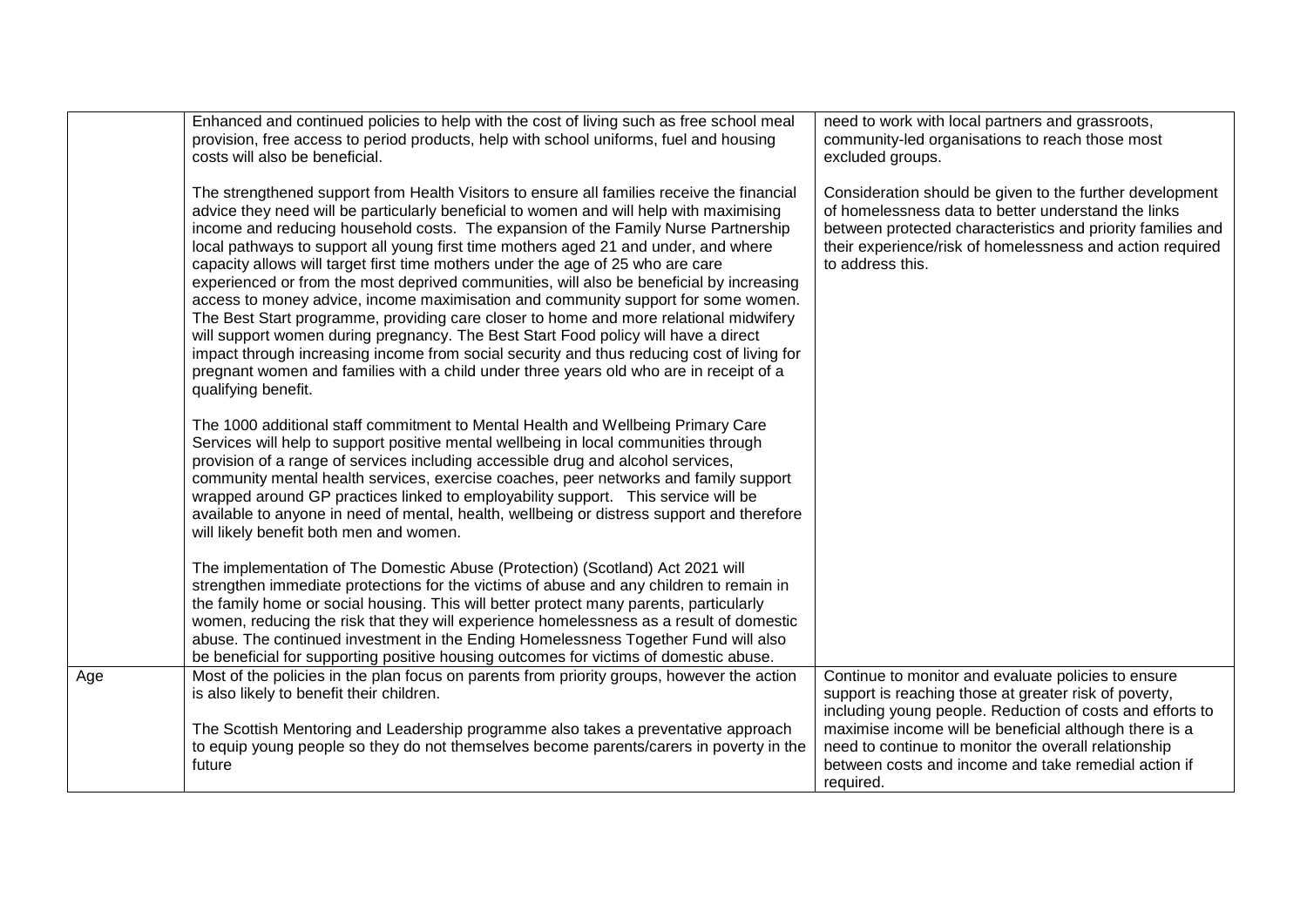|                   | There is evidence that households headed by younger people (16-24), by women, and<br>where a member has a long-term health condition are more at risk of fuel poverty, so<br>mothers under 25 and disabled people may experience greater relative benefit from the<br>plan's actions on fuel poverty. Low Income Winter Heating Assistance is targeted at low<br>income households who require extra help towards increased heat costs, including young<br>people who meet the eligibility criteria. This will provide them with greater consistency<br>and certainty, as they will be guaranteed a payment each winter.<br>The Mental Health Transition and Recovery Plan sets out actions to offset inequalities for<br>both specific populations who may be disproportionately affected, such as young people,<br>as well as improving mental health outcomes at a population level. The 1000 additional<br>staff commitment to Mental Health and Wellbeing Primary Care Services will help to<br>support positive mental wellbeing in local communities through provision of a range of<br>services including accessible drug and alcohol services, community mental health<br>service, exercise coaches, peer networks and family support wrapped around GP<br>practices linked to employability support. This service will be available to anyone in<br>need of mental, health, wellbeing or distress support, including both children and adults.                                                                                                                                                                                                                                  | A risk to the success of tackling fuel poverty is that powers<br>relating to energy markets are outwith the control of the<br>Scottish Government. Lived experience research also<br>found that people's awareness of energy advice services<br>is low. The Fuel Poverty Strategy will be supported by a<br>detailed monitoring and evaluation framework, which<br>should be used to ensure actions are reaching those most<br>at risk, including young mothers and consider mitigating<br>action to address the lack of awareness                                                                                                                                                                                                                                                                                                                                                                                                                                                                           |
|-------------------|-------------------------------------------------------------------------------------------------------------------------------------------------------------------------------------------------------------------------------------------------------------------------------------------------------------------------------------------------------------------------------------------------------------------------------------------------------------------------------------------------------------------------------------------------------------------------------------------------------------------------------------------------------------------------------------------------------------------------------------------------------------------------------------------------------------------------------------------------------------------------------------------------------------------------------------------------------------------------------------------------------------------------------------------------------------------------------------------------------------------------------------------------------------------------------------------------------------------------------------------------------------------------------------------------------------------------------------------------------------------------------------------------------------------------------------------------------------------------------------------------------------------------------------------------------------------------------------------------------------------------------------------------------------------------------------------|--------------------------------------------------------------------------------------------------------------------------------------------------------------------------------------------------------------------------------------------------------------------------------------------------------------------------------------------------------------------------------------------------------------------------------------------------------------------------------------------------------------------------------------------------------------------------------------------------------------------------------------------------------------------------------------------------------------------------------------------------------------------------------------------------------------------------------------------------------------------------------------------------------------------------------------------------------------------------------------------------------------|
| <b>Disability</b> | The range of policies should be beneficial to disabled people because by providing<br>accessible support to maximise income and reducing costs for everyday items, there will<br>be more money to cover costs for specific items they require.<br>SIP partners engage and support disabled people and people with long standing mental<br>health issues. Activities promote greater social inclusion, financial wellbeing and routes to<br>employment and learning opportunities<br>As a result of higher poverty levels, disabled people are more likely to benefit from the<br>range of devolved benefits available, such as the Scottish Child Payment, Child Disability<br>Payment and Child Winter Heating Assistance and the Adult Disability Payment when in<br>force. It is estimated that around 90% of those who receive the current Carer's Allowance<br>benefit live in a household with a disabled person. Improvements to Scottish Carer's<br>Assistance will therefore benefit these households in particular, including through the<br>Carer's Additional Person Payment, providing extra financial support to those caring for<br>more than one person getting a disability benefit. Child Winter Heating Assistance will<br>help mitigate the additional heating costs that the households of the most severely<br>disabled children and young people face in the winter months.<br>Social Security Scotland and the financial advice services will continue to help disabled<br>people to be supported with any accessibility barriers when applying for assistance. In<br>particular, the Social Security Advocacy Service will bring free support to disabled people | Continue to monitor and evaluate policies to ensure<br>support is reaching and meeting the needs of those at<br>greater risk of poverty, including disabled people.<br>Reduction of costs and efforts to maximise income will be<br>beneficial although there is a need to mitigate against the<br>barriers disabled people face and provide specialist<br>support and input to meet their needs.<br>Existing data on disability are not comprehensive enough<br>to allow for robust estimates of the number of people who<br>would be eligible but do not apply for a qualifying benefit.<br>However ongoing work through the Benefit Take-up<br><b>Strategy should be helpful</b><br>A monitoring and evaluation process for LIWHA will be in<br>place prior to its launch. Once payments have<br>commenced, on-going engagement with key stakeholders<br>through a Stakeholder Reference Group will provide<br>opportunities to monitor the impact of the policy. This<br>should include disabled people. |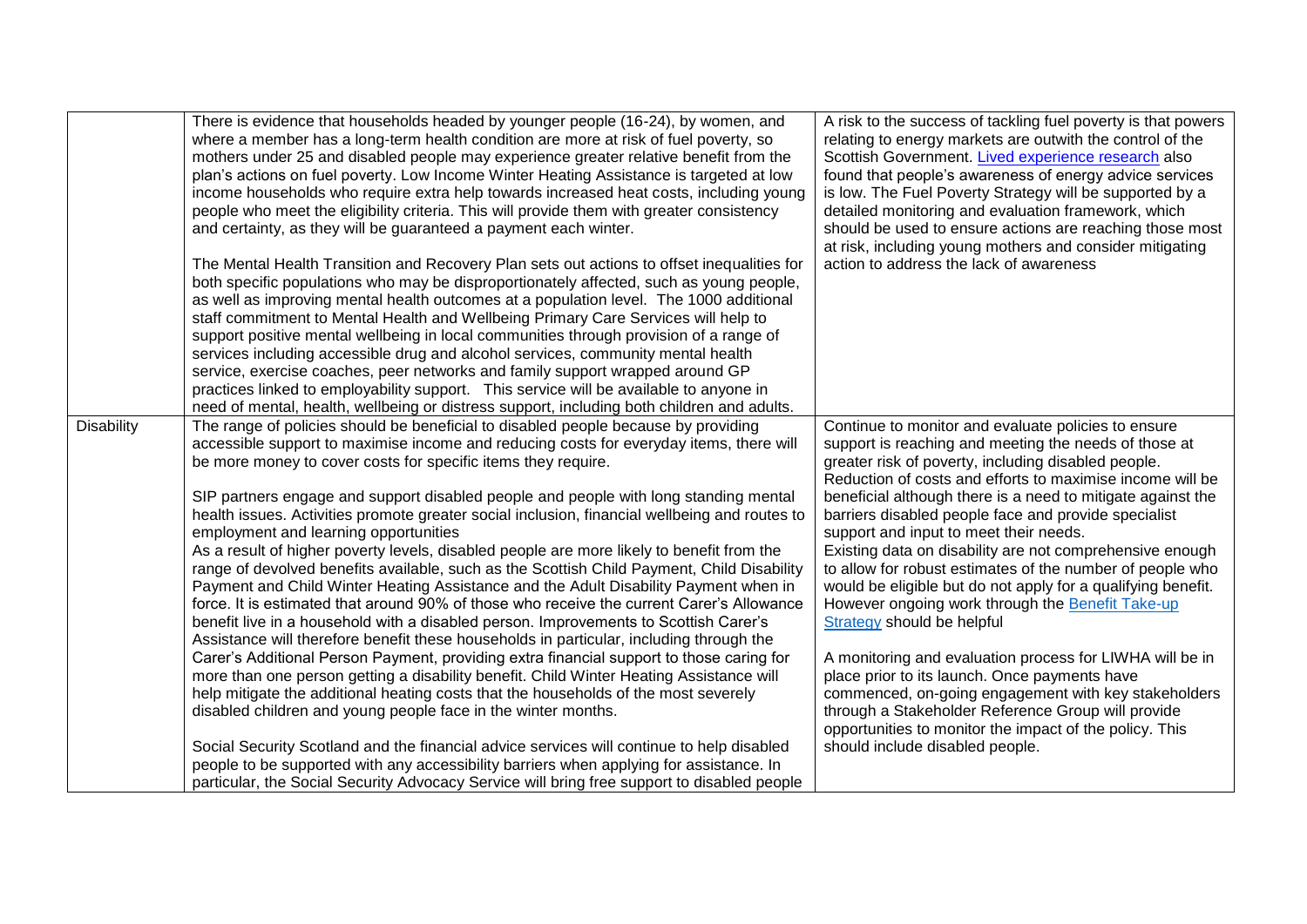|      | to help them access devolved benefits, to better understand and communicate their               |                                                               |
|------|-------------------------------------------------------------------------------------------------|---------------------------------------------------------------|
|      | needs and concerns, and to participate in the processes and decisions which affect them.        |                                                               |
|      |                                                                                                 |                                                               |
|      | The updated Housing for Varying Needs design guide will improve the living standards            |                                                               |
|      | for disabled people of all ages, by improving accessibility and inclusive design standards      |                                                               |
|      | to new homes delivered with the aid of grant support through the Affordable Housing             |                                                               |
|      | Supply Programme. This update will then inform the future development of a new                  |                                                               |
|      | Scottish Accessible Homes Standard which all new homes must achieve.                            |                                                               |
| Race | Action to reduce costs for families in the private sector will be beneficial to minority ethnic | Continue to monitor and evaluate policies to ensure           |
|      | families, who research show are overrepresented in this sector. Also as minority ethnic         | support is reaching those at greater risk of poverty,         |
|      | families tend to have larger families, they are likely to benefit from the expansion of more    | including minority ethnic communities. Further data           |
|      | affordable homes and the plans to strengthen housing planning process to ensure that            | collection should be considered to understand the diverse     |
|      |                                                                                                 |                                                               |
|      | larger family homes are delivered where they are required. This can help decrease the           | needs of minority ethnic communities.                         |
|      | amount of income spent on housing.                                                              |                                                               |
|      |                                                                                                 | Policies should be mindful of the barriers minority ethnic    |
|      | The Gypsy/Traveller Accommodation Fund and Site Design Guide aims to improve living             | families face and take action to mitigate against these. For  |
|      | condition for Gypsy/Traveller communities by providing more and better public                   | example, minority ethnic people are less likely to identify   |
|      | accommodation. For existing residents, we anticipate that the improved standard of              | and apply for carers support, therefore the development of    |
|      | accommodation will contribute to reduced household costs through greater energy                 | Scottish Carer's Assistance should take this into account     |
|      | efficiency and therefore lower heating bills. Provision of broadband on sites will improve      | and take targeted action to address this. To address the      |
|      | access to work and services, including social security rights which may in turn make            | structural barriers and gain a better understanding of        |
|      | benefits more accessible. Provision of a community facility allows for outreach services.       | cultural barriers, continued work with ethnic minority        |
|      | Additional accommodation will make public pitches available where people may have               | people themselves will be vitally important, such as          |
|      | been living on roadside encampments, giving access to sanitation, heating and basic             | through Experience Panels as part of our Benefit Take-up      |
|      | services such as education. The target group for these policies are Gypsy/Traveller             | Strategy.                                                     |
|      | children, therefore the above policies will likely have a positive impact. In addition, the     |                                                               |
|      | Site Design Guide focuses on the needs of children, disabled people and older people            | Development of Private Rented Sector Reforms should           |
|      | who are not well served by existing accommodation, and therefore likely to improve              | consider mitigation action for households who receive         |
|      | quality of life for these residents.                                                            | housing benefit or the housing element of universal credit    |
|      |                                                                                                 | (who constitute between a quarter and a third of all          |
|      | Policies in the plan which support families to maximise their income and help with the          | households in the PRS), as the benefit of lower rents may     |
|      | cost of living, such as free school meal provision, free access to period products, help        | be offset by lower benefit income. They will still benefit to |
|      | with school uniforms, fuel and housing costs will also be beneficial to priority families,      | some extent from lower rents unless all of their private      |
|      | including minority ethnic households. For example Low Income Winter Heating                     | rents had been covered by their housing entitlement.          |
|      | Assistance is targeted at low income households who require extra help towards                  | Consideration should also be given to location of provision   |
|      | increased heat costs, including minority ethnic people who meet the eligibility criteria.       | of affordable homes, as ME families may face                  |
|      | This will provide them with greater consistency and certainty, as they will be guaranteed       | discrimination and harassment which might make them           |
|      | a payment each winter.                                                                          | avoid certain areas.                                          |
|      |                                                                                                 |                                                               |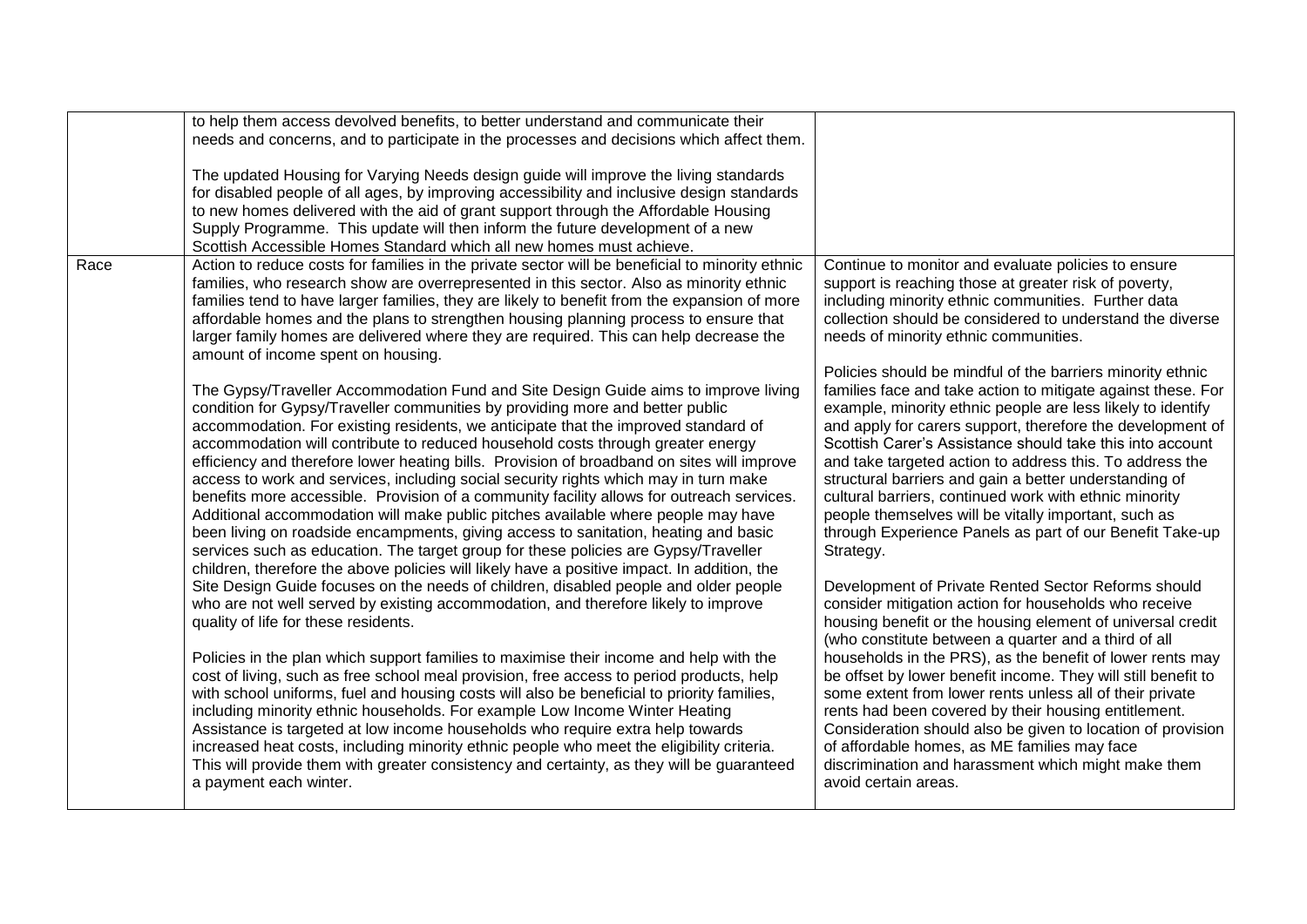|                            | Some minority ethnic families, with children under the age of three with British citizenship<br>and whose parent or guardian meets the financial eligibility criteria but do not have a<br>qualifying benefit due to having no recourse to public funds, will be eligible for the Best<br>Start Food support. This will have a direct impact through increasing income from social<br>security and thus reducing cost of living.                                                                                                                                                                                                                                                                                                                                                                                                                                                                                                                                                                                                                                                                                                                                                                                                                                                                                                                                                                                                                                                                                                                                                                                                                                                                                                                                                                                                                                                                                                                                                                                      | To address the structural barriers and gain a better<br>understanding of cultural barriers, continued work with<br>ethnic minorities people themselves, such as Experience<br>Panels as part of our Benefit Take-up Strategy, is vitally<br>important to monitor and adapt action required.                                                                                                                                                                       |
|----------------------------|-----------------------------------------------------------------------------------------------------------------------------------------------------------------------------------------------------------------------------------------------------------------------------------------------------------------------------------------------------------------------------------------------------------------------------------------------------------------------------------------------------------------------------------------------------------------------------------------------------------------------------------------------------------------------------------------------------------------------------------------------------------------------------------------------------------------------------------------------------------------------------------------------------------------------------------------------------------------------------------------------------------------------------------------------------------------------------------------------------------------------------------------------------------------------------------------------------------------------------------------------------------------------------------------------------------------------------------------------------------------------------------------------------------------------------------------------------------------------------------------------------------------------------------------------------------------------------------------------------------------------------------------------------------------------------------------------------------------------------------------------------------------------------------------------------------------------------------------------------------------------------------------------------------------------------------------------------------------------------------------------------------------------|-------------------------------------------------------------------------------------------------------------------------------------------------------------------------------------------------------------------------------------------------------------------------------------------------------------------------------------------------------------------------------------------------------------------------------------------------------------------|
| Religion                   | Although there are no specific actions identified on religious groups, given the inclusive<br>approach to many policies and services included, positive impacts may be possible.                                                                                                                                                                                                                                                                                                                                                                                                                                                                                                                                                                                                                                                                                                                                                                                                                                                                                                                                                                                                                                                                                                                                                                                                                                                                                                                                                                                                                                                                                                                                                                                                                                                                                                                                                                                                                                      | No negative impacts identified. However it will be<br>beneficial to monitor the situation and engage with<br>stakeholder groups to improve understanding of poverty<br>and the relationship between household costs and income<br>amongst different religious groups.                                                                                                                                                                                             |
| Pregnancy<br>and Maternity | Actions set out in the plan that target priority families, including young mothers, will be<br>beneficial. For example the Family Nurse Partnership provides support to younger, first<br>time mothers, providing advice and guidance to improve sensitive, responsive care-<br>giving, and increase the economic stability of the family. The expansion of this policy will<br>be particularly beneficial to support to all young mothers under the age of 21 and to<br>young mothers under the age of 25 who are care experienced or from the most deprived<br>communities.<br>The commitment to work with Health Visitors to build their confidence and competency in<br>discussing financial circumstances with all families and understanding the individual<br>barriers to accessing support they are entitled to, targets pregnant women and families<br>with young children who are on the Universal health visitor pathway. This increased<br>access to financial advice will impact upon income from social security and general<br>money management advice could impact on cost of living.<br>The Best Start Food policy will have a direct impact through increasing income from<br>social security and thus reducing cost of living for pregnant women and families with a<br>child under three years old who are in receipt of a qualifying benefit.<br>Best Start Grant targets low income families with a pregnant woman or a young child in<br>receipt of a qualifying benefit. Under 18s (including asylum seekers), and 18 and 19 year<br>olds who are still dependent on someone are automatically entitled, without the need for<br>a qualifying benefit. The efforts to increase awareness of entitlement of devolved<br>benefits for new mothers and support with the application process, along with the<br>combining of the SCP application form with the Best Start Grant and Best Start Foods will<br>also be beneficial. Access to fuel poverty schemes, affordable credit and additional | No negative impacts identified. Continue to monitor and<br>evaluate policies to ensure support is reaching those at<br>greater risk of poverty, including women and young<br>mothers in particular.<br>Further monitoring of the Health Visitor quality<br>improvement programme is planned, and this will look to<br>test policy into practice through adding questions to local<br>evaluations, on whether families with young children feel<br>more supported. |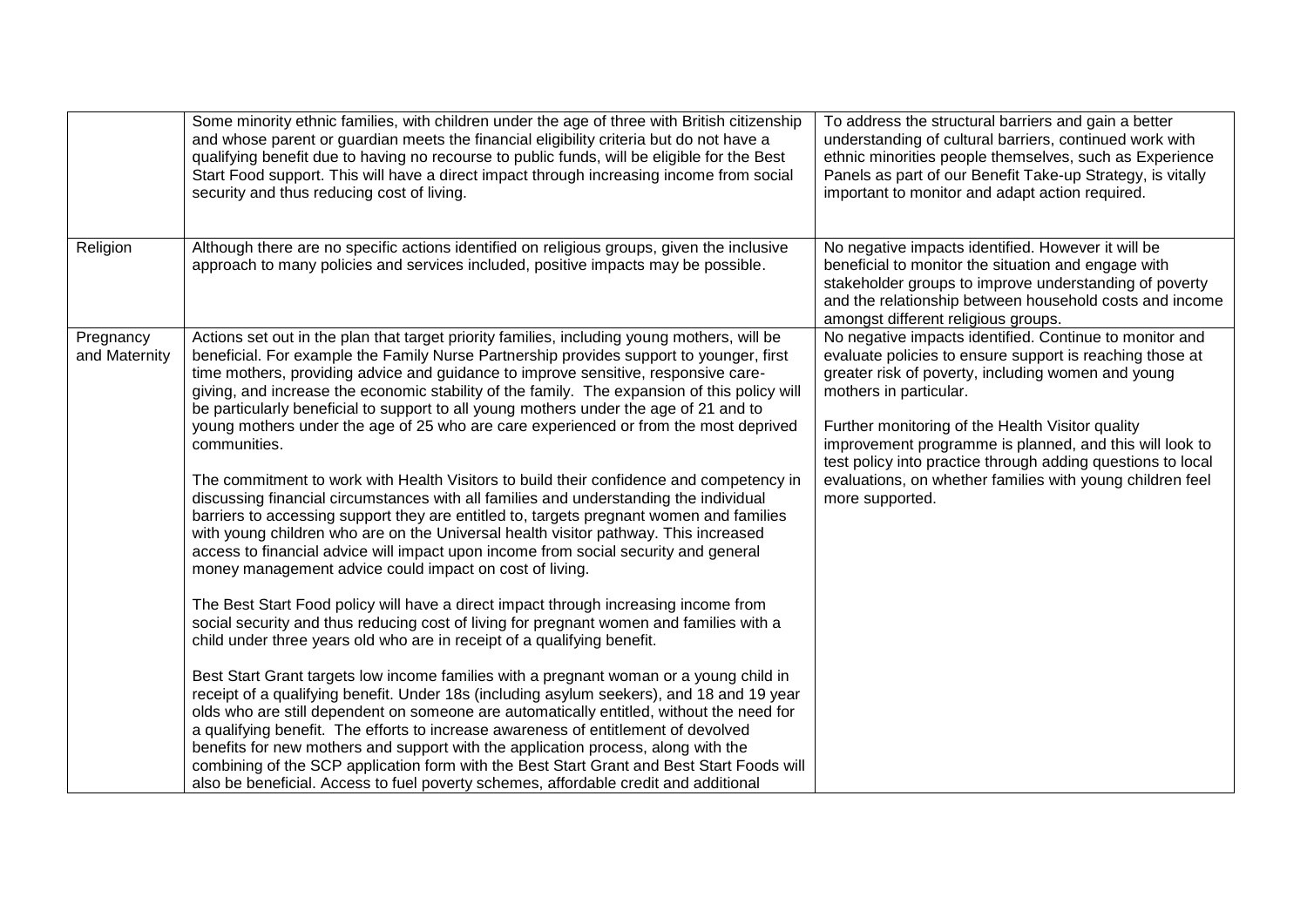|                        | supports such as the baby box and access to free period products, might also be helpful<br>to get through the additional costs during the pregnancy and maternity period.<br>Pregnant young women and the youngest mothers (under 21) make up about 1 in 25 of<br>all applications for homeless assessments in Scotland. Some of them will likely be<br>domestic abuse survivors with very limited support networks. The targeting of policies<br>that support safe housing for young mothers in particular will be beneficial. |                                                                                                                                                                                                                                                                                                                                                                                                                                                                                                                                                                                                                    |
|------------------------|---------------------------------------------------------------------------------------------------------------------------------------------------------------------------------------------------------------------------------------------------------------------------------------------------------------------------------------------------------------------------------------------------------------------------------------------------------------------------------------------------------------------------------|--------------------------------------------------------------------------------------------------------------------------------------------------------------------------------------------------------------------------------------------------------------------------------------------------------------------------------------------------------------------------------------------------------------------------------------------------------------------------------------------------------------------------------------------------------------------------------------------------------------------|
| Sexual<br>Orientation  | There are no policies in the plan that have a particular focus on individuals' sexual<br>orientation. However, given the inclusive approach to many policies and services<br>included, positive impacts may be possible and it is unlikely there will be any differential<br>impacts on the basis of sexual orientation.                                                                                                                                                                                                        | The Population Census in 2022 will include voluntary<br>questions on sexual orientation and transgender<br>status/history. This will allow for increased measurement<br>of sexual orientation which will be beneficial to monitor<br>and be used to inform specific actions if required.                                                                                                                                                                                                                                                                                                                           |
| Gender<br>Reassignment | There are no policies in the plan that have a particular focus on individuals who have or<br>are undergoing gender reassignment, but given the inclusive approach to many policies<br>and services included, positive impacts may be possible<br>The Mental Health Transition and Recovery Plan sets out actions to offset inequalities for                                                                                                                                                                                     | The Population Census in 2022 will include voluntary<br>questions on transgender status/history. This will allow for<br>development of baseline data on gender identity, which<br>will be beneficial to monitor.                                                                                                                                                                                                                                                                                                                                                                                                   |
|                        | specific populations who may be disproportionately affected (including trans people), as<br>well as improving mental health outcomes at a population level. In general the Scottish<br>Government's budget invests in a range of measures to prevent crime, including hate<br>crime, and to promote trans-inclusive policy.                                                                                                                                                                                                     | Social Security Scotland's continued collection and<br>analysis of equality data on applicants and clients, will be<br>beneficial in order to assess social security outcomes for<br>transgender people compared to other groups. This will<br>help develop a better understanding of the difficulties<br>transgender people experience and will help inform<br>actions required to mitigate these. Consideration should<br>also be given to emerging evidence that suggests LGBT<br>people experience barriers in accessing social security<br>systems as they are designed around heteronormative<br>structures. |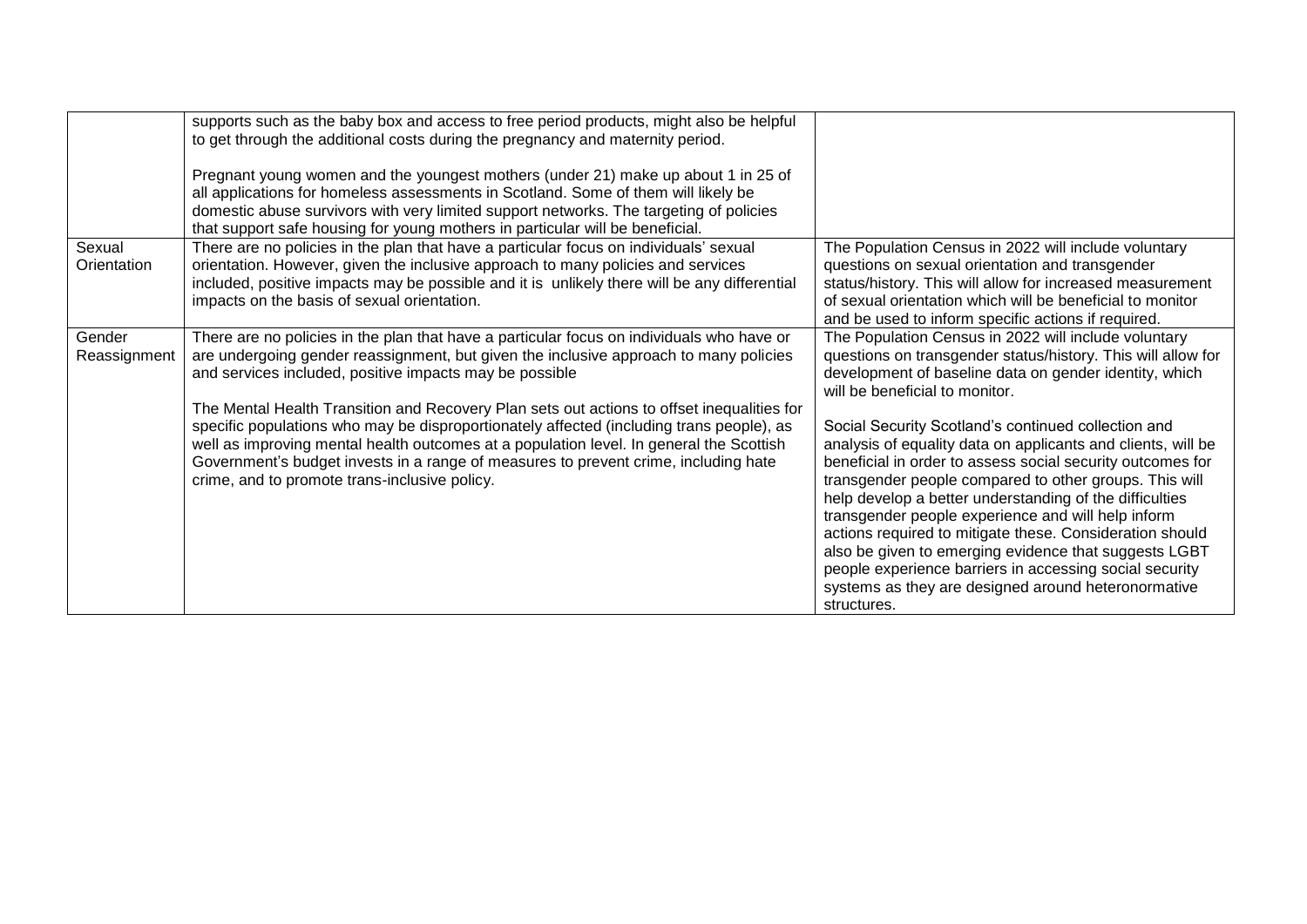### **Supporting the Next Generation to Thrive**

| Protected<br>Characteristic | Overview of Impact                                                                                                                                                                                                                                                                                                                                                                                                                                                                                                                                                                                                                                                                                                                                                                                                                                                                                                                                                                                                                                                                                                                                                                                                                                                                                                                                                                                                                                                                                                                                                                                                                                                                                                                                                                                                                                                                                                                                                                                                                | Specific Mitigation/<br>Action                                                                                                                                                                                                                                                                                                                                                                                                                                                                                                                                                                                                                                                                                                                                                                                                                                                                                                                                                                                                                                                                                                                                                                                                                                                                                                |
|-----------------------------|-----------------------------------------------------------------------------------------------------------------------------------------------------------------------------------------------------------------------------------------------------------------------------------------------------------------------------------------------------------------------------------------------------------------------------------------------------------------------------------------------------------------------------------------------------------------------------------------------------------------------------------------------------------------------------------------------------------------------------------------------------------------------------------------------------------------------------------------------------------------------------------------------------------------------------------------------------------------------------------------------------------------------------------------------------------------------------------------------------------------------------------------------------------------------------------------------------------------------------------------------------------------------------------------------------------------------------------------------------------------------------------------------------------------------------------------------------------------------------------------------------------------------------------------------------------------------------------------------------------------------------------------------------------------------------------------------------------------------------------------------------------------------------------------------------------------------------------------------------------------------------------------------------------------------------------------------------------------------------------------------------------------------------------|-------------------------------------------------------------------------------------------------------------------------------------------------------------------------------------------------------------------------------------------------------------------------------------------------------------------------------------------------------------------------------------------------------------------------------------------------------------------------------------------------------------------------------------------------------------------------------------------------------------------------------------------------------------------------------------------------------------------------------------------------------------------------------------------------------------------------------------------------------------------------------------------------------------------------------------------------------------------------------------------------------------------------------------------------------------------------------------------------------------------------------------------------------------------------------------------------------------------------------------------------------------------------------------------------------------------------------|
| Age, Disability,<br>Race    | The refreshed programme for the Scottish Attainment Challenge (SAC) and further<br>implementation of GIRFEC will benefit young people, including disabled children and<br>children from minority ethnic families, by providing additional help and support to<br>mitigate against the impacts of child poverty and by empowering schools and local<br>councils to drive education recovery and accelerate progress in tackling the poverty<br>related attainment gap. The holistic, rights-based, family centred approach will be<br>particularly beneficial to disabled and minority ethnic children who can face additional<br>barriers and who often have complex needs. This is expected to have a long term<br>impact on the readiness of children and young people impacted by poverty to enter and<br>sustain positive destinations - contributing to efforts to break the cycle of poverty.<br>The Educational Maintenance Allowance (EMA) will continue to benefit 16 to 19 year<br>olds from low income-households, including disabled children. The programme<br>provides financial support to support young people to participate in the senior phase of<br>secondary school and further education. This is turn will likely have a positive impact,<br>by increasing the number of young people with qualifications, skills development, which<br>in turn can improve employment choices.<br>The further investment in Young Person's Guarantee will provide new and enhanced<br>education, skills, employability and employment opportunities as well as relationship<br>based support to young people (16-24) who are at risk of not participating in<br>opportunities and face significant barriers in entering the labour market, including<br>disabled children. This will be particularly beneficial to children from minority ethnic<br>families as they face additional barriers with accessing the labour market and to<br>teenage mothers who are 20% likely to have no qualifications than older mothers. | Success of the SAC and EMA will depend on various<br>factors, including the engagement of children and parents.<br>Ongoing monitoring will be required to seek to identify risks,<br>to ensure the policies are reaching those most at risk and<br>remedial action should be taken to address challenges.<br>GIRFEC is delivered through services and people who work<br>with children, young people and families. A personalised<br>child's plan should be put in place when support across<br>multiple services is needed. This relies on the effective<br>implementation of GIRFEC, which includes assessment of<br>wellbeing and needs, supported by effective multi-agency<br>working. Local authorities, health, and other service<br>providers may create their own local guidelines within the<br>overall GIRFEC approach; there is a risk of inconsistency.<br>However, the development of the Outcomes Framework for<br>Children, Young People and Families will provide a<br>consistent approach to demonstrate progress in improving<br>outcomes at local and national levels, which will help to<br>enhance our understanding of the collective impact from a<br>wide range of policies, services and frontline practice, and<br>will help demonstrate the interconnections between<br>GIRFEC and child poverty. |
| Age                         | The policies in this section aim to improve the wellbeing and future prospects for all<br>children living in poverty. Therefore they should all have positive impacts for children<br>The provision of 1,140 fully funded Early Learning and Childcare for every three and<br>four year old child and children experiencing the most disadvantage able to access this<br>offer from age 2 will continue to have a positive impact. All preschool children attending<br>a registered childcare provider can receive a funded portion of milk (or specified non-                                                                                                                                                                                                                                                                                                                                                                                                                                                                                                                                                                                                                                                                                                                                                                                                                                                                                                                                                                                                                                                                                                                                                                                                                                                                                                                                                                                                                                                                    | A mapping exercise will be carried out on current provision<br>of free breakfast policy. This will enable target groups to be<br>better identified and will help develop plans for future<br>breakfast offer to ensure it best meet the needs of children<br>and families in Scotland.                                                                                                                                                                                                                                                                                                                                                                                                                                                                                                                                                                                                                                                                                                                                                                                                                                                                                                                                                                                                                                        |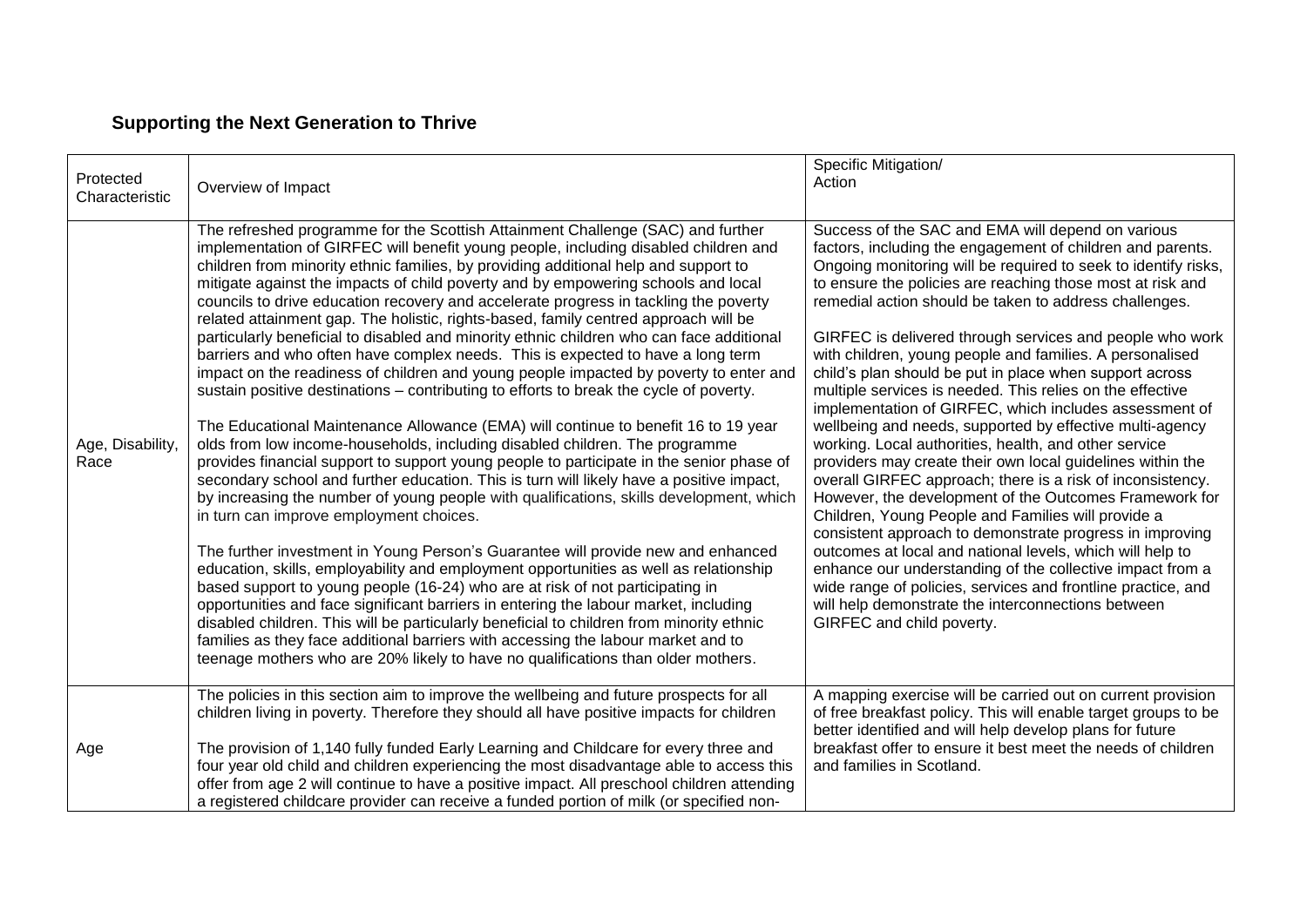|                   | dairy alternative) and a healthy snack each day they spend 2 hours or more in<br>childcare and all children receive four free packs of books through the Bookbug book<br>gifting programme, helping children to read with their families from an early age.<br>The delivery of free breakfast provision, alongside free school meals, will improve<br>children's access to nutritious food while reducing living costs to families. Similarly the<br>expansion of free school meals to include all primary and special school children will<br>ensure more children have access to high-quality and nutritious food in the school. By<br>making provision universal it can help to remove perceived stigmas sometimes<br>associated with free school meals and potentially promote increased uptake among<br>previously reluctant families who were eligible under low income qualifying criteria. |                                                                                                                                                                                                                                                                                                                                                                                                                                                                                                                                                                                                                                                                                                                                                                                                                                                                                                                                                                                                                                                                                                                                                                                                     |
|-------------------|----------------------------------------------------------------------------------------------------------------------------------------------------------------------------------------------------------------------------------------------------------------------------------------------------------------------------------------------------------------------------------------------------------------------------------------------------------------------------------------------------------------------------------------------------------------------------------------------------------------------------------------------------------------------------------------------------------------------------------------------------------------------------------------------------------------------------------------------------------------------------------------------------|-----------------------------------------------------------------------------------------------------------------------------------------------------------------------------------------------------------------------------------------------------------------------------------------------------------------------------------------------------------------------------------------------------------------------------------------------------------------------------------------------------------------------------------------------------------------------------------------------------------------------------------------------------------------------------------------------------------------------------------------------------------------------------------------------------------------------------------------------------------------------------------------------------------------------------------------------------------------------------------------------------------------------------------------------------------------------------------------------------------------------------------------------------------------------------------------------------|
| <b>Disability</b> | The provision of 1,140 fully funded Early Learning and Childcare for every three and<br>four year old child and children experiencing the most disadvantage able to access this<br>offer from age 2 will continue to have a positive impact, including for disabled children<br>and their families. The further expansion of Early Learning and Childcare to provide<br>childcare before and after school and in holidays will target and therefore be beneficial<br>to children with addition support needs and their families.                                                                                                                                                                                                                                                                                                                                                                   | It is important to ensure appropriate staffing and<br>understanding of specialist needs and barriers to enable<br>participation of disabled children or those with additional<br>support needs. It is also important that action is taken to<br>ensure any transport barriers are considered and<br>addressed during policy development.                                                                                                                                                                                                                                                                                                                                                                                                                                                                                                                                                                                                                                                                                                                                                                                                                                                            |
| Sex               | The policies in this section aim to improve the wellbeing and future prospects for all<br>children living in poverty. There are no specific policies in this section that have a<br>particular focus on individuals' sex. However, given the inclusive, person-centred<br>approach to many policies, including Scottish Attainment Challenge, Young Person's<br>Guarantee and Early Learning and Childcare, positive impacts may be possible.                                                                                                                                                                                                                                                                                                                                                                                                                                                      | No negative impacts have been identified at this stage.<br>However, we know that existing barriers such as gender<br>stereotyping and cultural attitudes can shape outcomes for<br>girls, boys, men and women. The First Minister's National<br>Advisory Council on Women and Girls focused on these<br>issues in their first report and made a series of challenging<br>recommendations that the Scottish Government accepted<br>and is working towards implementing. These included: the<br>Gender Equality Taskforce in Education and Learning to<br>implement policies to ensure that gender equality is further<br>embedded in all aspects of education and learning and<br>establishing a What Works? Institute to develop and test<br>robust, evidence-led inclusive and representative<br>approaches to changing public attitudes in Scotland to girls<br>and women's equality and rights. During policy<br>development, consideration should be given to this. There<br>is a need to continue to monitor and evaluate policies to<br>ensure support does reach those most at risk of poverty.<br>Consideration should also be given to the needs of children<br>identifying as non-binary. |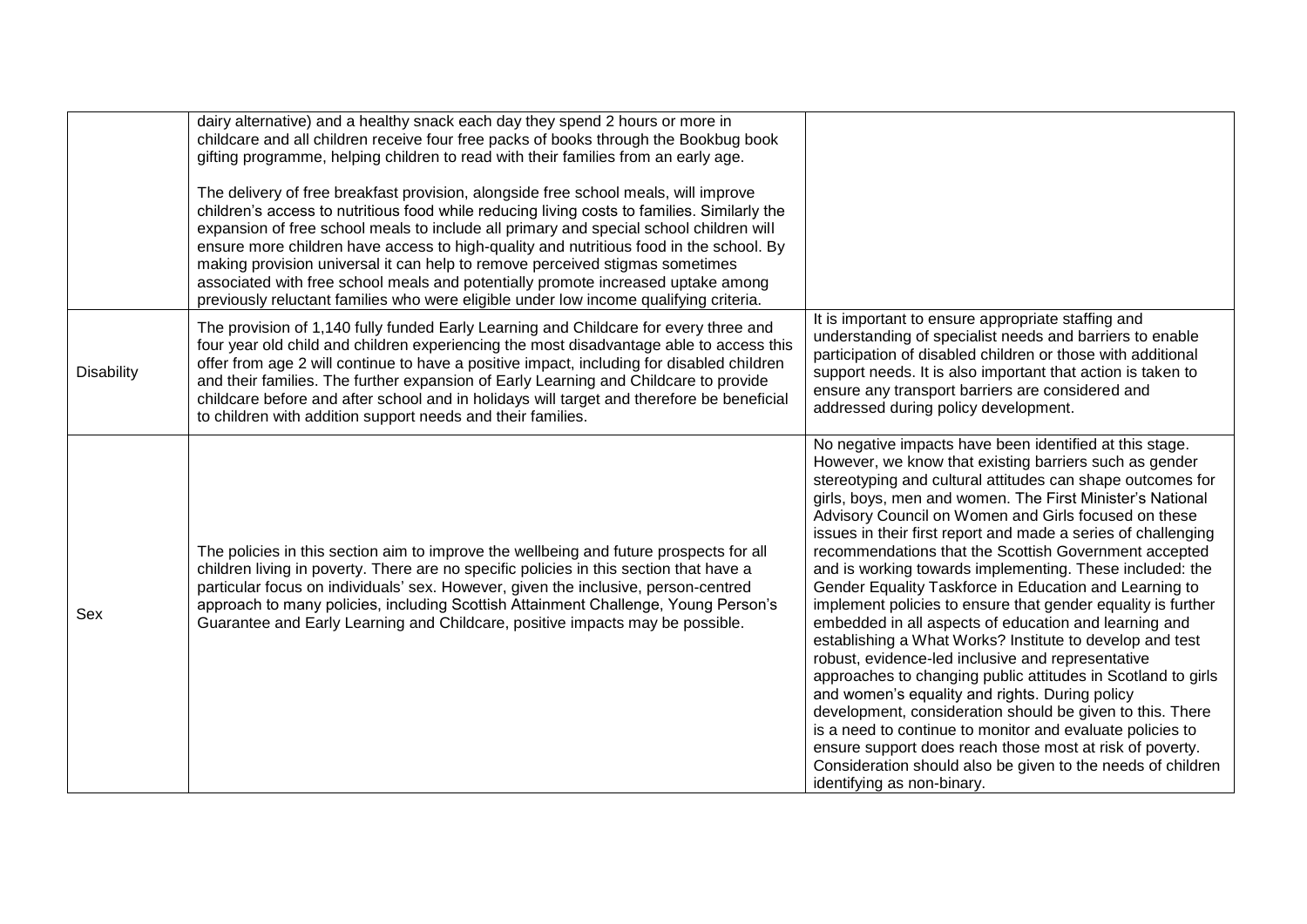| Gender<br>Reassignment     | The policies in this section aim to improve the wellbeing and future prospects for all<br>children living in poverty. There are no policies in the plan that have a particular focus<br>on individuals who have or are undergoing gender reassignment, but given the<br>inclusive approach to many policies and services included, positive impacts may be<br>possible<br>The policies in this section aim to improve the wellbeing and future prospects for all                                                                                                                                                                                                                                                                                                                                                                                                                                                                                                                                                                                                                                                                                                                                                                                                                                                      | No negative impacts have been identified at this stage. In<br>most cases it will depend how the policy is designed and<br>implemented. Particular consideration should be given to<br>ensure the policies in this section meet the needs of trans<br>children.<br>No negative impacts have been identified at this stage.                       |
|----------------------------|-----------------------------------------------------------------------------------------------------------------------------------------------------------------------------------------------------------------------------------------------------------------------------------------------------------------------------------------------------------------------------------------------------------------------------------------------------------------------------------------------------------------------------------------------------------------------------------------------------------------------------------------------------------------------------------------------------------------------------------------------------------------------------------------------------------------------------------------------------------------------------------------------------------------------------------------------------------------------------------------------------------------------------------------------------------------------------------------------------------------------------------------------------------------------------------------------------------------------------------------------------------------------------------------------------------------------|-------------------------------------------------------------------------------------------------------------------------------------------------------------------------------------------------------------------------------------------------------------------------------------------------------------------------------------------------|
| Sexual<br>Orientation      | children living in poverty. There are no policies that have a particular focus on sexual<br>orientation, but given the inclusive approach to many policies and services included,<br>positive impacts may be possible.                                                                                                                                                                                                                                                                                                                                                                                                                                                                                                                                                                                                                                                                                                                                                                                                                                                                                                                                                                                                                                                                                                | Particular consideration should be given to the needs of<br>children who identify as LGBT+                                                                                                                                                                                                                                                      |
| Race                       | There are no specific policies in this section that have a particular focus on individuals<br>race. However, the inclusive, person-centred approach to policies, particularly those<br>noted above, will likely have a positive impact for minority ethnic children.                                                                                                                                                                                                                                                                                                                                                                                                                                                                                                                                                                                                                                                                                                                                                                                                                                                                                                                                                                                                                                                  | No negative impacts have been identified at this stage.<br>Continue to monitor and evaluate policies to ensure support<br>is reaching minority ethnic children. Policy development<br>should be mindful of the cultural and structural barriers<br>faced by minority ethnic people and specific action should<br>be considered to address this. |
| Religion or<br>belief      | The policies in this section aim to improve the wellbeing and future prospects for all<br>children living in poverty. There are no policies in this section of the plan that have a<br>particular focus on individuals' religion. However, policies in the plan that target<br>minority ethnic communities and address structural barriers for priority families may be<br>beneficial for some religious groups and given the inclusive approach to many policies<br>and services included, further positive impacts may be possible.                                                                                                                                                                                                                                                                                                                                                                                                                                                                                                                                                                                                                                                                                                                                                                                 | No negative impacts have been identified at this stage.                                                                                                                                                                                                                                                                                         |
| Pregnancy<br>and maternity | The Educational Maintenance Allowance (EMA) will continue to benefit 16 to 19 year<br>olds from low income-households. The programme provides financial support to<br>support young people to participate in the senior phase of secondary school and<br>further education. This in turn will likely have a positive impact, by increasing the<br>number of young people with qualifications and skills development, which in turn can<br>improve employment choices. As there is a strong correlation between low income<br>households, priority family groups and teenage pregnancy, there is an increased<br>likelihood that pregnant young people will be eligible and benefit from the EMA.<br>Access to a health visitor who delivers the Universal Health Visiting Pathway, which<br>provides tailored support to the child and parents and routes into other services will be<br>beneficial. Younger, first time mothers will also benefit from the Family Nurse<br>Partnership, which provides advice and guidance to improve sensitive, responsive<br>care-giving, and increase the economic stability of the family.<br>Scotland's Baby Box aims to provide essential items to all families with newborns to<br>give all children in Scotland an equal start in life. This will directly impact on cost of | No negative impacts have been identified at this stage.<br>Consideration should be given to data monitoring to further<br>develop understanding of the needs of pregnant young<br>people and to ensure support is reaching these groups.                                                                                                        |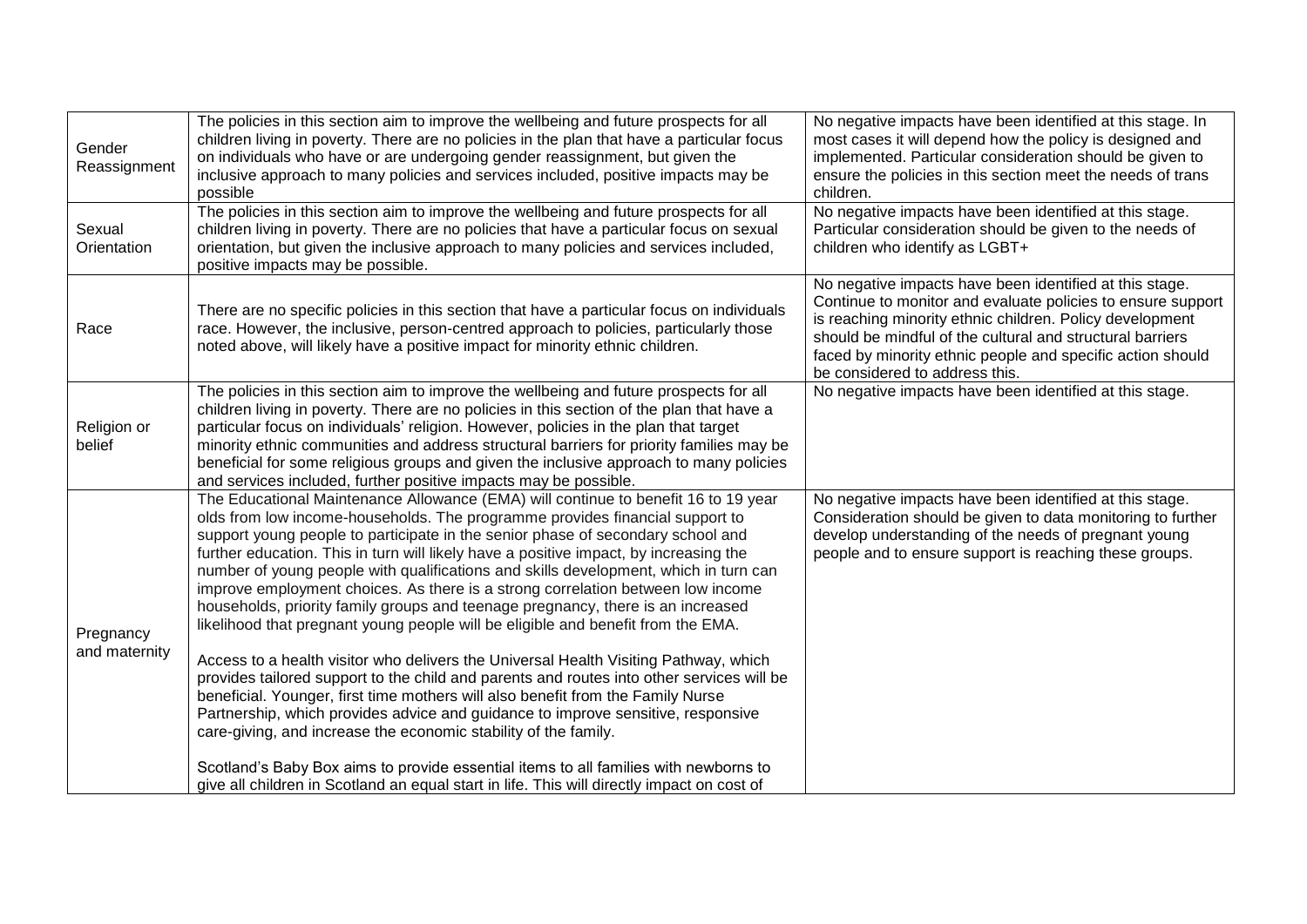| living and will help to inform and support positive parenting behaviours, supporting     |  |
|------------------------------------------------------------------------------------------|--|
| child development. Independent evaluation of the scheme found that parents on lower      |  |
| i incomes were more likely to report that receiving a baby box had a positive financial  |  |
| ' impact, saving them money on things they would otherwise have needed to buy            |  |
| themselves. It is expected that the majority of children born in the most deprived areas |  |
| would continue to benefit from the Baby Box.                                             |  |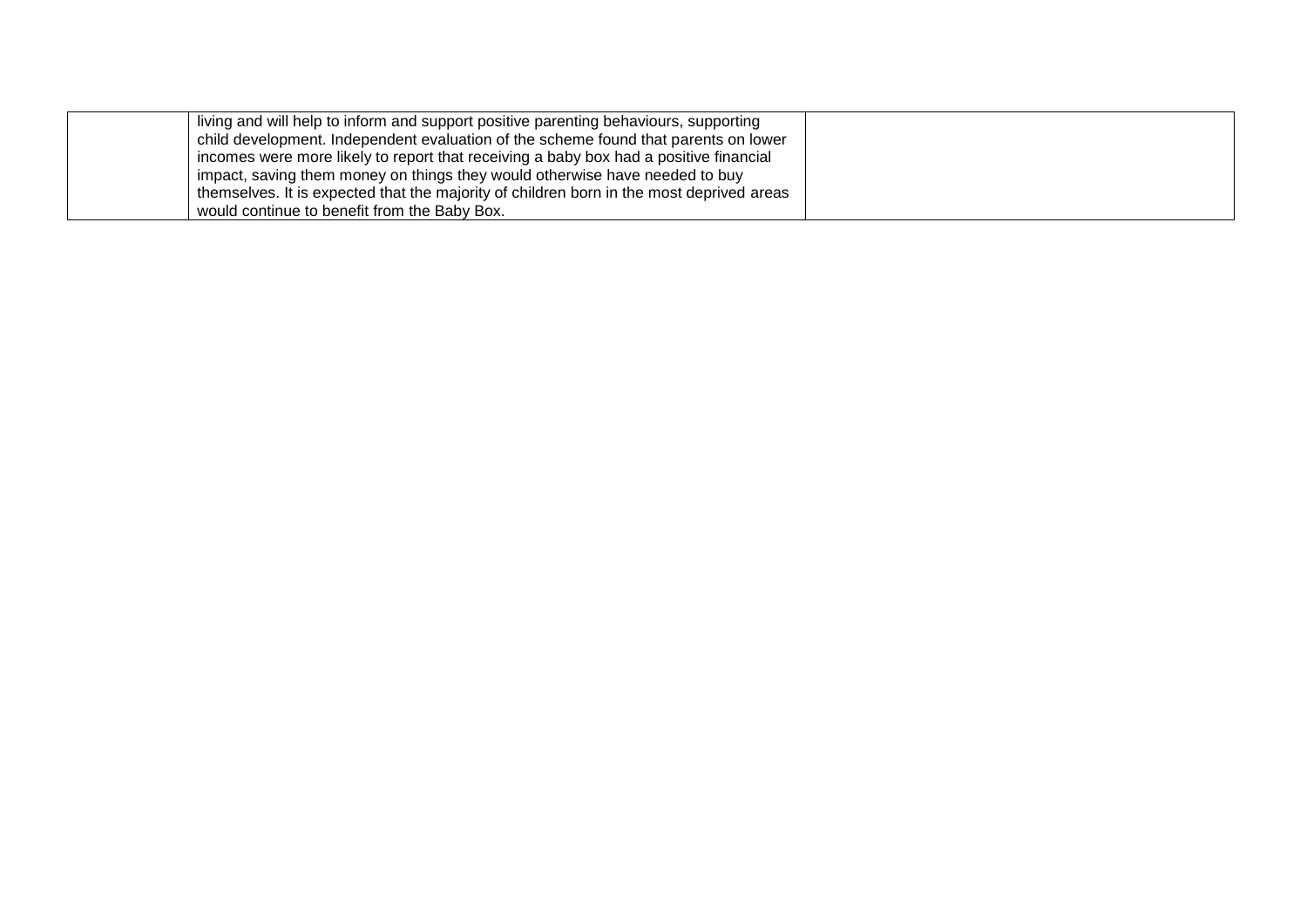#### **Conclusion**

The EQIA has shown that the broad principles and policies set out in *Best Start, Bright Futures*, will be positive across many protected characteristics, in particular race, disability and sex. Actions are grounded in evidence of who is most at risk of child poverty, and the six priority family types identified within the plan are strongly correlated to protected characteristics. For some particular characteristics, including race, disability and sex, higher levels of poverty persist. Therefore, the targeted action for the priority family groups and wider action to reduce poverty through impacting on the drivers of child poverty, will be beneficial to these protected characteristics in particular, resulting in a strong potential for the plan to contribute to reducing discrimination and enhancing equality of opportunity. Whilst the plan has limited focus on fostering better relations between people of protected characteristics, the focus throughout the plan on addressing stigma and discrimination should, if implemented successfully, support this objective.

For other characteristics, we have limited data. We have found no evidence of negative consequences at this time, however, in line with best practice we will keep this under review as part of the monitoring of this EQIA.

Some policies and proposals included in the plan are only partially defined. As these policies develop, they will require their own EQIA to ensure that the specific barriers for each protected characteristic are fully considered. Once these policies are implemented, we will gain a better understanding of the difference each policy will make in reducing discrimination and enhancing opportunity.

[Annex 2](https://www.gov.scot/isbn/9781804352618) of the Delivery Plan sets out an approach to assessing the impact of policies through evaluating individual policies and monitoring drivers and targets. The Plan states that wherever possible this impact assessment will include impacts by protected characteristic. This type of analysis will be important in making progress to further understand and address the specific barriers faced by people with certain protected characteristics.

Summary of recommendations:

- For some elements of the delivery plan, evidence on the intended or actual impact for people with protected characteristics is limited, particularly in relation to minority ethnic families. This EQIA recommends that, as part of overall monitoring and governance for the delivery plan, greater focus is placed on gathering, analysing and using this data to inform policy and programme modification, and future policy design and delivery.
- Recognising the limitations of quantitative data, particularly given the relatively small population of people in poverty with certain protected characteristics, this EQIA recommends maintaining and further strengthening collection and use of qualitative data, particularly the experience of people with protected characteristics living on a low income.
- Where some aspects of proposed delivery have potentially negative equality impacts, including the place based approach to delivery, specific, proactive measures should be taken from the outset to include equality stakeholders in policy development, design and monitoring, with as close to real-time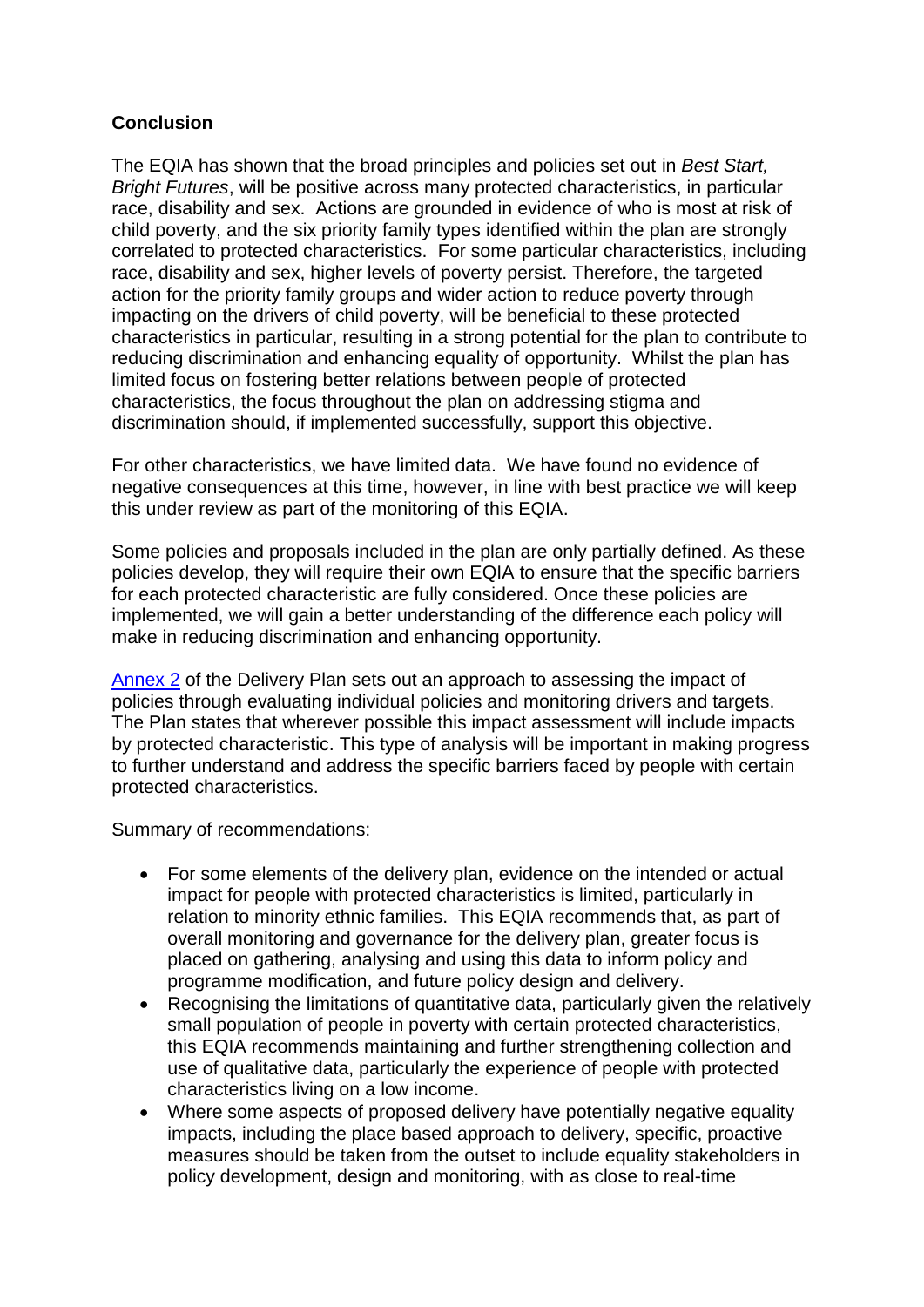monitoring as possible to identify any unintended consequences and remedy these as soon as practicable

- The new approaches to delivering holistic, person-centred, place-based approaches present an opportunity to integrate more intersectional analysis of the policy cycle, and this should be explored with stakeholders and embedded throughout the life of the delivery plan
- Policy specific EQIAs of pre-development policy should be carried out as early as possible, to inform the delivery of new commitments within the plan